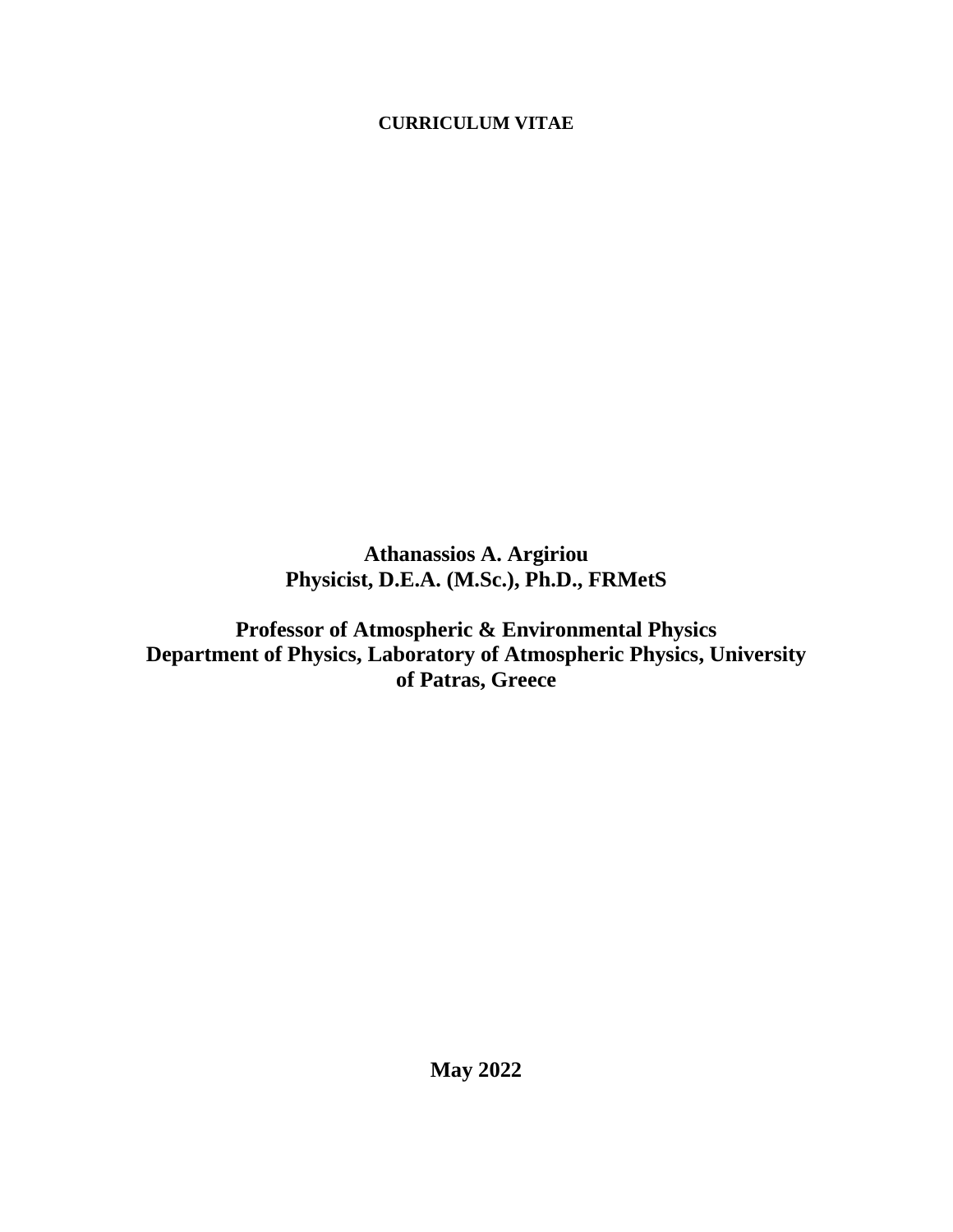# **GENERAL INFORMATION**

#### PERSONAL DATA

DATE OF BIRTH 27 December 1960 PLACE OF BIRTH Athens, Greece MARITAL STATUS Married – 2 children

NAME Athanassios ARGIRIOU

#### HOME ADDRESS

Aritis 36B, GR-264 42 Patras, Greece

### BUSINESS ADDRESS

University of Patras, Department of Physics, Section of Applied Physics, GR-265 00 Patras, Greece. tel: +30 261099 6078 e-mail: [athanarg@upatras.gr,](mailto:athanarg@upatras.gr)

### **STUDIES**

- 1983 Physics Diploma, University of Patras.
- 1984 D.E.A. en Energetique Physique, Institut National Polytechnique de Grenoble.
- 1987 Doctorat Transferts Thermiques Universite de Provence (Aix-Marseille I).

#### PARTICIPATION TO ASSOCIATIONS

- Hellenic Meteorological Society
- European Geosciences Union
- Fellow Royal Meteorological Society

#### LANGUAGES

- Greek (Mother language)
- French (Fluently)
- English (Proficiency Degree)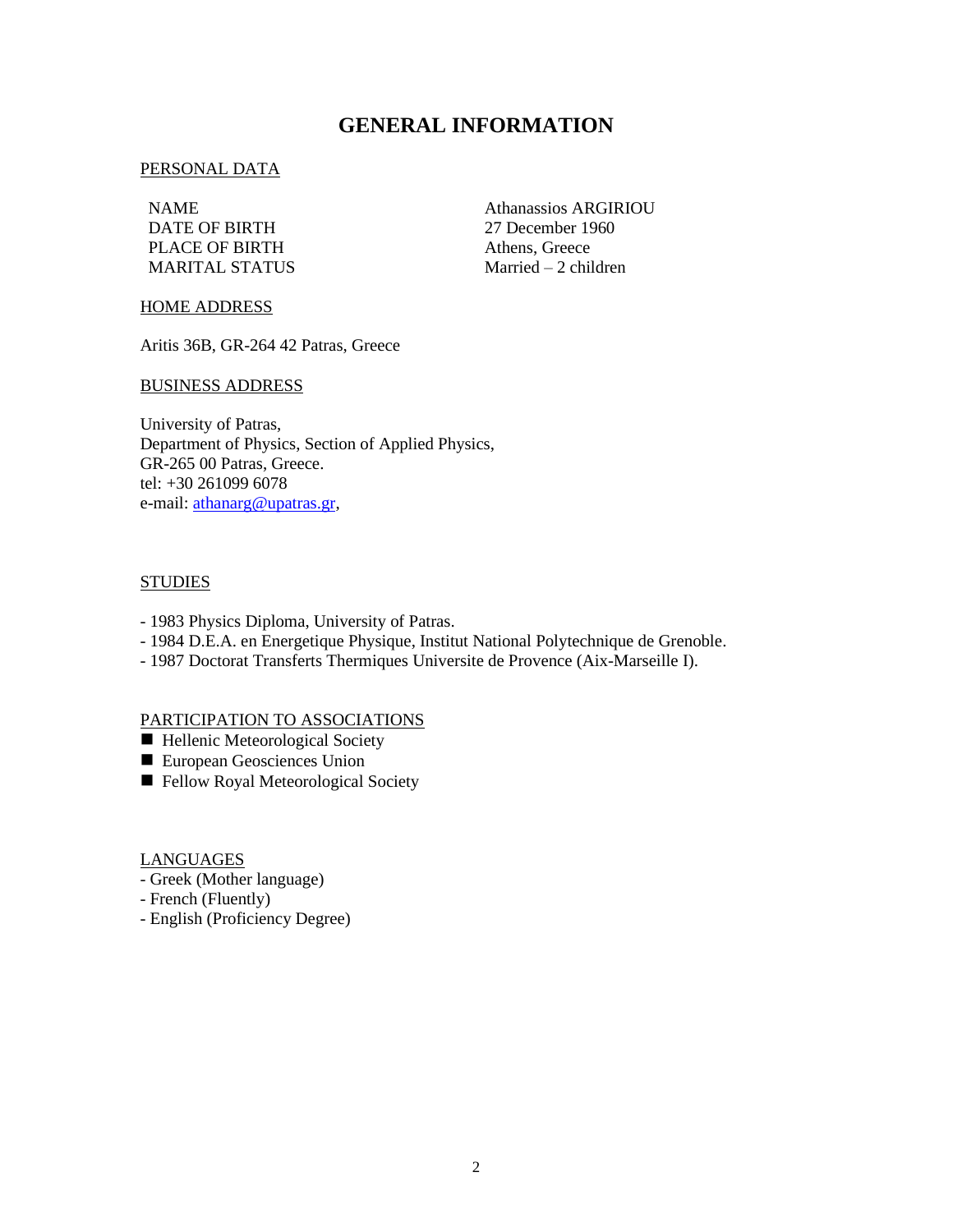### **PROFESSIONAL EXPERIENCE**

### 1983 - 1984

Graduate student at Institut National Polytechnique de Grenoble.

1984 - 1987

Graduate Student at the Laboratory Systemes Energetiques et Transferts Thermiques (SETT), Universite de Provence.

1987 - 1992

Freelance consultant on enery building physics.

1990 - 1991

Professor of Fluid Mechanics Lab, Technical Institute of Piraeus.

1991

Contractor as an expert of the Centre for Renewable Energy Sources.

1992 - 2002 Research associate of the University of Athens - Dept. of Applied Physics.

1994 - 2003 Researcher at IMPAE-NOA.

### Department of Physics – School of Natural Sciences – University of Patras

Assistant Professor of Atmospheric and Enviornmental Physics (2003), Assistant Professor with tenure (2007), Associate Professor (2009), Professor (2014).

### **Reviewer - Evaluator**

- Reviewer for the evaluation of research proposals at the Greek Secretariat of Research and Technology.
- Reviewer for the journals "Aerosol and Air Quality Research", "Atmospheric Environment", "Atmospheric Research", "Climate Dynamics", "Energy & Buildings", "Energy – The International Journal", "Environmental Modelling and Software", "Environmental Technology", "Global Nest", "Hydrology Research", "International Journal of Green Energy", "International Journal of Systems Science", "Journal of Environmental Management", "Journal of Hydrology", "Journal of the Air & Waste Management Association", "Mathematical Problems in Engineering", "Meteorological Applications", "Renewable Energy", "Science of the Total Environment", "Simulation Modelling: Practice and Theory", "Solar Energy", "The Energy Journal", "Water, Air and Soil Pollution", "Theoretical and Applied Climatology", "Atmosphere", "Atmosphera", "Water", "Wind Energy".
- Reviewer for the international conference "Building Simulation '97" organized by the International Building Performance Simulation Association.
- Reviewer of research projects for the Ecole Polytechnique Federale de Lausanne.
- Representative of the Hellenic Standardisation Organisation to the Techical Committee 312 of the European Standardisation Organisation.
- Reviewer of research proposals for the  $6<sup>th</sup>$  Framework program of the European Commission (Call Identifier FP6-2002-TREN-1 Area Sustainable Energy Systems), April 2003.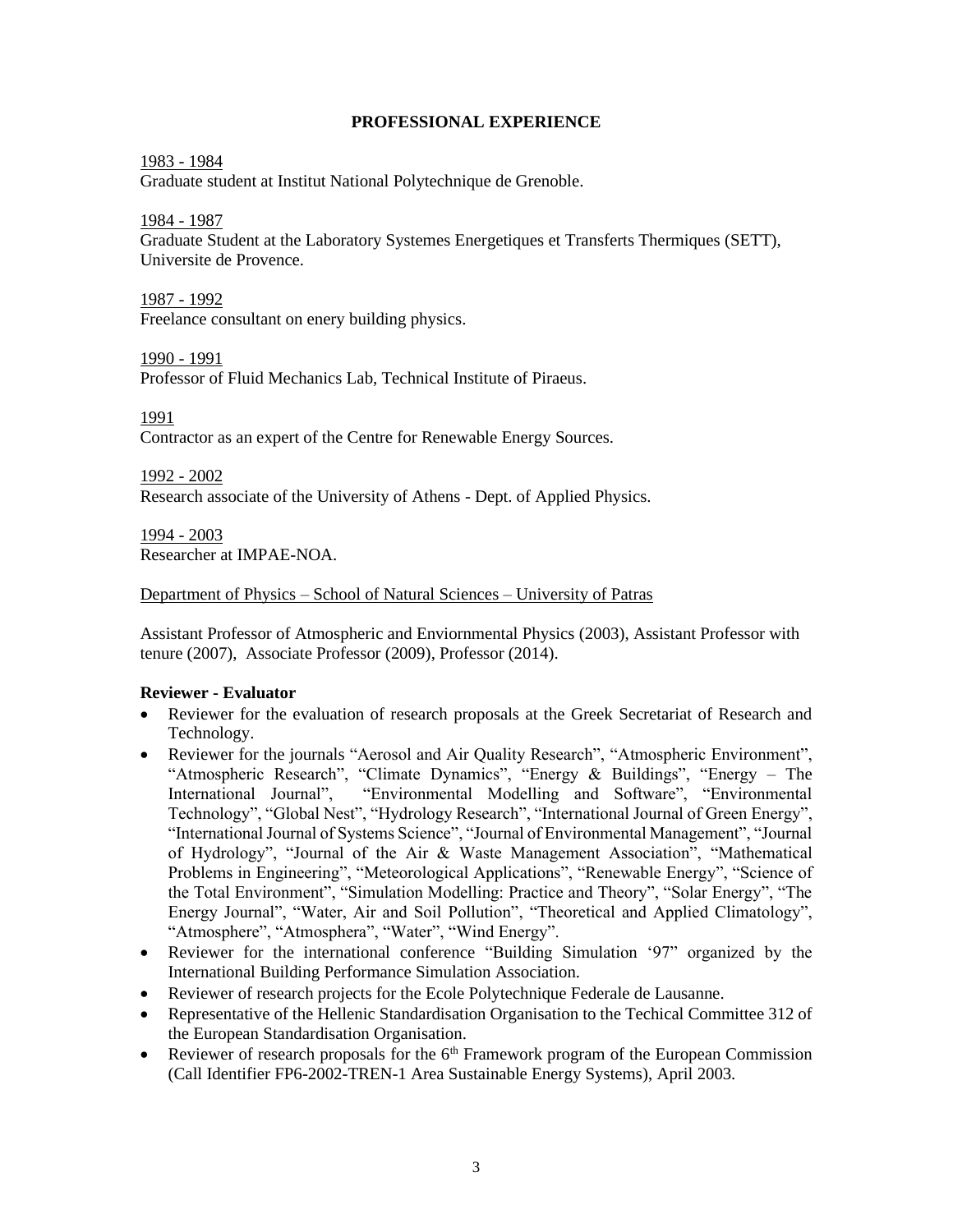- Reviewer of research proposals for the for the Hellenic Ministry for Education (Heraklitos call) (2003).
- Evaluator of research proposals for the for the Hellenic Secretariat for Research & Technology (2003).
- Evaluator of research proposals for the for the Hellenic Ministry for Education (Pythagoras call) (2004).
- Evaluator of research proposals for the Research Promotion Foundation of the Republic of Cyprus (2009, 2011).
- Evaluator of research proposals for the 7th Framework program of the European Commission (Call Identifier FP7-ENERGY.2011.4.1-2 Low/Medium temperature solar thermal systems for industrial process heat) May 2011.
- Evaluator of research proposals for ENPI CBC MED Strategic Projects, in the field of Thermal Solar Power, October 2011.
- Evaluator of research proposals for the Executive Agency for Higher Education, Research, Development and Innovation Funding (UEFISCDI) of Romania, calls PN-II-ID-PCE-2012, PN-II-RU-TE-2012 and PN-II-RU-PD-2012 (2012).
- Evaluator of research proposal for the programs «Collaboration between Greece and China» and «Continuous Learning Program for the Universities» (2012).
- Evaluator of research proposals for the call H2020-LCE-2014-1 Solar thermal technologies (contract #: CT-EX2002B019057-105).
- Certified as an Open and Distance Learning tutor, by the Hellenic Open University, July 2016.
- Evaluator of research proposals for the Executive Agency for Higher Education, Research, Development and Innovation Funding (UEFISCDI) of Romania, calls PN-III-P2-2.1-PED-2019 and PN-III-P1-1.1-TE-2019 (2019).
- Evaluator for the 1<sup>st</sup> Call for H.F.R.I. Research Projects to support Faculty Members and Researchers  $\setminus 2019$  1<sup>st</sup> and 2<sup>nd</sup> Phases (2020).
- Evaluator for the  $2<sup>nd</sup>$  Call for H.F.R.I. Research Projects to support Faculty Members and Researchers  $\langle 2020$ -2ndFM-SA8-1<sup>st</sup> and  $2<sup>nd</sup>$  Phases (2021).
- Evaluator EuroTechPostdoc2 fellowship programme (a Marie Skłodowska-Curie COFUND project under Horizon 2020) (2021).
- Evaluator EuroTechPostdoc2 fellowship programme (a Marie Skłodowska-Curie COFUND project under Horizon 2020) (2022).
- Associate Editor International Journal of Climatology (2021 )

# **Member of Jurys abroad**

- Member of the jury for the evaluation of D.E.A. projects at the Ecole Nationale Superieure des Travaux Publics de l'Etat, Lyon, France.
- Member of the jury of Michael Kummert's Ph.D. degree, Fondation Universitaire Luxembourgeoise, Belgium (1998).
- Member of the Ph.D. jury of Mr. Nikolaos Roukounakis, Ecole Normale Superieure, Paris, France.

### **Conference Organizing / Scientific Committees**

Member of the scientific committee of the Conference "Renewable Energy  $&$  Environmental Technologies" organized by the Interuniversitary Renewable Energies Network (RENESnet), Athens, 2000.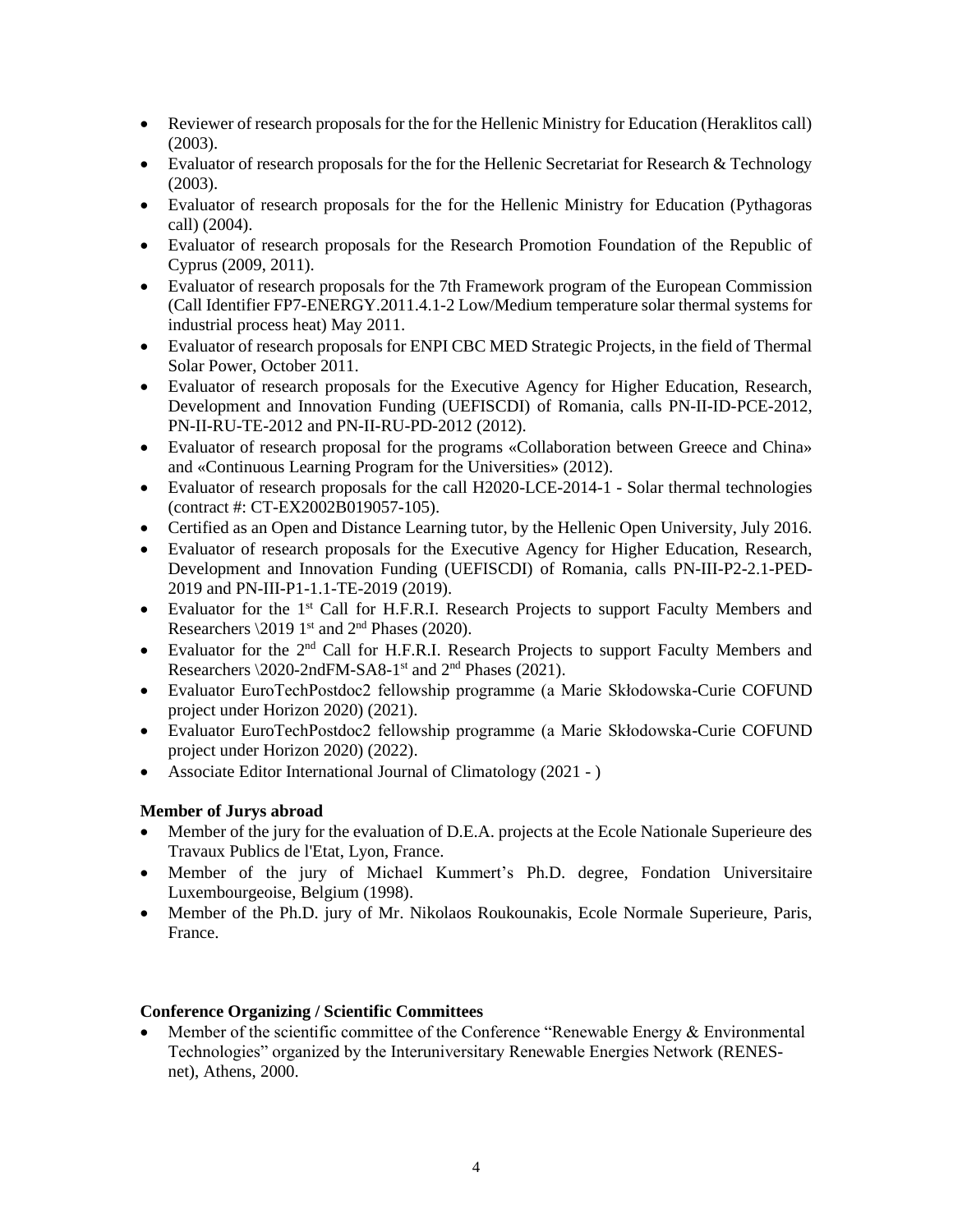- Member of the Technical Committee of the International Conference on Space Technology, 24-26 August 2009, Thessaloniki, Greece.
- Organizer of the  $10<sup>th</sup>$  International Conference on Meteorology Climatology Atmospheric Physics, Patras, Greece,  $25 - 28$  May 2010.
- Member of the scientific committee of the  $11<sup>th</sup>$  International Conference on Meteorology, Climatology and Atmospheric Physics COMECAP 2012, Athens, Greece, 29 May – 1 June, 2012.
- Organizer of the International Workshop on the Impact of Maritime Activities on the Air Quality of Port Cities of Patras and Brindisi, Thessaloniki, Greece, January 30-31, 2014. Organized in the frame of the CESAPO project (ETCP GREECE – ITALY 2007-2013).
- Member of the scientific committee of the  $12<sup>th</sup>$  International Conference on Meteorology, Climatology and Atmospheric Physics COMECAP 2014, Heraklion, Greece,  $29 - 31$  May, 2014.
- Chairman of the organizing committee of the Intelligent Transportation Systems and Smart Cities 2014 Conference, organized by the University of Patras, Department of Civil Engineering, in cooperation with ITS Hellas-Hellenic Intelligent Transport Systems, Patras, Greece, November 19 – 22, 2014.
- Member of the scientific committee of the  $10<sup>th</sup>$  National Conference on Renewable Energy Sources, Thessaloniki, Greece, November 26 – 27, 2014.
- Member of the scientific committee of the  $13<sup>th</sup>$  International Conference on Meteorology, Climatology and Atmospheric Physics COMECAP 2016, Thessaloniki, Greece, 19 – 21 September, 2016.
- Member of the scientific committee of the 15th International Conference on Environmental Science and Technology (CEST2017), August 31 – September 2, 2017, Rhodes, Greece.
- Member of the organizing committee of the International Conference on Smart Cities and Mobility as a Service, Patras, Greece, 7-8 December 2017.
- Member of the scientific committee of the  $19<sup>th</sup>$  Educational Congress "Highlights in Oncology", Patras, Greece, May 21-22, 2021.
- Chair of the Organizing Committee of the 13th EUMETNET Data Management, Laboratory of Atmospheric Physics of the University of Patras, Patras, Greece, October 25 – 27 2021.

# **Other Committees**

- Member of the Technical Committee 35 «Solar Energy» of the Hellenic Standardisation Organisation.
- Member of the working group on Higher Education of the New Democracy party (member of the European People's Party), April 2016.
- National Representative of the General Secretariat for Research and Development of Greece at the National Network on Climate Change and its Consequences, February 2020.

# **Major administrative offices at the University of Patras**

- Head of the Laboratory of Atmospheric Physics, Department of Physics (2006 2016).
- Head of the Section of Applied Physics, Department of Physics  $(2010 2011, 2015 2016)$ .
- Deputy Chair of the Department of Physics (2011 2013).
- Director of the Graduate Studies Program, Department of Physics (2012 2013, 2015 2019).
- Head of the Department of Physics (2013 2015)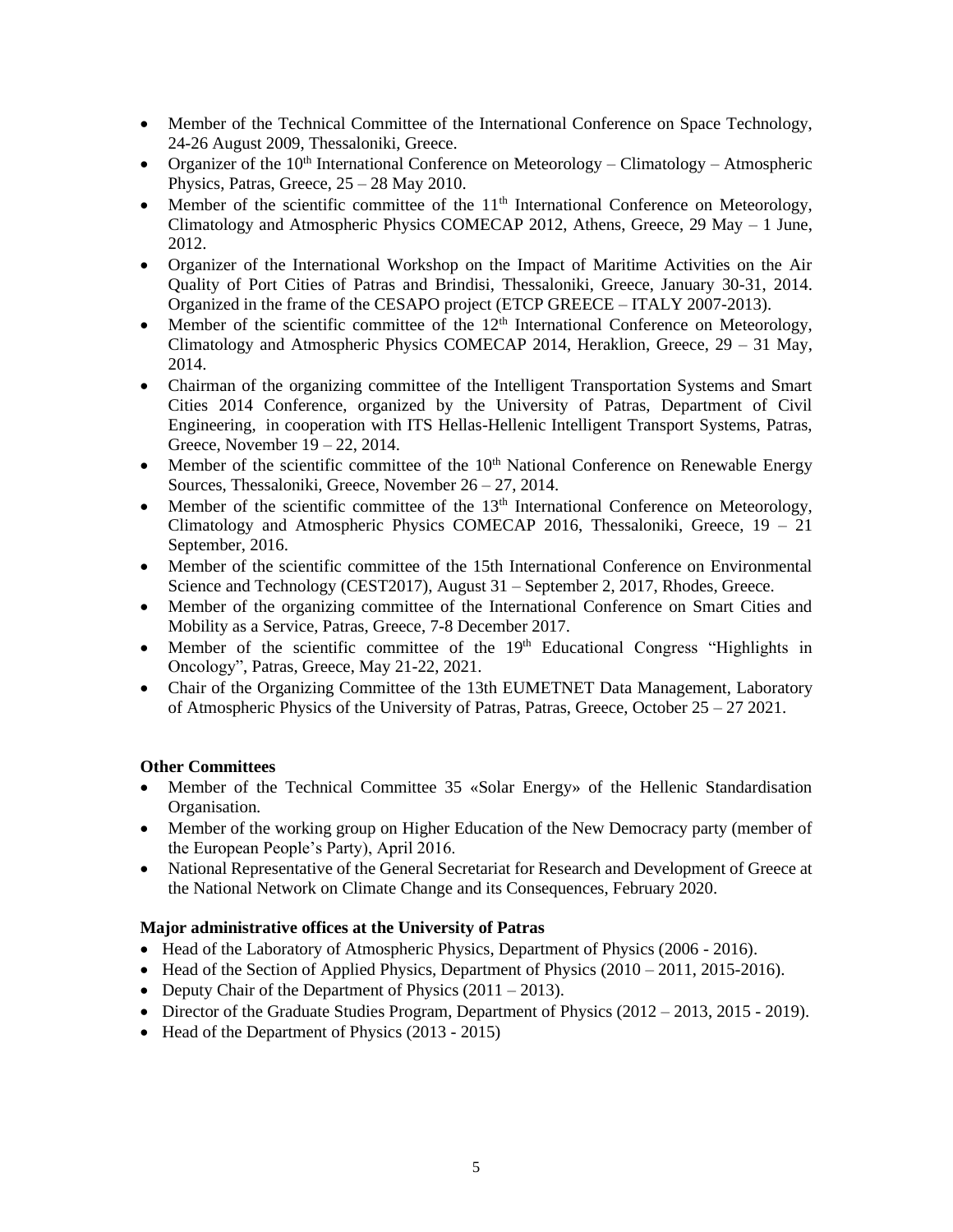### **RESEARCH EXPERIENCE**

I started my research activities during the year 1981 - 1982 with my diploma thesis at the Second Laboratory of Physics of the University of Patras, Greece. The subject of this thesis was the experimental study of underground heat storage, by means of earth-to-air heat exchangers.

After that I participated to the research projects listed below:

|                    | 1. Perspectives of the development of the renewable energy sources in Greece. |
|--------------------|-------------------------------------------------------------------------------|
| Period             | $1982 - 1983$                                                                 |
| Collaboration with | Laboratory Physics II - University of Patras (Greece)                         |
| Financed by        | Hellenic Ministry of National Economy                                         |
| Position           | Researcher                                                                    |
|                    | 2. Experimental study of the isothermal diffusion of humidity in concrete.    |
| Period             | $1983 - 1984$                                                                 |
| Collaboration with | Institut de Mecanique de Grenoble (France)                                    |
| Financed by        | Centre National de la Recherche Scientifique                                  |
| Position           | Researcher                                                                    |

3. Measurements using infrared thermography - Calibration and signal processing. Application to the validation of a numerical model describing the thermal behaviour of the absorber of a concentrating solar collector.

| Period             | 1984 – 1987                                  |
|--------------------|----------------------------------------------|
| Collaboration with | Universite de Provence (France)              |
| Financed by        | Centre National de la Recherche Scientifique |
| Position           | Researcher                                   |
|                    |                                              |

4. Potential of using solar energy in the brick manufacturing process.

| Period             | 1987 – 1988                          |
|--------------------|--------------------------------------|
| Collaboration with | PROTECHNA LTD                        |
| Financed by        | <b>PYRAMOS BRICK MANUE. – CYPRUS</b> |
| Position           | Researcher                           |

5. Thermal analysis of an appartments building in Athens.

| Period             | 1988                                  |
|--------------------|---------------------------------------|
| Collaboration with | <b>EKTENEPOL</b>                      |
| Financed by        | European Union (EU) - CAMUR PROGRAMME |
| Position           | Researcher                            |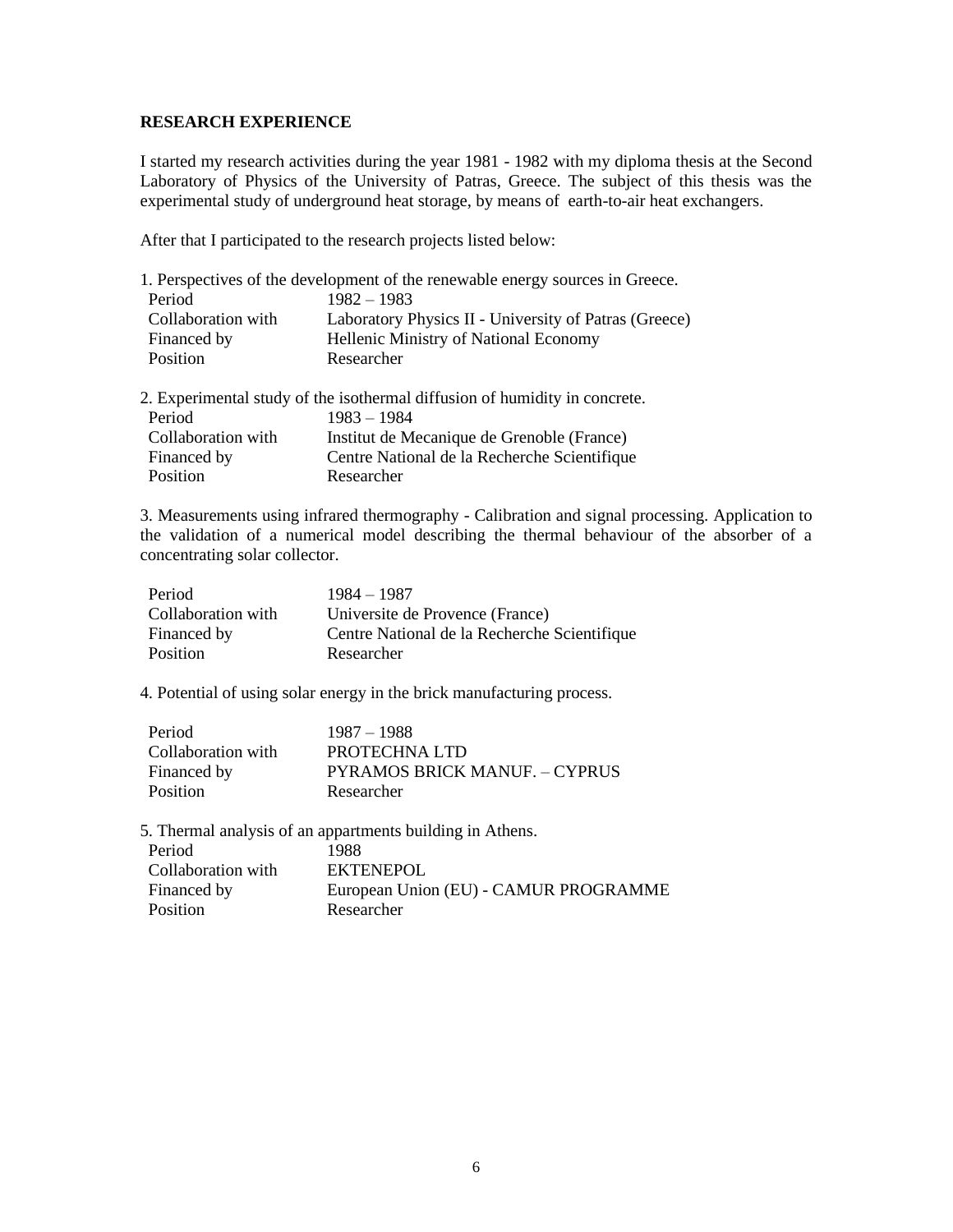| Period                                       | 6. Thermal analysis, daylighting and passive cooling of a hotel complex in Crete.<br>1988             |
|----------------------------------------------|-------------------------------------------------------------------------------------------------------|
| Collaboration with                           | MELETITIKI LTD - ALEX TOMBAZIS & ASSOCIATES                                                           |
| Financed by                                  | E.U. DG XII - JOULE PROGRAMME - PROJECT BUILDING 2000                                                 |
| Position                                     | Researcher                                                                                            |
| 7. Investigation of the Greek energy market. |                                                                                                       |
| Period                                       | $1988 - 1992$                                                                                         |
| Collaboration with                           | Hellenic Productivity Center                                                                          |
| Financed by                                  | Hellenic Ministry for Industry, Research and Technology                                               |
| Position                                     | Researcher                                                                                            |
| of Ioannina.                                 | 8. Thermal and daylight analysis of the atrium of the atrium of the Medical School of the University  |
| Period                                       | 1988                                                                                                  |
| Collaboration with                           | University of Ioannina                                                                                |
| Financed by                                  | E.U. DG XII - JOULE PROGRAMME - PROJECT BUILDING 2000                                                 |
| Position                                     | Researcher                                                                                            |
|                                              | 9. Daylight analysis of the atrium of the atrium of the Medical School of the University of Ioannina. |
| Period                                       | 1988                                                                                                  |
| Collaboration with                           | University of Ioannina                                                                                |
| Financed by<br>Position                      | E.U. DG XVII, DEMONSTRATION PROJECT SE 537/83.<br>Researcher                                          |
|                                              |                                                                                                       |
| Period                                       | 10. Energy savings in public and commercial buildings.<br>$1988 - 1992$                               |
| Collaboration with                           | <b>Greek Productivity Centre</b>                                                                      |
| Financed by                                  | Hellenic Ministry for Industry, Research and Technology                                               |
| Position                                     | Researcher                                                                                            |
| Period                                       | 11. Thermal analysis of a passive solar kindergarten in Pedini - Ioannina.<br>1990                    |
| Collaboration with                           | E. Stournas Triantis Architecture Cabinet                                                             |
| Financed by                                  | EU, DG XVII, Demonstration project SE 127/88.                                                         |
| tools.                                       | 12. The European building simulation code E.S.P. and comparison of it's results to other simulation   |
| Period                                       | 1990                                                                                                  |
| Collaboration with                           | Technical Institute of Piraeus.                                                                       |
| Financed by                                  | Technical Institute of Piraeus.                                                                       |
| Position                                     | Researcher                                                                                            |
|                                              | 13. PASSYS Project - Model Validation and Development sub-group.                                      |
| Period                                       | $1989 - 1992$                                                                                         |
| Collaboration with                           | PROTECHNA LTD                                                                                         |
| Financed by                                  | EU, DG XII JOULE PROGRAMME, Contract no. JOUE-0022-C                                                  |
| Position                                     | (GDF)<br>Researcher                                                                                   |
|                                              |                                                                                                       |

14. PASSYS - Τest Site Management.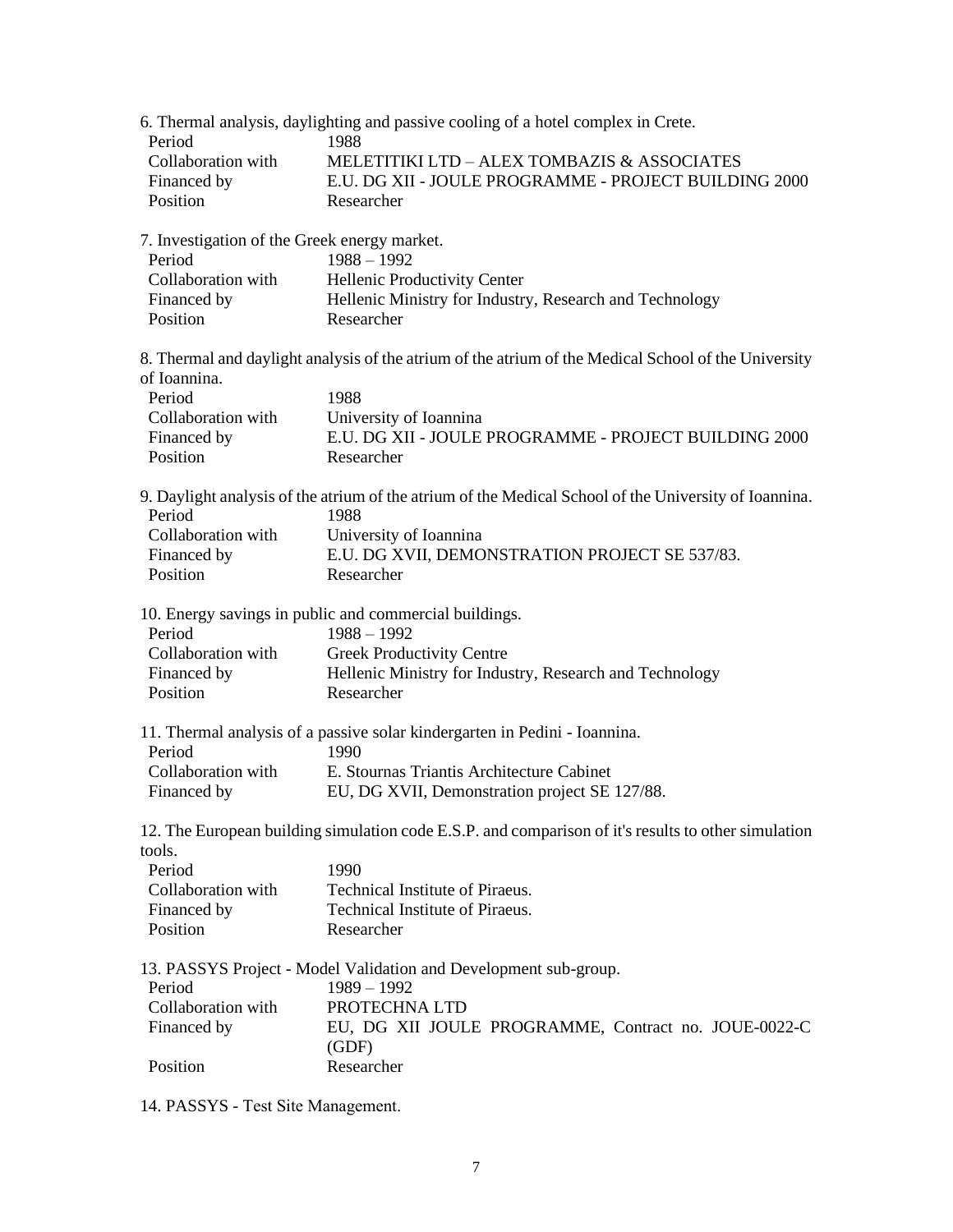| Period             | $1991 - 1992$                                        |
|--------------------|------------------------------------------------------|
| Collaboration with | $IMPAE - NOA / CRES$                                 |
| Financed by        | EU, DG XII JOULE PROGRAMME, Contract no. JOUE-0022-C |
|                    | (GDF)                                                |
| Position           | Researcher                                           |

15. Technical and economical evaluation of the passive solar systems and hybrid technologies available today in the European Union for passive cooling of buildings.

| Period             | $1990 - 1991$                       |
|--------------------|-------------------------------------|
| Collaboration with | <b>CRES</b>                         |
| Financed by        | <b>CRES - EU, VALORIN PROGRAMME</b> |
| <b>Position</b>    | Researcher                          |

| 16. Passive cooling for buildings - PASCOOL. |                                                            |  |
|----------------------------------------------|------------------------------------------------------------|--|
| Period                                       | 1992 – 1994                                                |  |
| Collaboration with                           | University of Athens - Dept. of Applied Physics            |  |
| Financed by                                  | EU-DG XII, JOULE II programme (Contract No JOU2-CT92-0013) |  |
| <b>Position</b>                              | Researcher                                                 |  |

17. Monitoring of the atrium of the Philosophical School of the University of Ioannina. Period 1992 – 1994 Collaboration with Technical Service of the University of Ioannina Financed by EU-DG XVII (Demonstration project no : SE 537/83). Position Researcher

|                    | 18. Installation of low energy consuming agricultural greenhouses. |
|--------------------|--------------------------------------------------------------------|
| Period             | $1992 - 1994$                                                      |
| Collaboration with | ARCHIMEDES-GEFOSAT-PROTECHNA LTD                                   |
| Financed by        | DG XVII THERMIE PROJECT (Contract No SE 434/92).                   |
| Position           | Researcher                                                         |

| 19. PAPAGEORGIOU Hospital. |                                                          |  |
|----------------------------|----------------------------------------------------------|--|
| Period                     | $1992 - 1995$                                            |  |
| Collaboration with         | MELETITIKI LTD - Alex Tombazis & Associates.             |  |
| Financed by                | DG XII Solar House project (Contract no JOU2-CT92-0024). |  |
| Position                   | Researcher                                               |  |

### 20. Contribution to the authoring of the bioclimatic guide of CRES. Period 1992 – 1993 Collaboration with CRES Financed by CRES<br>Position Resear Researcher

|                    | 21. In situ study of passive solar components COMPASS - PASLINK project. |
|--------------------|--------------------------------------------------------------------------|
| Period             | 1993 – 1994                                                              |
| Collaboration with | BBRI Belgium, IMPAE - NOA                                                |
| Financed by        | EU-DG XII (Contract JOU2-CT92-0216)                                      |
| <b>Position</b>    | Researcher                                                               |

22. Creation of an educational structure for energy efficiency in buildings. Period 1993 – 1994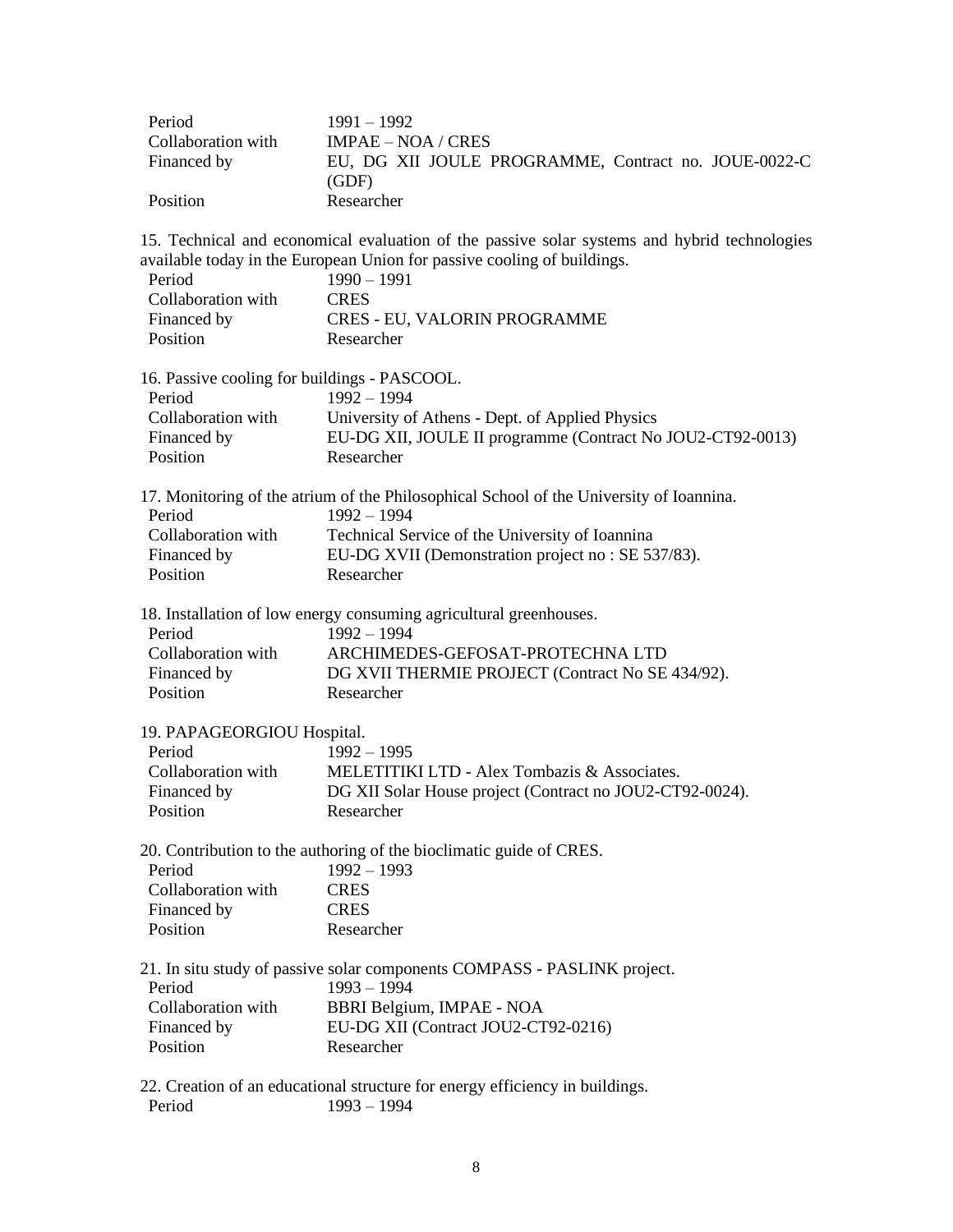| Collaboration with | University of Athens - Dept. of Applied Physics         |
|--------------------|---------------------------------------------------------|
| Financed by        | EU-DG XVII SAVE programme (Contract SAVE 4.1031/92-052) |
| Position           | Researcher                                              |

| 23. Creation of an electronic database for the calculation of thermal bridges in buildings. |                                                               |  |
|---------------------------------------------------------------------------------------------|---------------------------------------------------------------|--|
| Period                                                                                      | $1993 - 1995$                                                 |  |
| Collaboration with                                                                          | BBRI Belgium, University of Athens - Dept. of Applied Physics |  |
| Financed by                                                                                 | EU-DG XVII SAVE programme (Contract SAVE 4.1031/93-12)        |  |
| Position                                                                                    | Researcher                                                    |  |

24. Creation of a software for the calculation of the optical and thermal properties of window systems (the WIS project).

| Period             | $1993 - 1995$                                                     |
|--------------------|-------------------------------------------------------------------|
| Collaboration with | TNO Netherlands - University of Athens - Dept. of Applied Physics |
| Financed by        | EU-DG XII JOULE programme (Contract JOU2-CT94-0373)               |
| Position           | Researcher                                                        |

25. Large Scale Solar Heating

| Period             | $1995 - 1996$                                               |  |
|--------------------|-------------------------------------------------------------|--|
| Collaboration with | Stenbeis - Transferzentrum Rationelle Energienutzung<br>und |  |
|                    | Solartechnik – Stuttgart - National Observatory Athens      |  |
| Financed by        | E.U., DG XII APAS Programme, Contract RENA CT94-0057        |  |
| Position           | Researcher                                                  |  |
|                    |                                                             |  |

| 26. Cooling potential of natural heat sinks of the southern European Countries (SINK project). |                                                                          |  |
|------------------------------------------------------------------------------------------------|--------------------------------------------------------------------------|--|
| Period                                                                                         | $1995 - 1997$                                                            |  |
| Collaboration with                                                                             | University of Seville - University of Athens - Dept. of Applied Physics. |  |
|                                                                                                |                                                                          |  |

| Financed by | E.U., DG XVII, ALTENER programme Contract 4.1030/A/94-88 |
|-------------|----------------------------------------------------------|
| Position    | Researcher                                               |

| 27. Creation of educational material for the use of daylighting techniques in buildings. |                                                           |  |
|------------------------------------------------------------------------------------------|-----------------------------------------------------------|--|
| Period                                                                                   | 1995-1997                                                 |  |
| Collaboration with                                                                       | National Observatory of Athens                            |  |
| Financed by                                                                              | E.E., DG XVII, ALTENER programme Contract 4.1030/Z/95-094 |  |
| Position                                                                                 | Scientist in Charge                                       |  |

| 28. Set up of a laboratory for calibration of meteorological instrumentation |                                                 |  |
|------------------------------------------------------------------------------|-------------------------------------------------|--|
| Period                                                                       | 1995-1998                                       |  |
| Collaboration with                                                           | National Observatory of Athens                  |  |
| Financed by                                                                  | Hellenic Secretariat of Research and Technology |  |
| Position                                                                     | Scientist in Charge                             |  |

| 29. Solar Control - Integrated Approach to Solar Control Techniques |                                                      |  |
|---------------------------------------------------------------------|------------------------------------------------------|--|
| Period                                                              | 1996-1999                                            |  |
| Collaboration with                                                  | CONPHOEBUS, (IT) - National Observatory Athens       |  |
| Financed by                                                         | E.E., DG XV, JOULE programme Contract JOR3-CT96-0113 |  |
| Position                                                            | Scientist in Charge                                  |  |

30. Development of the dynamic simulation in solar bioclimatic architecture to the climates of Southern Europe by a network of conceptors and teachers.<br>Period 1996-1998 1996-1998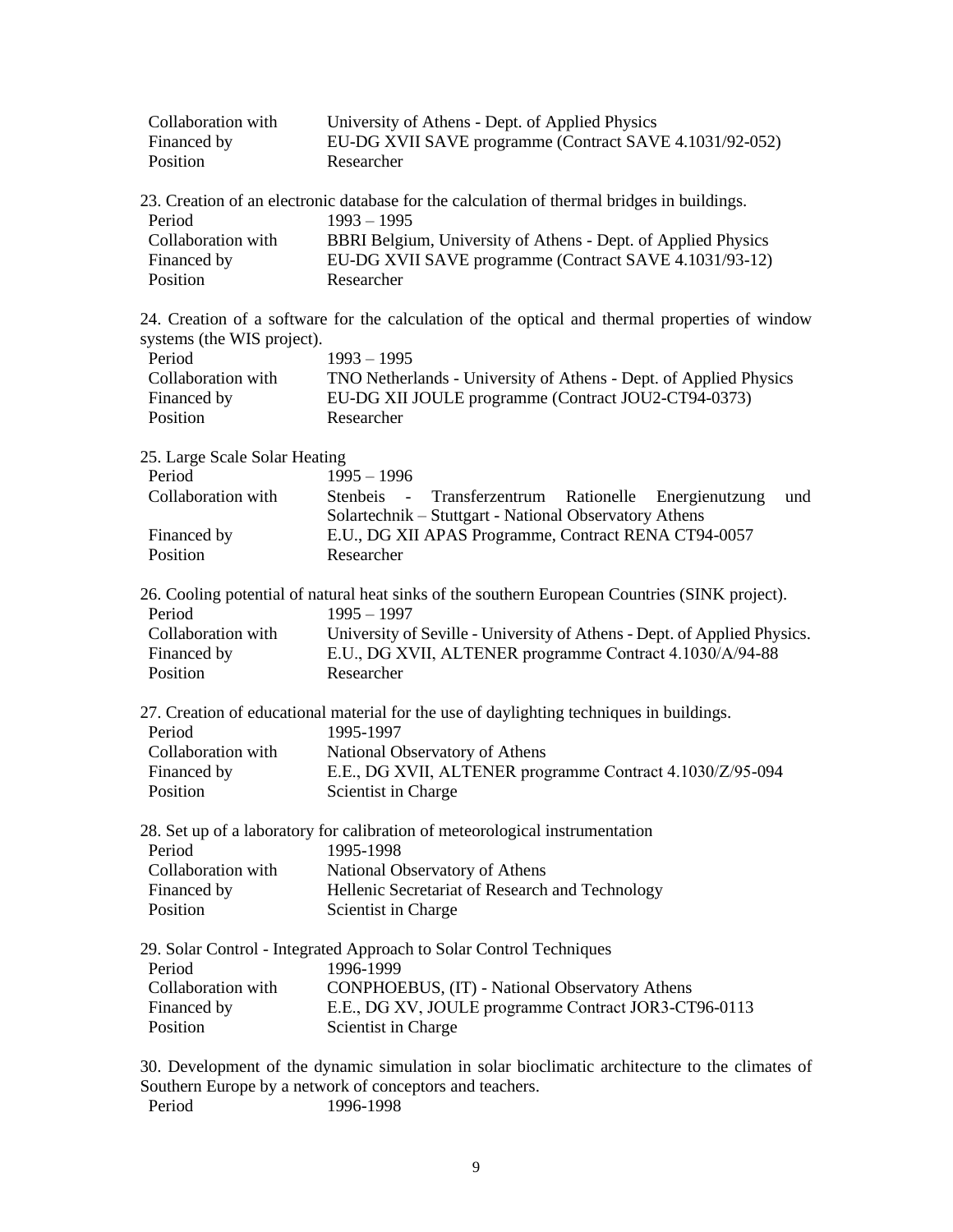| Collaboration with                        | GEFOSAT, FR - National Observatory Athens                                                                            |
|-------------------------------------------|----------------------------------------------------------------------------------------------------------------------|
| Financed by<br>Position                   | E.E., DG XVII, ALTENER programme Contract (Not available yet)<br>Scientist in Charge                                 |
|                                           | 31. Design, realisation, tests, comparative analysis of low electric consumption PV cooling                          |
| systems.                                  |                                                                                                                      |
| Period<br>Collaboration with              | 1996-1999                                                                                                            |
|                                           | COSTIC, FR – National & Kapodistrian University of Athens<br>E.E., DG XII, JOULE programme Contract (JOR3-CT96-0100) |
| Financed by<br>Position                   | Researcher                                                                                                           |
|                                           |                                                                                                                      |
| 32. European Large Scale Heating Network. |                                                                                                                      |
| Period                                    | 1997-1999                                                                                                            |
| Collaboration with                        | Chalmers Technical University, Sweden - National Observatory<br>Athens                                               |
| Financed by                               | E.E., DG XVII, THERMIE programme Contract (DIS-1164-97-SE)                                                           |
| Position                                  | Scientist in Charge                                                                                                  |
|                                           | 33. Laboratory for Calibration of Meteorological Instrumentation                                                     |
| Period                                    | 1997-1999                                                                                                            |
| Collaboration with                        | National Observatory Athens                                                                                          |
| Financed by                               | Hellenic Secretariat for Research and Technology. (Contract 96EITY<br>$46^{\rm E}$ )                                 |
| Position                                  | Scientist in Charge                                                                                                  |
|                                           | 34. Development and test of modern control techniques applied to solar buildings.                                    |
| Period                                    | 1998-1999                                                                                                            |
| Collaboration with                        | I.S.F.H., Germany - National Observatory Athens                                                                      |
| Financed by                               | E.E., DG XII, JOULE programme Contract (JOE3-CT97-0076)                                                              |
| Position                                  | Scientist in Charge                                                                                                  |
|                                           | 36. Study and development of heating / cooling systems using renewable energy.                                       |
| Period                                    | 1998-2000                                                                                                            |
| Collaboration with                        | National Observatory of Athens                                                                                       |
| Financed by                               | E.E., DG XII, JOULE programme Contract (JOR3-CT97-0181)                                                              |
| Position                                  | Scientist in Charge                                                                                                  |
|                                           | 37. International obligations of the Hellenic Republic deriving from the protocols related to the                    |
|                                           | conventions for transboundary air pollution and preparation of the survey infrastructure.                            |
| Period                                    | 1999                                                                                                                 |
| Collaboration with                        | National & Kapodistrian University of Athens – Dept. of Physics                                                      |
| Financed by                               | Hellenic Ministry for the Environment, Public Works & Urban                                                          |
|                                           | Planning                                                                                                             |
| Position                                  | Researcher                                                                                                           |
|                                           | 38. Design of an integrated system for continuous monitoring of VOC's emissions due to the use                       |
|                                           | of organic solvents and from gasoline storage and measures for their reduction in Bulgaria.                          |
| Period                                    | 2000                                                                                                                 |
| Collaboration with                        | National & Kapodistrian University of Athens – Dept. of Physics                                                      |
| Financed by                               | Hellenic Ministry for the Environment, Public Works & Urban                                                          |
|                                           | Planning                                                                                                             |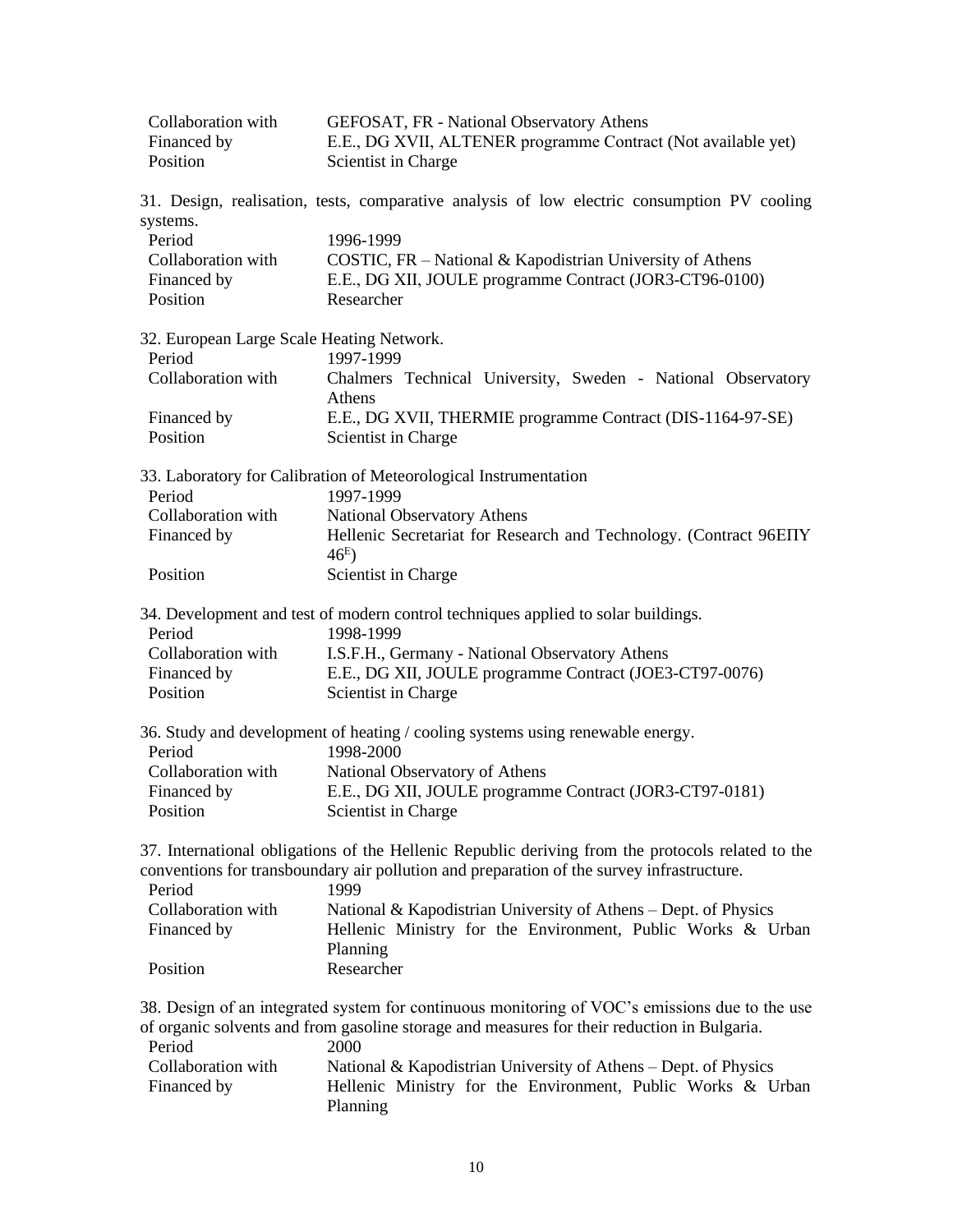| Position<br>Researcher |
|------------------------|
|------------------------|

39. Isotopic composition of precipitation in the Mediterranean Basin in relation to air circulation patterns and climate.

| Period             | 2000-2003                                            |
|--------------------|------------------------------------------------------|
| Collaboration with | National Observatory of Athens                       |
| Financed by        | International Atomic Energy Agency (Contract #11319) |
| Position           | Scientist in Charge                                  |

40. Investigation and definition of a reference methodology for the creation of Typical Meteorological Years for Hellenic cities. Period 2000

| Collaboration with | National Observatory of Athens               |
|--------------------|----------------------------------------------|
| Financed by        | Center for Renewable Energy Sources – Greece |
| Position           | Scientist in Charge                          |

| 41. Study of indoor air quality and thermal comfort at the Athens Hellenicon Air Terminal. |                                                                 |  |
|--------------------------------------------------------------------------------------------|-----------------------------------------------------------------|--|
| Period                                                                                     | 2001                                                            |  |
| Collaboration with                                                                         | National Observatory of Athens                                  |  |
| Financed by                                                                                | National & Kapodistrian University of Athens – Dept. of Physics |  |
| Position                                                                                   | Scientist in Charge                                             |  |

42. Isotopic composition of precipitation in the Mediterranean Basin in relation to air circulation patterns and climate.

| Period             | 2003-2004                                            |
|--------------------|------------------------------------------------------|
| Collaboration with | University of Patras                                 |
| Financed by        | International Atomic Energy Agency (Contract #11319) |
| Position           | Scientist in Charge                                  |

| 43. Intelligent technologies for energy efficiency and comfort in buildings |                                                      |  |
|-----------------------------------------------------------------------------|------------------------------------------------------|--|
| Period                                                                      | $01/01/2005 - 31/12/2005$                            |  |
| Collaboration with                                                          | Higher Technical Educational Institute of Piraeus    |  |
| Financed by                                                                 | Hellenic Ministry for Education – ARCHIMEDES Program |  |
| Position                                                                    | Researcher                                           |  |

|                    | 44. Development of an expert system for the automatic classification of weather maps |
|--------------------|--------------------------------------------------------------------------------------|
| Period             | $01/10/2005 - 30/09/2008$                                                            |
| Collaboration with | University of Patras                                                                 |
| Financed by        | Hellenic General Secretariat for Research – PENED Program 2003                       |
| Position           | Scientist in charge                                                                  |

| 45. Solar air conditioning of buildings using a continuous operation absorption cooler |                                                                |  |
|----------------------------------------------------------------------------------------|----------------------------------------------------------------|--|
| Period                                                                                 | $01/10/2005 - 30/09/2008$                                      |  |
| Collaboration with                                                                     | National Technical University of Athens                        |  |
| Financed by                                                                            | Hellenic General Secretariat for Research – PENED Program 2003 |  |
| Position                                                                               | Researcher                                                     |  |

46. Pilot study on the development and application of geostatistical tools to map the variability of the isotopic composition of water in the Mediterranean.<br>  $15/09/2006 - 14/09/2008$  $15/09/2006 - 14/09/2008$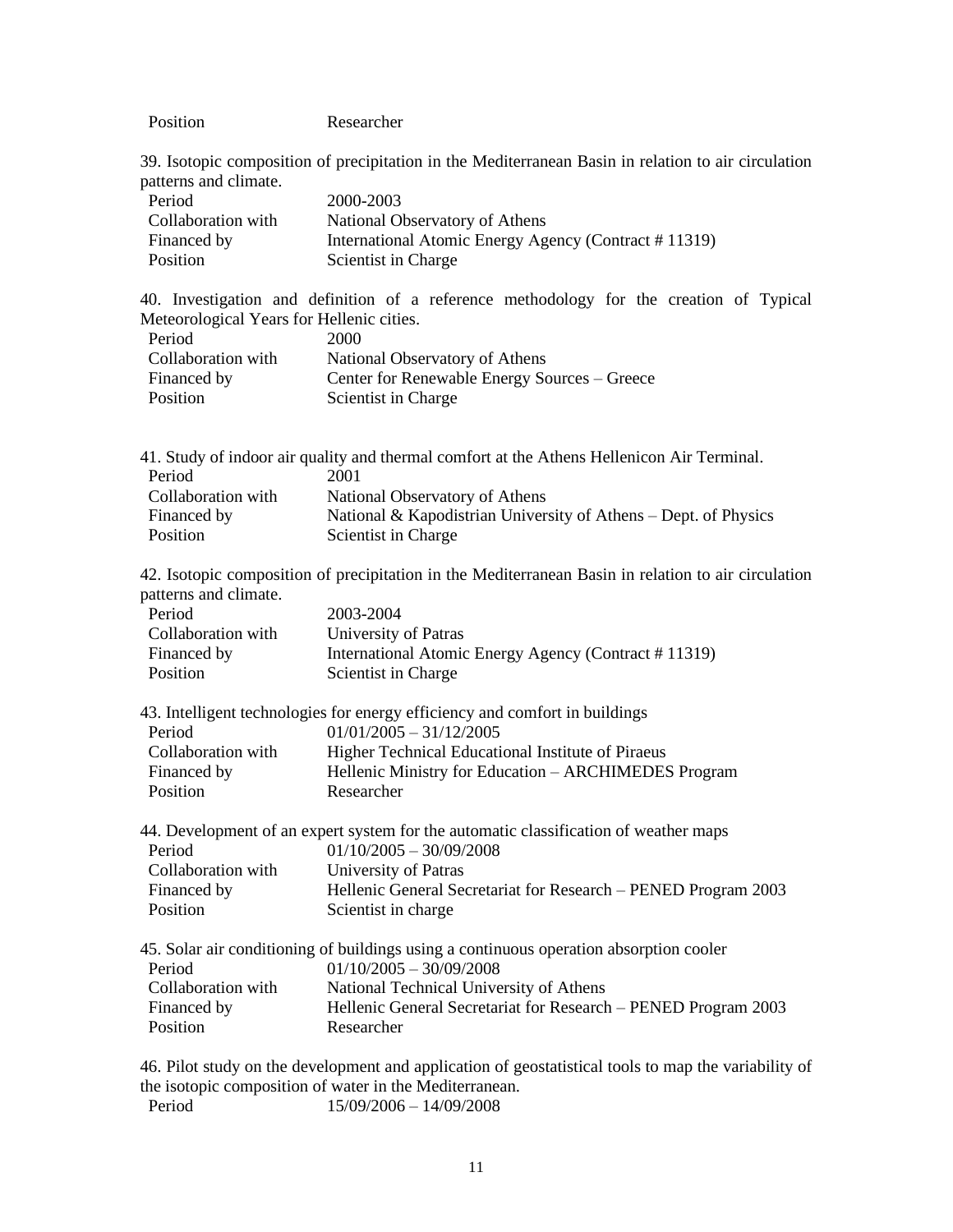| Collaboration with | University of Patras             |
|--------------------|----------------------------------|
| Financed by        | IAEA (Contract # 13931)          |
| Position           | Scientist in Charge & Researcher |

| 47. Advances in homogenization methods of climate series: an integrated approach (HOME). |                                                          |  |
|------------------------------------------------------------------------------------------|----------------------------------------------------------|--|
| Period                                                                                   | $1/5/2007 - 30/4/2011$                                   |  |
| Collaboration with                                                                       | University of Patras                                     |  |
| Financed by                                                                              | European Commission (COST – European Science Foundation) |  |
| Position                                                                                 | Researcher                                               |  |

48. Stable isotopes in biospheric – atmospheric – earth system research (COST Action ES0806 - SIBAE).

| Period             | 5/2009 -4/2013                                           |
|--------------------|----------------------------------------------------------|
| Collaboration with | University of Patras                                     |
| Financed by        | European Commission (COST – European Science Foundation) |
| Position           | Scientist in Charge & Researcher                         |

49. Methods for extraction and digital processing of environmental signals and images – Application on the automated classification of weather maps.

| Period             | $2/2010 - 1/2013$                                                    |
|--------------------|----------------------------------------------------------------------|
| Collaboration with | University of Patras (Scientist in charge)                           |
| Financed by        | Research Committee of the University of Patras – Karatheodori grants |
|                    | program.                                                             |

50. Contribution of Emission Sources on the Air quality of the Port-cities in Greece and Italy (ETCP GREECE – ITALY 2007-2013).

| Period             | $11/2011 - 05/2014$                                           |
|--------------------|---------------------------------------------------------------|
| Collaboration with | University of Patras (Scientist in charge $&$ Coordinator)    |
| Financed by        | European Commission (European Territorial Cooperation Program |
|                    | Greece - Italy $2007 - 2013$ ) & Hellenic Ministry of Finance |

51. Pollution monitoring of ship emissions: an integrated approach for harbors of the Adriatic basin - Poseidon (ETC 2007-2013, MED Maritime Integrated Projects).

| Period             | $06/2014 - 05/2015$                                           |
|--------------------|---------------------------------------------------------------|
| Collaboration with | University of Patras (Scientist in charge)                    |
| Financed by        | European Commission – ERDF MED Program & Hellenic Ministry of |
|                    | Finance                                                       |

52. Solar Collectors with Static Concentrators, for solar thermal applications at intermediate to medium temperatures - SCoSCo (Bilateral cooperation between Greece and Germany).

| Period             | $05/2018 -$                                       |
|--------------------|---------------------------------------------------|
| Collaboration with | University of Patras (Scientist in charge)        |
| Financed by        | Hellenic Secretariat for Research and Development |

53. Global Monitoring of Nitrogen Isotopes in Atmospheric Waters (International Atomic Energy Agency Coordinated Research Project F32008 – Contract #22879/R0).

| Period             | $06/2018 - 05/2021$                        |
|--------------------|--------------------------------------------|
| Collaboration with | University of Patras (Scientist in charge) |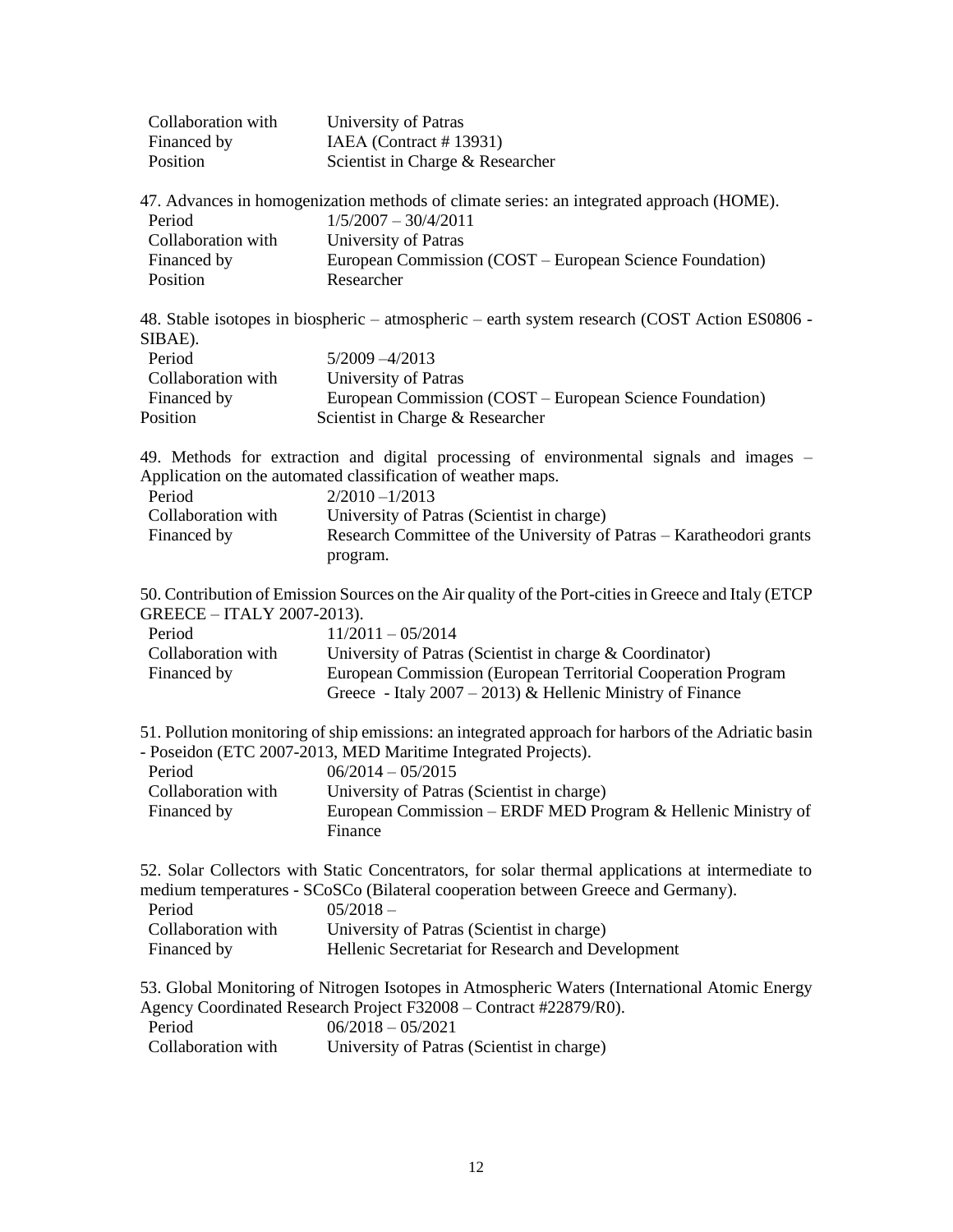54. Comparative study of changing climate indexes between China and Greece based on daily homogenized daily observations – CLIMEX (Bilateral Research & Technology Cooperation Probram between Greece and China – Hellenic General Secretariat for Research and Development).<br>Period  $01/2019 - 12/2021$ 

Period 01/2019 – 12/2021<br>Collaboration with University of Patras

University of Patras (Scientist in charge)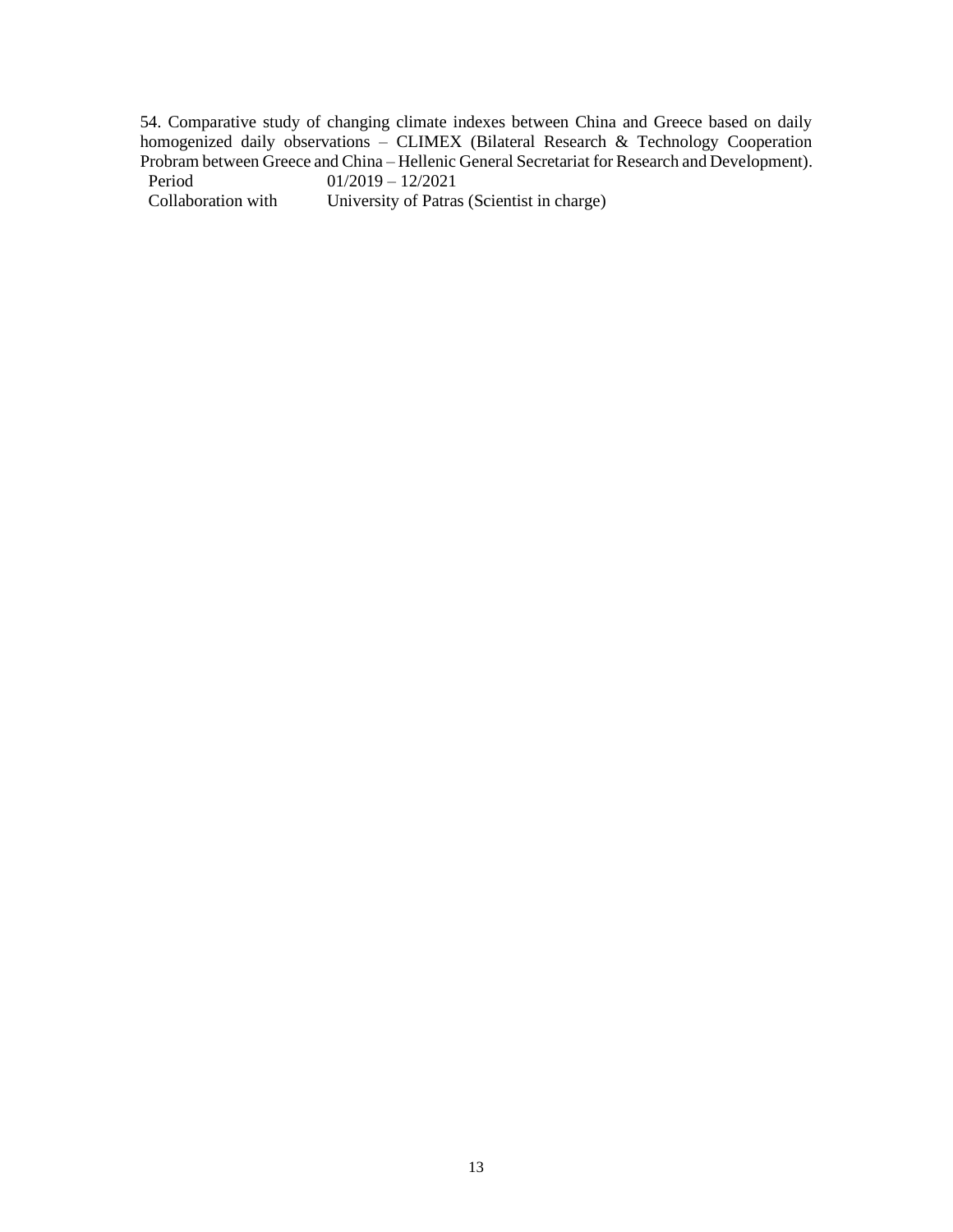### **SCIENTIFIC PUBLICATIONS**

(Number of citations (self-citations excluded): > 3,340, h-index 30, source[: www.scopus.com](http://www.scopus.com/) as of June 1<sup>st</sup>, 2022)

### **Theses**

1. A. Argiriou, *Etude experimentale de la diffusion isotherme d'humidite dans un mortier de ciment normal*, Memoire de D.E.A., Institut National Polytechnique de Grenoble, 1984.

2. A. Argiriou, *La mesure en thermographie infrarouge, calibration et traitement du signal: application a la validation d'une modelisation numerique, en regime instationnaire, d'un convertisseur thermique de l'energie solaire sous concentration de type THEK2*, These de Doctorat de l'Universite de Provence, 1987.

### **Publications in peer reviewed journals**

- 1. A. Arconada, **A. Argiriou**, F. Papini, R. Pasquetti, *La mesure par thermographie Ιnfrarouge: Calibration et traitement du signal*, Journal of Modern Optics, Vol. 34, No. 10, pp. 1327-1335, 1987.
- 2. **A. Argiriou**, A. Arconada, P. Gallet, F. Papini, R. Pasquetti, M. Audibert, *Measurement of brightness concentration distribution in the focal zone of a focusing solar collector with an infrared camera*, Solar Energy, Vol. 41, No. 3, pp. 267-271, 1988.
- 3. R. Pasquetti, **A. Argiriou**, F. Papini, *Methodes d'identification et d'exploitation de la sequence de ponderation d'un dispositif d'acquisition d'images thermographiques infrarouges*, Journal of Modern Optics, Vol. 35, No. 10, pp. 1689-1698, 1988.
- 4. R. Pasquetti**, A. Argiriou**, F. Papini, A. Arconada, M. Audibert, *Thermal study of the receiver of a focusing solar collector using infrared thermography*, Solar Energy, Vol. 43, No. 1, pp.45- 56, 1989.
- 5. M. Santamouris, D. Papaioannou, **A. Argiriou**, G. Stavrakakis, *Technical and economical comparison between solar water heaters using electrodeposited chrome selective coating and selective paints*, Energy Convers. Mgmt, Vol. 30, No. 4, pp.421-431, 1990.
- 6. A. Tombazis**, A. Argiriou** and M. Santamouris, *Performance evaluation of passive and hybrid cooling components for a hotel complex*, Int. J. Solar Energy, 1990, Vol. 9, pp. -12.
- 7. G. Agas, T. Matsaggos, M. Santamouris and **A. Argiriou**, *On the use of atmospheric heat sinks for heat dissipation*, Energy & Buildings, 1991, Vol. 17, pp.321-329.
- 8. A. Tzaferis, D. Liparakis, M. Santamouris and **A. Argiriou**, *Analysis of the accuracy and sensitivity of eight models to predict the performance of earth to air heat exchangers*, Energy & Buildings, Vol. 18, pp. 35 - 43, 1992.
- 9. **A. Argiriou**, M. Santamouris, C. Balaras, and S. Jeter, *Potential of radiative cooling in southern Europe*, Int. J. Solar Energy, Vol. 50, No 3, pp. 197-204, 1993.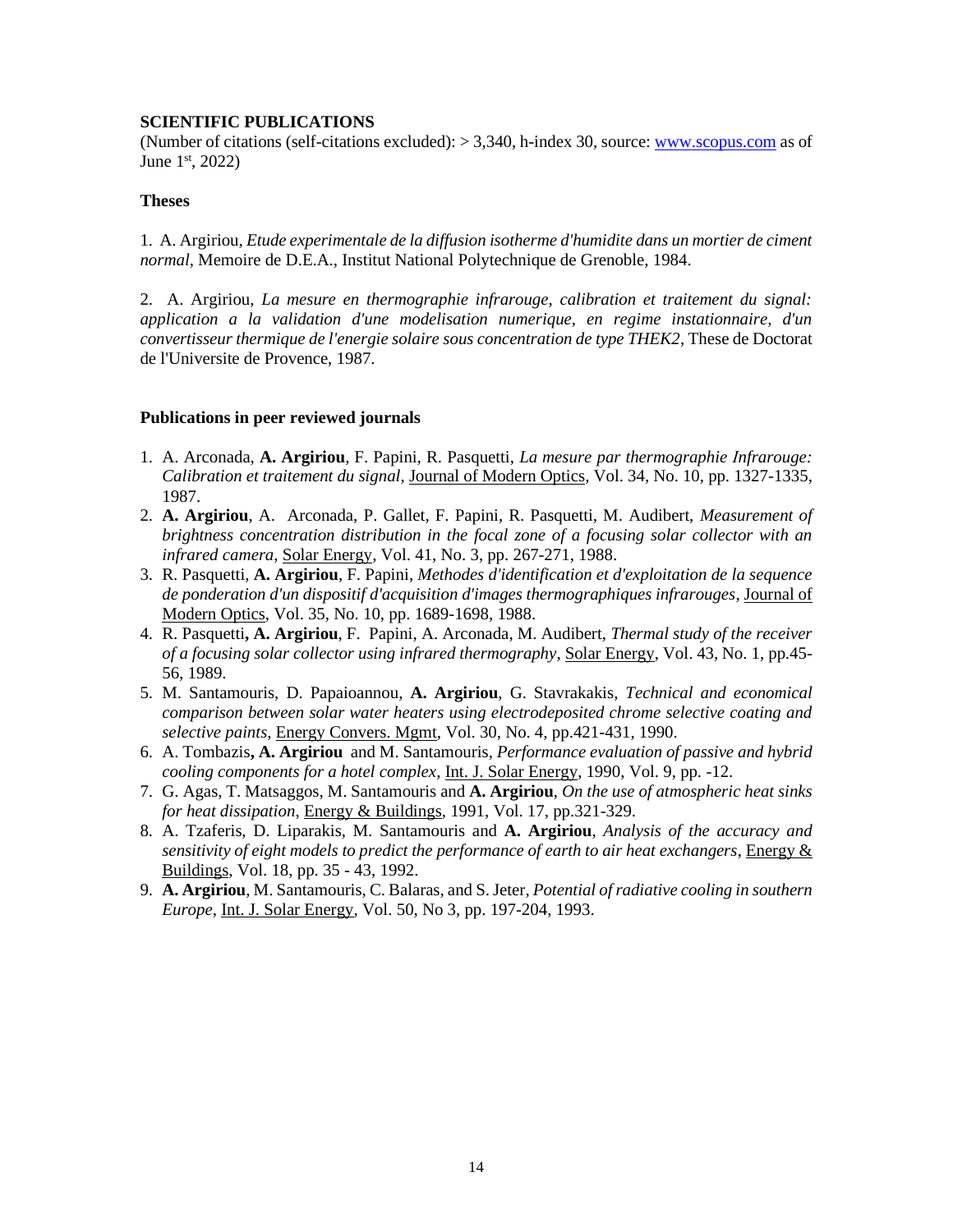- 10. **A. Argiriou**, D. Asimakopoulos, C. Balaras, E. Daskalaki, A. Lagoudi, M. Loizidou, M. Santamouris, and I. Tselepidaki, *On the energy consumption and indoor air quality in office and hospital buildings in Athens, Hellas*, Energy Convers. Mgmt, Vol. 35, No 5, pp. 385-394, 1994.
- 11. M. Santamouris, **A. Argiriou** and M. Vallindras, *Design and operation of a low energy consumption passive solar agricultural greenhouse*, Solar Energy, Vol. 52, No 5, pp. 371-378, 1994.
- 12. M. Santamouris, **A. Argiriou**, E. Daskalaki, C. Balaras and A. Gaglia, *Energy characteristics and savings potential in office buildings*, Solar Energy, Vol.52., No 1, p.p. 59 - 66, 1994.
- 13. M. Santamouris, E. Daskalaki, C. Balaras, **A. Argiriou** and A. Gaglia, *Energy performance and energy conservation in health care buildings, in Hellas*, Energy Convers. Mgmt, Vol. 35, No. 4, pp. 293-305, 1994.
- 14. M. Santamouris, E. Dascalaki, C. Balaras, **A. Argiriou** and A. Gaglia, *Energy consumption and the potential for energy conservation in school buildings, in Hellas*, Energy, Vol. 19, No 6, pp. 653-660, 1994.
- 15. **A. Argiriou**, M. Santamouris and D. Assimakopoulos, *Assessment of the radiative cooling potential of a collector using hourly weather data*, Energy, Vol. 19, No 8, pp. 879-888, 1994.
- 16. M. Santamouris and **A. Argirou**, *Renewable energies and energy conservation technologies for buildings in Southern Europe*, Int. J. Solar Energy, Vol. 15, pp. 69-79, 1994.
- 17. N. Klitsikas, M. Santamouris, **A. Argiriou**, D.N. Asimakopoulos and A. I. Dounis, *Performance of an indirect evaporative cooler in Athens*, Energy & Buildings, Vol. 21, No 1, pp. 55-63, 1994.
- 18. A. D. I. Dounis, C. C. Lefas, and **A. Argiriou**, *Knowledge based vs classic control in solar building designs*, Applied Energy, 50, 281 - 292, 1995.
- 19. A.I. Dounis, D.E. Manolakis and **A. Argiriou**, *A fuzzy rule-based approach to achieve visual comfort conditions*, International Journal of Systems Science,26,7,1349-1361,1995.
- 20. M. Santamouris, **A. Argiriou**, D. Asimakopoulos, N. Klitsikas, A. Dounis, *Heat and Mass Transfer through Large Openings by Natural Convection*, Energy and Buildings, No 23, 1- 8, 1995.
- 21. M. Santamouris, G. Mihalakakou, **A. Argiriou** and D.N. Asimakopoulos, *On the performance of buildings coupled with earth-to-air heat exchangers*, Solar Energy, Vol. 54, No. 6, 375-380, 1995.
- 22. E. Dascalaki, M. Santamouris, **A. Argiriou**, C. Helmis, D. Asimakopoulos, C. Papadopoulos, A. Soilemes, *Predicting single side natural ventilation rates in buildings*, Solar Energy, Vol. 55, No 5, pp. 327-341, 1995.
- 23. G. Mihalakakou, M. Santamouris, D. Asimakopoulos and **A. Argiriou**, *Οn the ground temperature below buildings*, Solar Energy, Vol. 55, No 5, pp.355-362, 1995.
- 24. M. Santamouris, G. Mihalakakou, C.A. Balaras, **A. Argiriou**, D. Assimakopoulos, M. Vallindras, *Use of buried pipes for energy conservation in cooling of agricultural greenhouses*, Solar Energy, Vol. 55, No 2, 111-124, 1995.
- 25. A.I. Dounis, M.J. Santamouris, C.C. Lefas and **A. Argiriou**, *Design of a fuzzy environment comfort system*, Energy and Buildings, 22, 81-87, 1995.
- 26. Μ. Santamouris, C. A. Balaras, E. Dascalaki, **A. Argiriou**, A. Gaglia, *Energy conservation and retrofitting potential in Hellenic hotels*, Energy & Buildings, 24, 65-75, 1996.
- 27. E. Dascalaki, M. Santamouris, **A. Argiriou**, C. Helmis, D.N. Asimakopoulos, K. Papadopoulos, and A. Soilemes, *On the combination of air velocity and flow measurements in single sided natural ventilation configurations*, Energy & Buildings, Vol. 24, 155-165, 1996.
- 28. M. Santamouris, G. Mihalakakou, **A. Argiriou** and D. N. Asimakopoulos, *On the efficiency of night ventilation techniques for thermostatically controlled buildings*, Solar Energy, Vol. 56, No 6, 479-483, 1996.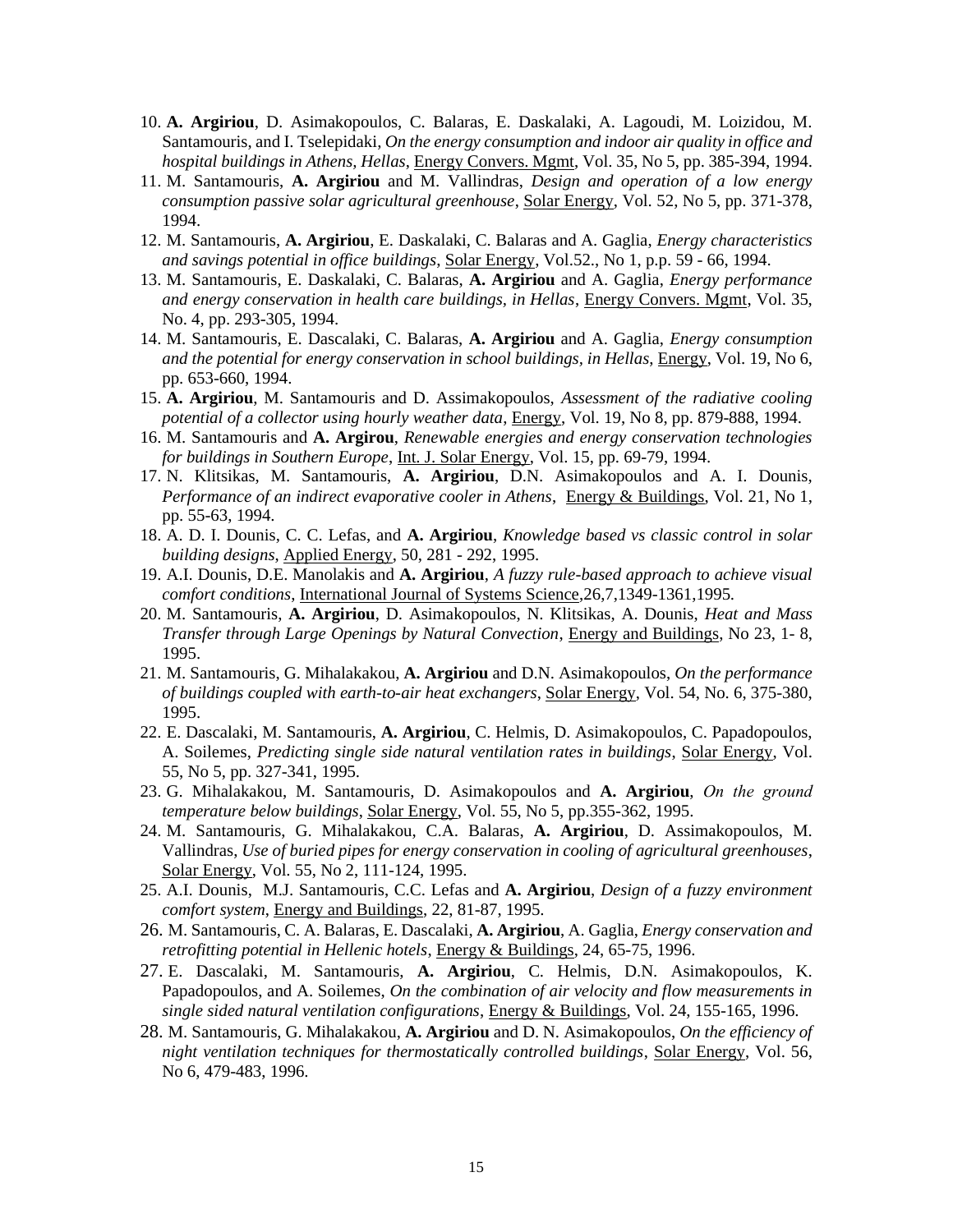- 29. M. Santamouris, G. Mihalakakou, C.A. Balaras, J.O. Lewis, M. Vallindras and **A. Argiriou**, *Energy conservation in greenhouses with buried pipes*, Energy, Vol. 21, No 5, 353-360, 1996.
- 30. K. H. Papadopoulos, A. T. Soilemes, C. G. Helmis, D. N. Asimakopoulos, **A. Argiriou** and E. Dascalaki, *A triple hot wire system for indoor air flow measurements*, Journal of Solar Energy Engineering, Vol. 118, 141-145, 1996.
- 31. **A. Argiriou**, *CHSPSS Systems in Greece: Test of simulation software and analysis of typical systems*, Solar Energy, Vol. 60, Nos 3/4, 1997.
- 32. **A. Argiriou**, N. Klitsikas, C. A. Balaras, D. N. Asimakopoulos, *Active solar space heating of residential buildings in Northern Hellas - A case study*, Energy and Buildings, 26, 215- 221,1997.
- 33. D. Dalianis, D. Petassis, M. Santamouris, **A. Argiriou**, C. Cartalis and D.N. Asimakopoulos, *Social cost of electricity generation in Greece*, Renewable Energy, Vol. 12, No 3 pp. 281-289, 1997.
- 34. M. Santamouris & **A. Argiriou**, *Passive Cooling of Buildings - Results of the PASCOOL Project*, Intl. Journal Solar Energy, Vol. 19, pp. 9-13, 1997.
- 35. M. Santamouris & **A. Argiriou**, *Future research in passive cooling*, Intl. Journal Solar Energy, Vol. 19, pp. 199-211, 1997.
- 36. C.A. Balaras, M. Santamouris, D.N. Asimakopoulos, **A.A. Argiriou**, G. Paparsenos, Α. Gaglia, *Energy Policy and Action Plan for Renewable Energy Sources (RES), for the Hellenic Islands of the North Aegean Region*, Energy, Vol. 24, 335-350, 1998.
- 37. **A. Argiriou**, S. Lykoudis, S. Kontoyannidis, C.Α. Balaras, D.N. Asimakopoulos, M. Petrakis, P. Kassomenos, *Comparison of methodologies for TRY generation using 20 years data for Athens Greece*, Solar Energy, Vol 66, No 1, pp. 33-45, 1999.
- 38. C.A.Balaras, K. Droutsa, D.N. Asimakopoulos, **A.A. Argiriou**, *EPIQR surveys of apartment buildings in Europe*, Energy & Buildings, Vol. 31, pp. 111-128, 2000.
- 39. C.A.Balaras, K. Droutsa, **A.A. Argiriou**, D.N. Asimakopoulos, *Potential for energy conservation in apartment buildings*, Energy & Buildings, Vol. 31, pp. 143-154, 2000.
- 40. **A. A. Argiriou**, I. Bellas-Velidis, C. A. Balaras, *Development of a neural network controller for solar buildings*, Neural Networks, Vol. 13, pp. 811-820, 2000.
- 41. M. Santamouris, N. Papanikolaou, I. Livada, I. Koronakis, C. Georgakis, **A. Argiriou**, D. N. Asimakopoulos, *On the impact of urban climate on the energy consumption of buildings*, Solar Energy, Vol 70, No 3, pp. 201 – 216, 2001.
- 42. **A.A. Argiriou**, I. Bellas-Velidis, C.A. Balaras, A. Dounis, *Use of artificial neural networks for predicting the heating requirements of single family houses*, International Journal of Knowledge – Based Intelligent Engineering Systems, Vol. 5, No. 4, 2001.
- 43. C.A. Balaras, K. Droutsa, **A.A. Argiriou**, K. Wittchen, *Assesment of energy and natural resources conservation in office buildings using TOBUS,* Energy & Buildings, 34, 135-154, 2002.
- 44. C.A. Balaras, **A.A. Argiriou**, *Infrared thermography for building diagnostics,* Energy & Buildings, 34, 171-184, 2002.
- 45. **A.A. Argiriou**, C.A. Balaras, S.P. Lykoudis, *Single-sided ventilation of buildings through shaded large openings,* Energy, 27, 93-115, 2002.
- 46. **A.A. Argiriou**, S. Mirasgedis, *The solar thermal market in Greece – Review and perspectives*, Renewable & Sustainable Energy Reviews, 7, 397-418, 2003.
- 47. A.V. Spyridonos, **A.A. Argiriou**, J.K. Nickoletatos, *Thermal storage efficiencies for two saltless solar ponds*, Solar Energy, 75(3): 207-216, 2003.
- 48. **A. A. Argiriou**, I. Bellas-Velidis, M. Kummert, P. Andre, *A neural network controller for hydronic heating systems of solar buildings*, Neural Networks, 17(3), 427-440, 2004.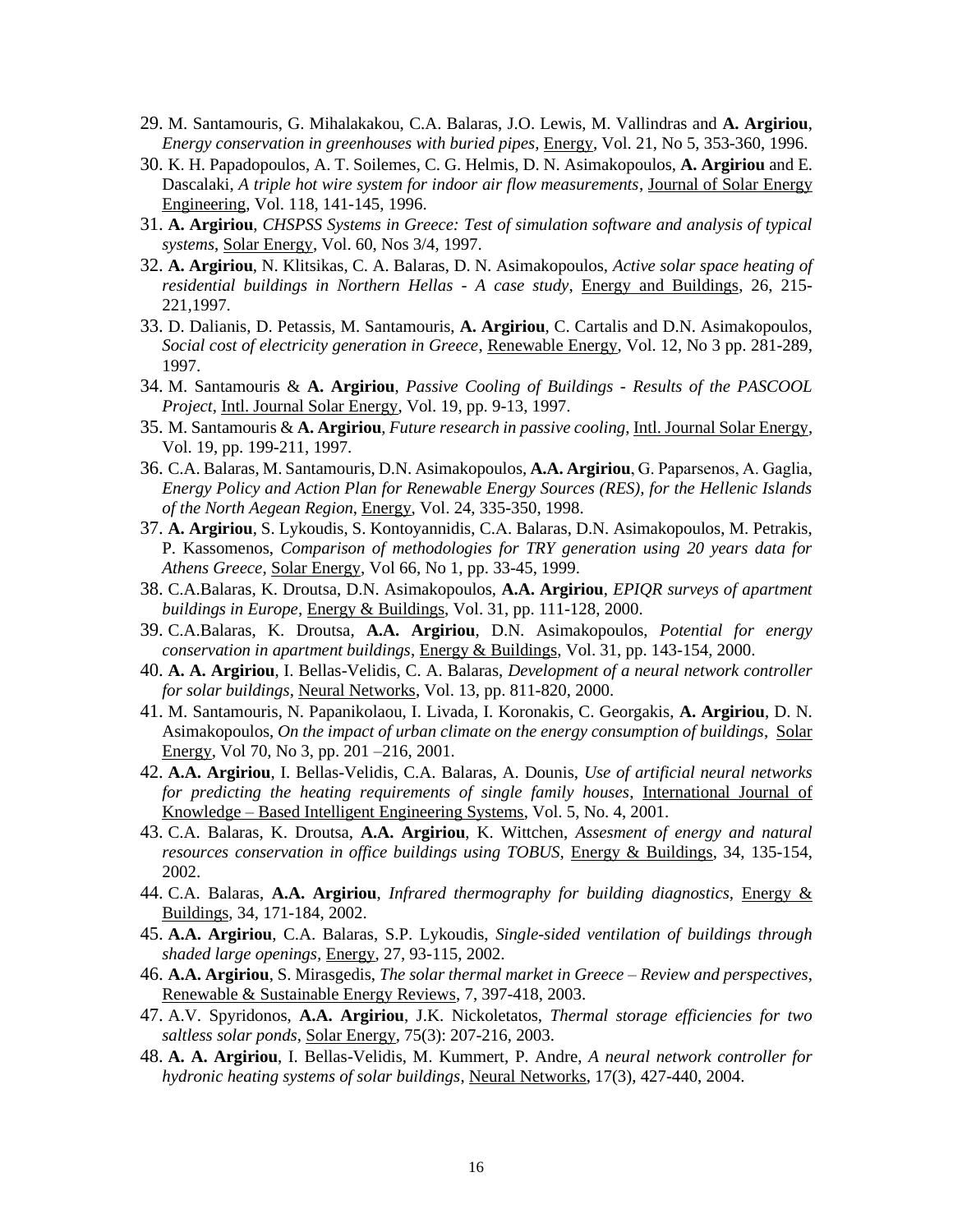- 49. **A.A. Argiriou**, S.P. Lykoudis, C.A. Balaras, D.N. Asimakopoulos, *Experimental study of an earth-to-air heat exchanger coupled to a photovoltaic system,* Journal of Solar Energy Engineering, 126(1), 620-625, 2004.
- 50. **A.A. Argiriou**, **P**.A. Kassomenos, S.P. Lykoudis, *On the methods for the delimitation of seasons*, Water, Air, and Soil Pollution: Focus **4**:65-74, 2004.
- 51. **Α.Α. Argiriou**, C.A. Balaras, S. Kcntoyiannidis, E. Michel, *Numerical simulation and performance of a low capacity solar assisted absorption heat pump coupled with a subfloor system*, Solar Energy 79(3), 290-301, 2005.
- 52. M. Kummert, P. Andre, A.A. Argiriou, Comparing control strategies using experimental and simulation results: methodology and application to heating control of passive solar buildings, HVAC & R Research special issue, **12**:3a, 718-737.
- 53. **A.A. Argiriou**, S. Lykoudis, *Isotopic composition of precipitation in Greece*, Journal of Hydrology, 327(3-4):486-495, 2006.
- 54. D. Katsanos, K. Lagouvardos, V. Kotroni, **A.A. Argiriou**, Combined analysis of rainfall and lightning data produced by mesoscale systems in the central and eastern Mediterranean, Atmospheric Research, 83(1), 55-63, 2007.
- 55. S. Lykoudis and **A.A. Argiriou**, Gridded dataset of the stable isotopic composition of precipitation over the Eastern and Central Mediterranean, J. Geophys. Res., 112, D18107- D18305, 2007.
- 56. D.K. Katsanos, K. Lagouvardos, V. Kotroni, **A.A. Argiriou**, The relationship of lighting activity with microwave brightness measurements and spaceborn reflectivity profiles in the Central and Eastern Mediterranean, Jounal of Applied Meteorology and Climatology, 46, 1901- 1912, 2007.
- 57. Kotsiantis, S., Kostoulas, A., Lykoudis, S., **Argiriou, A**., Menagias, K. (2008) Using data mining techniques for estimating minimum, maximum and average daily temperature values**,** Int J Math, Phys Eng Sci, 1 (1), pp. 16-20.
- 58. N. Mazarakis, V. Kotroni, K. Lagouvardos**, A.A. Argiriou**, (2008) Storms and Lightning Activity in Greece during the Warm Periods of 2003–2006, Journal of Applied Meteorology and Climatology **47**, 3089-3098.
- 59. Mazarakis, N, Kotroni,V., Lagouvardos, K., **Argiriou, A**. (2009) The sensitivity of numerical forecasts to convective parametrization during the warm period and the use of lighting data as an indicator for convective occurrence. Atmospheric Research **94** (4): 704-714.
- 60. Lykoudis S., Kostopoulou E., **Argiriou A. A.**, (2010) Stable isotopic signature of precipitation under various synoptic classifications, Physics and Chemistry of the Earth, **35**, (9-12), 530- 535.
- 61. Spyridon P Lykoudis; **Athanassios A Argiriou**; Elissavet Dotsika (2010) Spatially interpolated time series of  $\delta^{18}O$  in Eastern Mediterranean precipitation, Global and Planetary Change, **71** (3-4), pp. 150-159. doi: 10.1016/j.gloplacha.2009.09.004
- 62. S.P. Lykoudis, **A.A. Argiriou** (2010) Temporal trends in the stable isotope composition of precipitation: a comparison between the eastern Mediterranean and central Europe, Theor. Appl. Climatol., **105**:199-207, doi 10.1007/s0074-010-0384-6 ([http://rdcu.be/mUZ4\)](http://em.rdcu.be/wf/click?upn=KP7O1RED-2BlD0F9LDqGVeSLOWZqmmu5NH89-2BtvAkJihk-3D_REaXrv8VKi1r0CkfRC4TTdpWZD9N68Dczz05bTlo2OsyT-2Fklb-2F70B-2FtcenAXAyzDYniN7s-2FaBe8qJ8LzBr5LtbHrdOoOjKPqrfayJ-2Fb4pJgkqYXhC3NSaJdLmGTgB4vVhZCQ7JkSVA-2FBSciRsxMJLtDld8hCiy9gFjHlB7iKcyEn8dz4zFuIv3bptjhzDDPuefzcfI-2BIxFVx04ZPep0CTg-3D-3D)
- 63. Dounis, A.I., Tiropanis, P., **Argiriou, A**., Diamantis, A. (2011) Intelligent control system for reconciliation of the energy savings with comfort in buildings using soft computing techniques. Energy and Buildings, **43** (1) pp. 66 – 74.
- 64. Tsiotas, G., **Argiriou A. A.** (2011) An Efficient Approach to Spatiotemporal Analysis and Modeling of Air Pollution Data, Journal of Agricultural, Biological, and Environmental Statistics **16**(3):371-388. doi: 10.1007/s13253-011-0057-7 ([http://rdcu.be/mUZY\)](http://em.rdcu.be/wf/click?upn=KP7O1RED-2BlD0F9LDqGVeSLzzBduTz6jqtdX4Vt1jFic-3D_REaXrv8VKi1r0CkfRC4TTdpWZD9N68Dczz05bTlo2OshbjZC1LahTWDQOwD3G9ekJ-2Bf-2Be1a-2FZFDs8Ps2sbrIWDq11mGFbgqLr-2FHOY6GQ6vJgJYlAzSqQQZguw7QPXnUGJdl1KcFdDn6IO3DLNmb8XkQ5gXJ26FXfXvBYv5DdbddFiiDQ-2BOmSCiC-2BJUfAHXDizBMXEJAfwM1bPo831JT6lA-3D-3D)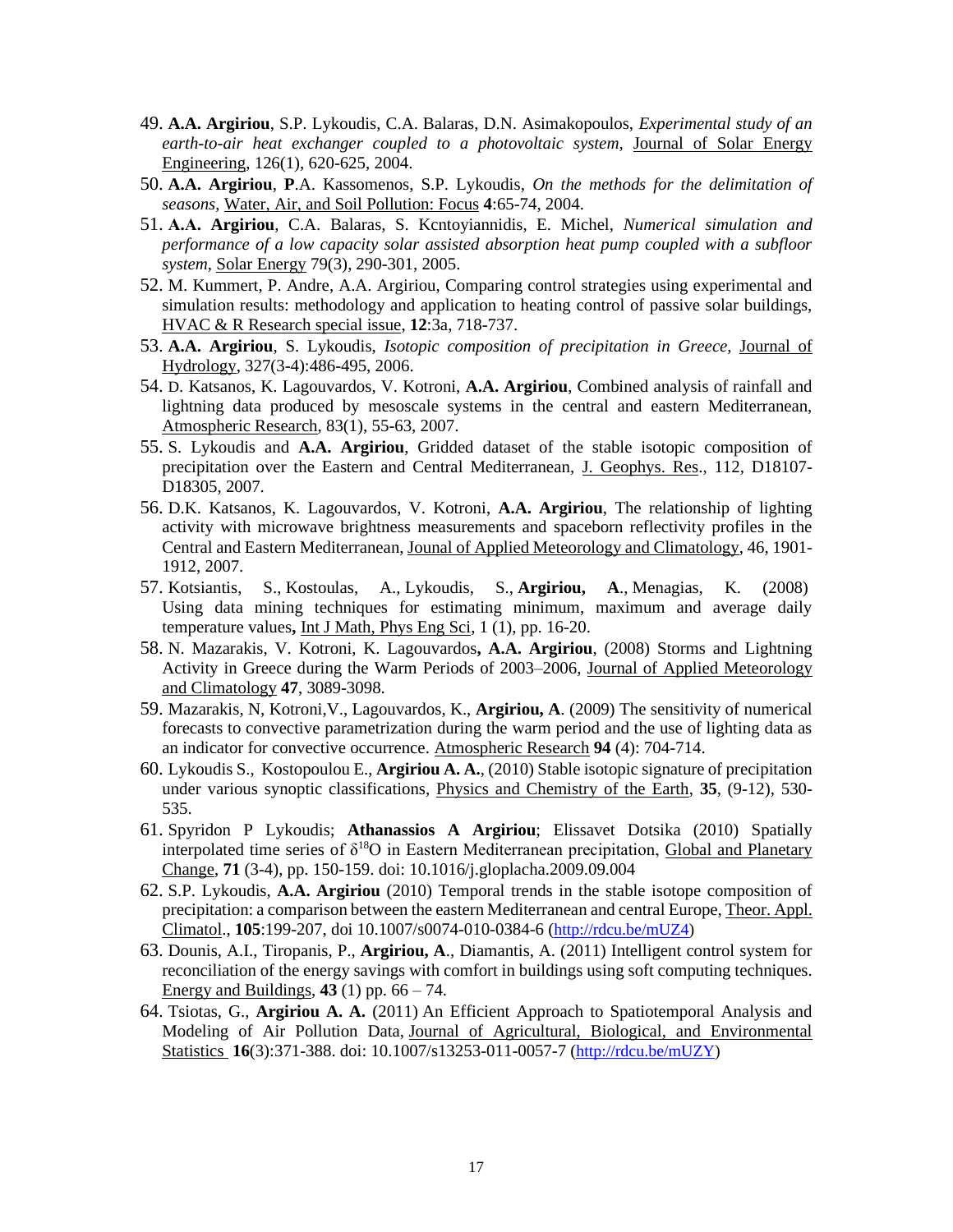- 65. Mazarakis, N., Kotroni, V., Lagouvardos, K., **Argiriou, A.A.**, Anderson, C.J. (2011) The sensitivity of warm period precipitation forecasts to various modifications of the Kain-Fritsch convective parameterization scheme. Nat. Hazards Earth Syst. Sci., **11** (5) pp. 1327 - 1339.
- 66. A. D. Koussis, K. Mazi, S. Lykoudis, **A. A. Argiriou** (2012) Reverse flood routing with the inverted Muskingum storage routing scheme. Nat. Hazards Earth Syst. Sci., 12, 217-227 doi:10.5194/nhess-12-217-2012.
- 67. Athanassios Zagouras, **Athanassios A. Argiriou**, Helena A. Flocas, George Economou, Spiros Fotopoulos (2012) An advanced method for classifying atmospheric circulation types based on prototypes connectivity graph, [Atmospheric Research,](http://www.sciencedirect.com/science/article/pii/S0169809512001901) **118**:180-192.
- 68. Mamara A. **A. A. Argiriou**, E. Anadranistakis (2013) Homogenisation of mean monthly temperatures for Greece. International Journal of Climatology, **33** (12):2649-2666.
- 69. Athanassios Zagouras, **Athanassios A. Argiriou**, George Economou, Spiros Fotopoulos, Helena A. Flocas (2013) Weather maps classification over Greek domain based on isobaric line patterns, Theoretical and Applied Climatology, **114**(3):691-704. ([http://rdcu.be/mU0d](http://em.rdcu.be/wf/click?upn=KP7O1RED-2BlD0F9LDqGVeSIune-2F6720Y2syS79dhtfN0-3D_REaXrv8VKi1r0CkfRC4TTdpWZD9N68Dczz05bTlo2OvvEdNlzhUZfkrQQSE0eY5DCNra80a-2FRUnbfzHY-2FrSlCpEekMlyUOTLsy9iVuT-2BQTEWvUbLI0Ee0-2FD9dbp6TjLu2r8f8VE4sGNWj3VaP6IXRL7ncgr2dHbduCWxoYJxV2VC62UlW1e46b8Mcw0RtVCcVBGhURZfr7Z4NQwEEUS79w-3D-3D))
- 70. A. Zagouras, A. Kazantzidis, E. Nikitidou, **A. A. Argiriou** (2013), Determination of measuring sites for solar irradiance based on cluster analysis of satellite – derived cloud estimations, Solar Energy, **97**:1-11.
- 71. Mamara A. **A. A. Argiriou**, E. Anadranistakis (2014) Detection and Correction of Inhomogeneities in Greek Climate Temperature Series. International Journal of Climatology, **34** (10): 3024-3043.
- 72. M.C. Kotti, **A.A. Argiriou**, A. Kazantzidis (2014) Estimation of direct normal irradiance from measured global and corrected diffuse horizontal irradiance. Energy, **70**:382-392 [\(http://dx.doi.org/10.1016/j.energy.2014.04.012\)](http://dx.doi.org/10.1016/j.energy.2014.04.012)
- 73. V. Salamalikis, **A.A. Argiriou**, E. Dotsika (2015) [Stable isotopic composition of](http://www.scopus.com/record/display.url?eid=2-s2.0-84896409429&origin=resultslist&sort=plf-f&src=s&st1=argiriou&st2=a&nlo=1&nlr=20&nls=count-f&sid=A734BD7E8BD60EB83D45A126D57FCCE8.I0QkgbIjGqqLQ4Nw7dqZ4A%3a83&sot=anl&sdt=aut&sl=44&s=AU-ID%28%22Argiriou%2c+Athanassios+A.%22+7003571545%29&relpos=1&relpos=1&citeCnt=0&searchTerm=AU-ID%28%5C%26quot%3BArgiriou%2C+Athanassios+A.%5C%26quot%3B+7003571545%29) atmospheric [water vapor in Patras, Greece: A concentration weighted trajectory approach.](http://www.scopus.com/record/display.url?eid=2-s2.0-84896409429&origin=resultslist&sort=plf-f&src=s&st1=argiriou&st2=a&nlo=1&nlr=20&nls=count-f&sid=A734BD7E8BD60EB83D45A126D57FCCE8.I0QkgbIjGqqLQ4Nw7dqZ4A%3a83&sot=anl&sdt=aut&sl=44&s=AU-ID%28%22Argiriou%2c+Athanassios+A.%22+7003571545%29&relpos=1&relpos=1&citeCnt=0&searchTerm=AU-ID%28%5C%26quot%3BArgiriou%2C+Athanassios+A.%5C%26quot%3B+7003571545%29) Atmospheric Research, **152**:93-104. [\(http://dx.doi.org/10.1016/j.atmosres.2014.02.021\)](http://dx.doi.org/10.1016/j.atmosres.2014.02.021) ([http://rdcu.be/mUZ6\)](http://em.rdcu.be/wf/click?upn=KP7O1RED-2BlD0F9LDqGVeSI8ntfPp3CjaAM7ZxAVn-2F-2Bw-3D_REaXrv8VKi1r0CkfRC4TTdpWZD9N68Dczz05bTlo2OvWD2EHgLxg-2FWGUd-2F5Dv2N02amlU4OjO08EJPTHrRZtUPWpVjMh8D8plh009iOmX6CBllWta3Vd4aJGjoTEfWvizW0noRF-2ByWIA954bPIQiILB2hcP5MCsAEkL4oH9R9RAQylNkUkcUz6gq3AVZpxH8Kdx1G1nMwZNvmWCwcp13Iw-3D-3D)
- 74. A. Karagiannidis, A. Poupkou, T. Giannaros, C. Giannaros, D. Melas, **A. Argiriou** (2015) The air quality of a Mediterranean urban environment and its relation to major meteorological parameters. Water, Air & Soil Pollution, **226**:2239, DOI 10.1007/s11270-014-2239-8.
- 75. E. Galanaki, V. Kotroni, K. Lagouvardos, **A. Argiriou** (2015) A ten-year analysis of the cloudto-ground lightning activity over the Eastern Mediterranean region. Atmsopheric Research, **166**(1):213-222.
- 76. V. Salamalikis, **A.A. Argiriou**, E. Dotsika (2016) Isotopic modeling of the sub-cloud evaporation effect in precipitation. Science of the Total Environment, **544**: 1059-1072.
- 77. V. Salamalikis, **A.A. Argiriou**, E. Dotsika (2016) Periodicity analysis of  $\delta^{18}O$  in precipitation over Central Europe:Time–frequency considerations of the isotopic 'temperature' effect. Journal of Hydrology, **534**:150-163.
- 78. E. Galanaki, Flaounas E., V. Kotroni, K. Lagouvardos, **A. Argiriou** (2016) Lightning activity in the Mediterranean: quantification of cyclones contribution and relation to their intensity. Atmospheric Science Letters **17**(9):510-516. (DOI: 10.1002/asl.685)
- 79. A. Mamara, **A.A. Argiriou**, M. Anadranistakis (2016) Recent trend analysis of mean air temperature in Greece based on homogenized data. **Theor. Appl. Climatol**. **126**:543-573. ([http://rdcu.be/mUZV\)](http://em.rdcu.be/wf/click?upn=KP7O1RED-2BlD0F9LDqGVeSM1BrVpDVuR-2F4HP5cXygCwc-3D_REaXrv8VKi1r0CkfRC4TTdpWZD9N68Dczz05bTlo2OvI8wqI6jVwBH3nq06FvIBCNbr-2BZN65oFAz1B27Uj8gjxlSbVzeuXRV43gXMshp8Nlj55vUFeB8j1fM9MBwvmjlwwvolRvlSa88m2JbKQkKjjy-2BDjJ7zcwAcGFvr43XXDHiSjZziSVC1SZPwwY8EjA26xaDQ4n1-2FuQqaEj8g2FtKw-3D-3D)
- 80. E. Merico, A. Gambaro, **A. Argiriou**, A. Alebic-Juretic, E. Barbaro, D. Cesari, L. Chasapidis, S. Dimopoulos, A. Dinoi, A. Donateo, C. Giannaros, E. Gregoris, A. Karagiannidis, A.G. Konstandopoulos, T. Ivoševic, N. Liora, D. Melas, B. Mifka, I. Orlic, A. Poupkou, K. Sarovic, A. Tsakis, R. Giua, T. Pastore, A. Nocioni, D. Contini (2017) Atmospheric impact of ship traffic in four Adriatic-Ionian port-cities: Comparison and harmonization of different approaches. Transportation Research Part D 50: 431–445. [\(http://dx.doi.org/10.1016/j.trd.2016.11.016\)](http://dx.doi.org/10.1016/j.trd.2016.11.016)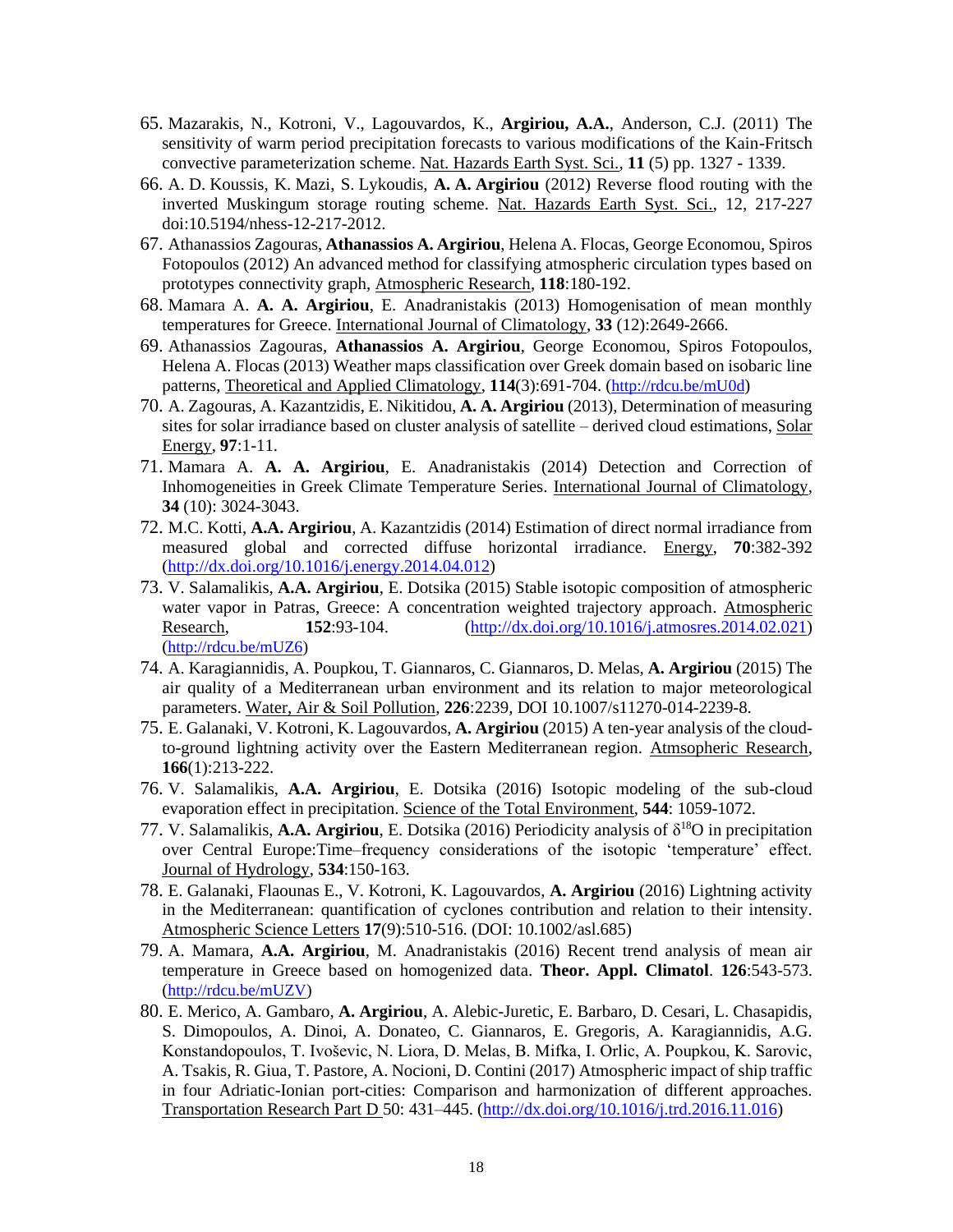- 81. A. Mamara, M. Anadranistakis, **A.A. Argiriou**, T. Szentimrey, T. Kovacs, A. Bezes, Z. Bihari (2017) High resolution air temperature climatology for Greece for the period 1971 – 2000. Meteorol. Appl. 24: 191-205 [\(http://onlinelibrary.wiley.com/doi/10.1002/met.1617/full\)](http://onlinelibrary.wiley.com/doi/10.1002/met.1617/full).
- 82. A. Gaglia, S. Lykoudis, **A. A. Argiriou**, C. A. Balaras, E. Dialynas (2017) Energy Efficiency of PV panels under real outdoor conditions – An experimental assessment in Athens, Greece. Renewable Energy 101: 236-243 [\(https://doi.org/10.1016/j.renene.2016.08.051\)](https://doi.org/10.1016/j.renene.2016.08.051).
- 83. Gaglia, A.G., Tsikaloudaki, A.G., Laskos, C.M., Dialynas, E.N., **Argiriou, A.A.** (2017) The impact of the energy performance regulations' updated on the construction technology, economics and energy aspects of new residential buildings: The case of Greece. Energy and Buildings 155: 225-237 (doi**:** 10.1016/j.enbuild.2017.09.008).
- 84. Droutsa, K.G., Balaras, C.A, Daskalaki, E.G., Kontoyiannidis, S., **Argiriou, A.A.** (2018) Energy use intensities for asset rating of Hellenic non-residential buildings. : Glob. J. Energ. Technol. Res. Updat. 15, 19-36 [\(http://www.avantipublishers.com/downloads/gjetruv5a3/](http://www.avantipublishers.com/downloads/gjetruv5a3/) )
- 85. Gaglia, A.G., Dialynas, E.N., **Argiriou, A.A.**, Kostopoulou, E., Tsiamitros, D., Stimoniaris, D., Laskos, K.M. (2019) Energy performance of European residential buildings: Energy use, technical and environmental characteristics of the Greek residential sector – energy conservation and CO<sup>2</sup> reduction. Energy and Buildings 183:86-104 (doi**:**  10.1016/j.enbuild.2018.10.042).
- 86. X. Qiu, M. Zhang, S. Wang, J. Evaristo, **A. A. Argiriou**, R. Guo, R. Chen, H. Meng, C. Che, D. Qu (2019) The test of the ecohydrological separation hypothesis in a dry zone of the northeastern Tibetan Plateau. Ecohydrology, 2019, 12(3): e2077. [\(https://doi.org/10.1002/eco.2077\)](https://doi.org/10.1002/eco.2077)
- 87. X. Qiu, M. Zhang, S. Wang, **A. A. Argiriou**, R. Chen, H. Meng and R. Guo (2019) Water Stable Isotopes in an Alpine Setting of the Northeastern Tibetan Plateau. [Water,](https://www.mdpi.com/2073-4441/11/4/770/htm) 11(4), 770 (doi:10.3390/w11040770)
- 88. Mengyu Shi, Shengjie Wang, **Athanassios A. Argiriou**, Mingjun Zhang, Rong Guo, Rong Jiao, Jingjing Kong, Yaning Zhang, Xue Qiu and Su'e Zhou (2019) Stable Isotope Composition in Surface Water in the Upper Yellow River in Northwest China. Water, 11, 967 (doi:10.3390/w11050967)
- 89. Rong Guo, Shengjie Wang, Mingjun Zhang, **Athanassios A. Argiriou**, Xuemei Liu, Bo Su, Xue Qiu, Rong Jiao, Mengyu Shi, Su'e Zhou and Yaning Zhang (2019) Stable Hydrogen and Oxygen Isotope Characteristics of Bottled Water in China: A Consideration of Water Source. Water, 11, 1065 (doi: 10.3390/w11051065)
- 90. Cunwei Che, Mingjun Zhang, **Athanassios A. Argiriou**, Shengjie Wang, Qinqin Du, Peipei Zhao and Zhuanzhuan Ma (2019) The Stable Isotopic Composition of Different Water Bodies at the Soil–Plant–Atmosphere Continuum (SPAC) of the Western Loess Plateau, China. Water, 11, 1742 (doi:10.3390/w11091742)
- 91. **A. A. Argiriou**, A. Mamara, E. Dimadis (2019) Homogenization of the Hellenic cloud cover time series - Preliminary results, Croatian Meteorological Journal, 53, 43-54.
- 92. WANG Liwei, ZHANG Mingjun, WANG Shengjie, **Athanassios A. Argiriou**, WANG Gaofei, Vasileios SALAMALIKIS, SHI Mengyu, JIAO Rong, 2020. Stable Isotope Signatures and Moisture Transport of a Typical Heavy Precipitation Case in the Southern Tianshan Mountains. Chinese Geographical Science, 30(1): 180–188. [https://doi.org/10.1007/s11769-](https://doi.org/10.1007/s11769-019-1091-6) [019-1091-6.](https://doi.org/10.1007/s11769-019-1091-6)
- 93. K. Zioutas, **A. Argiriou**, H. Fischer, S. Hofmann, M. Maroudas, A. Pappa, Y.K. Semertzidis (2020) Stratospheric temperature anomalies as imprints from the dark Universe. PHYS DARK UNIVERSE, 28, 100497.<https://doi.org/10.1016/j.dark.2020.100497>
- 94. Qinqin Du, Mingjun Zhang\*, Shengjie Wang, **Athanassios A. Argiriou**, Cunwei Che, Peipei Zhao, Zhuanzhuan Ma, Pengyan Su (2020) Plant water resource partitioning and xylem-to-leaf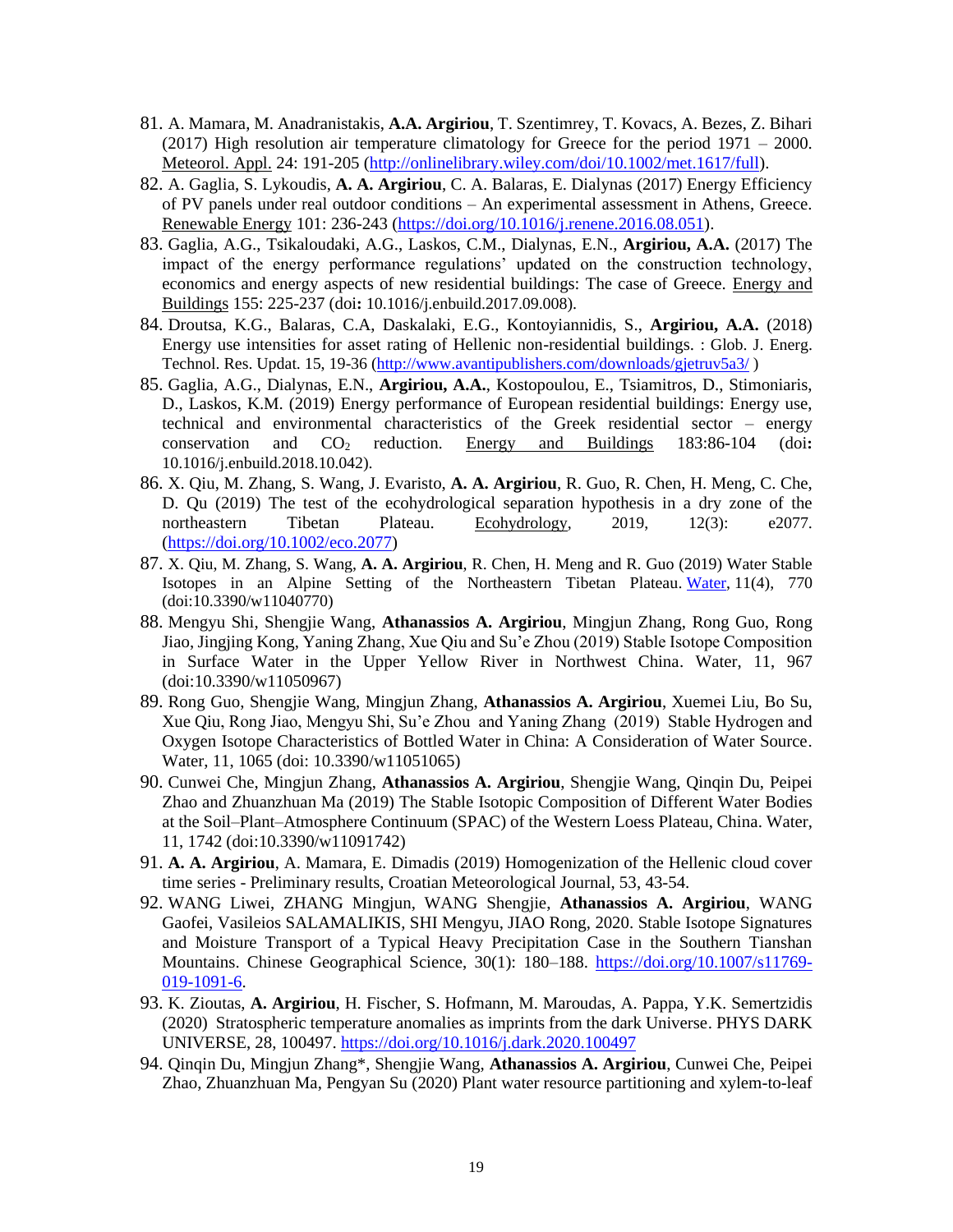deuterium enrichment in Lanzhou City, Northwest China. Water Supply, 20(3): 1127-1140 <https://doi.org/10.2166/ws.2020.045>

- 95. Fenli Chen, Mingjun Zhang, **Athanassios A. Argiriou**, Shengjie Wang, Xin Zhou and Xueyuan Liu (2020) Deuterium Excess in Precipitation Reveals Water Vapor Source in the Monsoon Margin Sites in Northwest China. Water 12(12): 3315, <https://doi.ogr/10.3390/w12123315>
- 96. Yudong Shi, Shengjie Wang, Mingjun Zhang, **Athanassios A. Argiriou**, Rong Guo, Yang Song and Xiaofan Zhu (2020) Isoscape of  $\delta^{18}O$  in precipitation of the Qinghai-Tibet Plateau: Assessment and improvement. Water 12: 3392[, https://doi.ogr/10.3390/w12123315](https://doi.ogr/10.3390/w12123315)
- 97. Fenli Chen, Mingjun Zhang, **Athanassios A. Argiriou**, Shengjie Wang, Qian Ma, Xin Zhou, XixiWu and Jufan Chen (2021) Modeling Insights into Precipitation Deuterium Excess as an Indicator of Raindrop Evaporation in Lanzhou, China. Water 13, 193, <https://doi.org/10.3390/w13020193>
- 98. Kolokythas K, **Argiriou AA** (2021) An application of a feed-forward neural network model for wind speed predictions. International Journal of Sustainable Energy, <https://doi.org/10.1080/14786451.2021.1915315>
- 99. Roukounakis N, Katsanos D, Briole P, Elias P, Kioutsioukis I, **Argiriou AA**, Retalis A. Use of GNSS Tropospheric Delay Measurements for the Parameterization and Validation of WRF High-Resolution Re-Analysis over the Western Gulf of Corinth, Greece: The PaTrop Experiment. Remote Sensing. 2021; 13(10):1898.<https://doi.org/10.3390/rs13101898>
- 100. Shi Y, Wang S, Wang L, Zhang M, **Argiriou A A**, Song Y, Lei S. Isotopic evidence in modern precipitation for the westerly meridional movement in Central Asia. Atmospheric Research 259 (2021) 105698. <https://doi.org/10.1016/j.atmosres.2021.105698>
- 101. K.G. Droutsa, S. Kontoyiannidis, C.A. Balaras, S. Lykoudis, E.G. Dascalaki, **A. A. Argiriou**, Unveiling the existing condition and energy use in Hellenic school buildings, Energy  $\&$ Buildings (2021), doi:<https://doi.org/10.1016/j.enbuild.2021.111150>
- 102. Roukounakis, N.; Elias, P.; Briole, P.; Katsanos, D.; Kioutsioukis, I.; **Argiriou, A.A.**; Retalis, A. Tropospheric Correction of Sentinel-1 Synthetic Aperture Radar Interferograms Using a High-Resolution Weather Model Validated by GNSS Measurements. Remote Sens. (2021), 13, 2258[. https://doi.org/10.3390/rs13122258](https://doi.org/10.3390/rs13122258)
- 103. Chen F, Zhang M, Wu X, Wang S, **Argiriou AA**, Zhou X, Chen J. A Stable Isotope Approach for Estimating the Contribution of Recycled Moisture to Precipitation in Lanzhou City, China. *Water*. 2021; 13(13):1783.<https://doi.org/10.3390/w13131783>
- 104. Zioutas K, Anastassopoulos V, **Argiriou A**, Cantatore G, Cetin SA, Gardikiotis A, Hoffmann DHH, Hofmann S, Karuza M, Kryemadhi A, Maroudas M, Matteson EL, Ozbozduman K, Papaevangelou T, Perryman M, Semertzidis YK, Tsagris I, Tsagri M, Tsiledakis G, Utz D, Valachovic EL. The Dark Universe Is Not Invisible. Physical Sciences Forum. 2021; 2(1):10. <https://doi.org/10.3390/ECU2021-09313>
- 105. Yudong Shi, Shengjie Wang, Liwei Wang, Mingjun Zhang, **Athanassios A. Argiriou**, Yang Song, Shijun Lei (2021). Isotopic evidence in modern precipitation for the westerly meridional movement in Central Asia. Atmospheric Research 259:105698. <https://doi.org/10.1016/j.atmosres.2021.105698>
- 106. Kalliopi G. Droutsa, Simon Kontoyiannidis, Constantinos A. Balaras, Spyridon Lykoudis, Elena G. Dascalaki, **Athanassios A. Argiriou** (2021). Unveiling the existing condition and energy use in Hellenic school buildings. Energy and Buildings 247:111150. <https://doi.org/10.1016/j.enbuild.2021.111150>
- 107. Wang J, Zhang M, **Argiriou AA**, Wang S, Qu D, Zhang Y, Su P (2021). Recharge and Infiltration Mechanisms of Soil Water in the Floodplain Revealed by Water-Stable Isotopes in the Upper Yellow River. Sustainability 13(16):9369.<https://doi.org/10.3390/su13169369>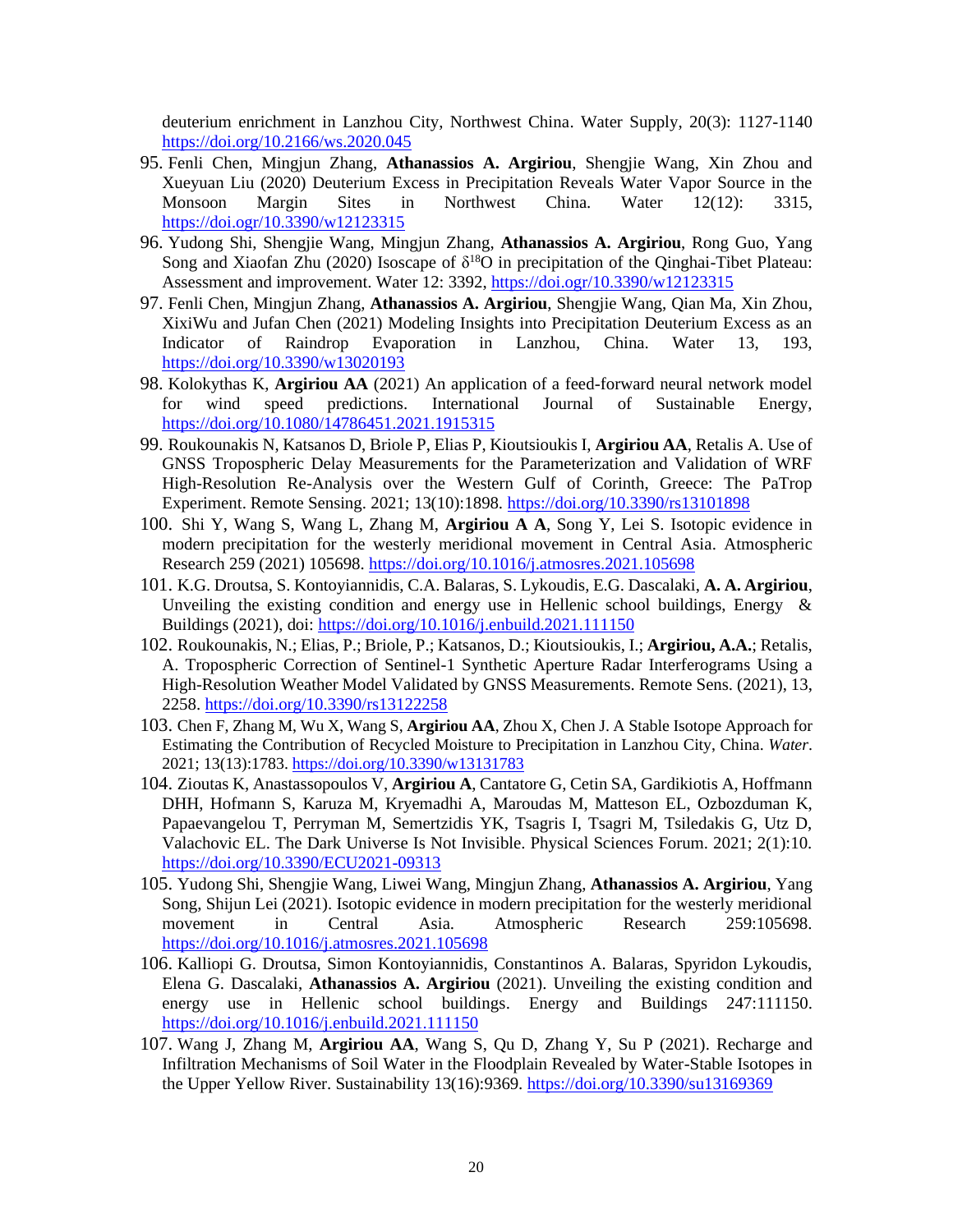- 108. Chen, Fenli, Shengjie Wang, Xixi Wu, Mingjun Zhang, **Athanassios A. Argiriou**, Xin Zhou, and Jufan Chen. 2021. "Local Meteoric Water Lines in a Semi-Arid Setting of Northwest China Using Multiple Methods" Water 13, no. 17: 2380.<https://doi.org/10.3390/w13172380>
- 109. Konstantinos V Kolokythas, **Athanassios A Argiriou** and Vassiliki Kotroni, 2021. "Analyzing and Forecasting Lightning Flashes and the Related Wind Gusts at a Wind 1Energy Power Plant in a Hilly Region of Western Greece", Atmosfera, https://doi.org/10.20937/ATM.53043
- 110. Konstantinos V Kolokythas and **Athanassios A Argiriou**. 2021. "Optimizing the input vectors of applied artificial neural network models for wind power production forecasting" Wind Engineering 1-12,<https://doi.org/10.1177/0309524X211046382>
- 111. Kalliopi G. Droutsa, Simon Kontoyiannidis, Constantinos A. Balaras, **Athanassios A. Argiriou**, Elena G. Dascalaki, Konstantinos V. Varotsos and Christos Giannakopoulos 2021. "Climate Change Scenarios and Their Implications on the Energy Performance of Hellenic Non-Residential Buildings". Sustainability[, https://doi.org/10.3390/su132313005](https://doi.org/10.3390/su132313005)
- 112. Tsiotas G, Mamara A, **Argiriou A**, Tsoukala A, 2022. Testing mean air temperature trends in southern Greece: A Bayesian approach. International Journal of Climatology, <http://doi.org/10.1002/joc.7516>
- 113. Kalliopi G. Droutsa, Simon Kontoyiannidis, Constantinos A. Balaras, Elena G., Dascalaki & **Athanassios A. Argiriou**, 2022. Representative typology of buildings: case study of hellenic non residential buildings. Energy Sources, Part A: Recovery, Utilization, and Environmental Effects. <https://doi.org/10.1080/15567036.2022.2037789>
- 114. Panagopoulos O, **Argiriou AA**. Low-Cost Data Acquisition System for Solar Thermal Collectors. Electronics. 2022; 11(6):934.<https://doi.org/10.3390/electronics11060934>
- 115. Panagopoulos O, **Argiriou AA**, Dokouzis A, Alexopoulos S.O., Goettsche J (2022). Optical and thermal performance simulation of a micro-mirror solar collector. Energy Reports 8:6624– 6632 <https://doi.org/10.1016/j.egyr.2022.05.007>
- 116. Salamalikis V, **Argiriou AA**. Validation and Bias Correction of Monthly δ <sup>18</sup>O Precipitation Time Series from ECHAM5-Wiso Model in Central Europe. *Oxygen*. 2022; 2(2):109-124. <https://doi.org/10.3390/oxygen2020010>
- 117. Petrakis T, Kavga A, Thomopoulos V, **Argiriou AA**. Neural Network Model for Greenhouse Microclimate Predictions. Agriculture. 2022; 12(6):780. <https://doi.org/10.3390/agriculture12060780>
- 118. Vasileios Salamalikis, Panayiotis Tzoumanikas, Athanassios A. Argiriou, Andreas Kazantzidis, Site adaptation of global horizontal irradiance from the Copernicus Atmospheric Monitoring Service for radiation using supervised machine learning techniques, Renewable Energy, Volume 195, 2022, Pages 92-106, https://doi.org/10.1016/j.renene.2022.06.043.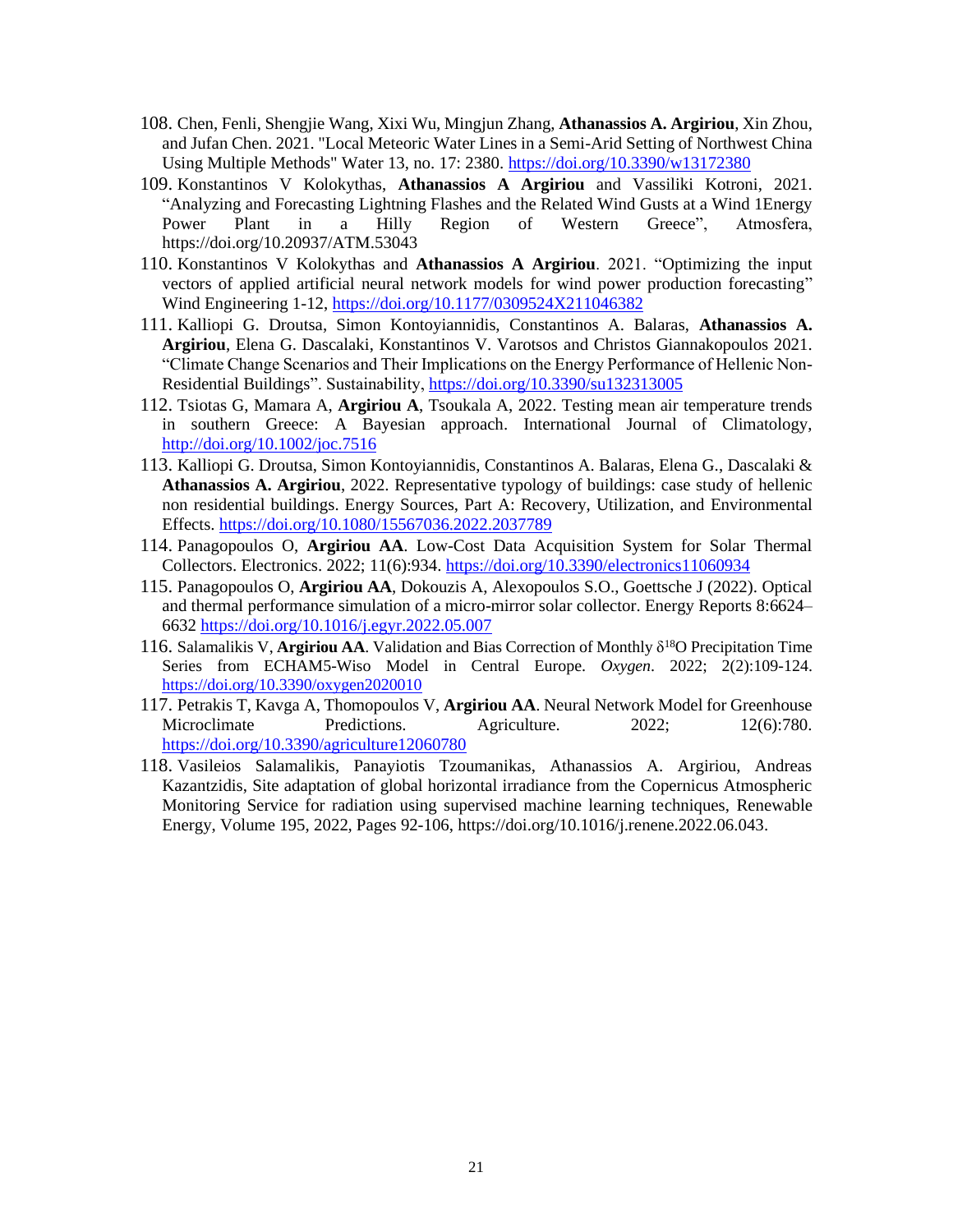#### **Communications in peer reviewed international conferences**

- 1. M. Santamouris, P. Yianoulis, R. Rigopoulos, A. Argyriou, S. Kesaridis, *Use of the heat surplus from a greenhouse for soil heating*, ENERGEX '82 Conference Proceedings Vol. I/II, pp. 391- 397, Canada, 1982.
- 2. M. Santamouris, I. Kaouris, R. Rigopoulos, A. Argyriou, *Prediction of the latidudinal and monthly variation of atmospheric ozone transmittance in nothern hemisphere*, Solar World Congress Proceedings, pp. 2251-2256, Perth, Australia, 1983.
- 3. A. Argiriou, A. Arconada, F. Papini, R. Pasquetti, *Validation de modeles numeriques par thermographie infrarouge, Congres National de Genie des Procedes*, Vol. 1, No 4, pp. 356-361, Nancy, France, September 1987.
- 4. A. Argiriou, R. Pasquetti, F. Papini, A. Arconada, M. Audibert, Modelling of a THEK type parabolic dish collector - Experimental validation using infrared thermography, ISES Solar World Congress, Hamburg, R.F.A., September 1987.
- 5. F. Papini, A. Arconada, A. Argiriou, P. Gallet, R. Pasquetti, A. Ropke, *Analysis of infrared thermography measurements*, Workshop on Optical Property Measurement Techniques, JRC Ispra, Italy, October 1987.
- 6. M. Santamouris, M. Vallindras, A. Argiriou, *Energy data analysis of village of Apiranthos, Naxos, Greece*, International Congress on New Energy Sources for Local Development, Naxos, Greece, 1988.
- 7. M. Santamouris, P. Koronakis, G. Stavrakakis, E. Triantis, A. Argiriou, *PASSYS - Greek participation*, Proc. Euroforum on New Energies, Saarbrucken, 1988.
- 8. A. Tombazis, M. Santamouris, A. Argiriou, *Architectural design and energy study of a tourist complex using passive solar cooling techniques*, ISES Solar World Congress, Kobe, Japan, 1989.
- 9. A. Tombazis, A. Argiriou, M. Santamouris, *Thermal and visual study of a hotel complex using passive cooling components*, 2nd European Conference on Architecture, Paris, December 1989.
- 10. E.S. Triantis, M. Santamouris, A. Argiriou and M. Vallindras, *Integrated bioclimatic design of a rural daycare centre in Greece*, 2nd European Conference on Architecture, Paris, December 1989.
- 11. M. Santamouris and A. Argiriou, *Earth to air heat exchanger for passive cooling of buildings. Validation of tools and results from two application projects*, International Conference on Evolution of External Perimetral Components in Bioclimatic Architecture, ISES Italian Section, Milan, March 5-6, 1990.
- 12. M. Santamouris, A. Argiriou, *Possibilities of radiative cooling in Greece*, World Renewable Energy Congress Proceedings, Reading, UK, 1990.
- 13. G. Sourys, P. Koronakis, M. Santamouris, A. Argiriou, V. Tsoukalas, *Validity testing of selected simplified design tools and development of a simple correlation model for heating season assessment of a typical Mediterranean house based on ESP simulation results*, PLEA '91 Conference Proceedings: Architecture and Urban Space, S. Alvarez et al. (eds), 1991.
- 14. M. Santamouris, G. Agas, T. Matsagos, A. Argirou and K. Theofylaktos, *Performance evaluation of buildings associated with earth to air heat exchangers. The cooling potential*, Plea '91 Conference Proceedings: Architecture and Urban Space, S. Alvarez et al. (eds), pp. 637- 642, 1991.
- 15. A. Argiriou, C. Balaras, E. Daskalaki, A. Gaglia, G. Goudelas, K. Moustris, M. Santamouris, M. Valindras, *Energy audits in public and commercial buildings in Greece*, 3rd European Symposium: Soft Energy Action at the Local Level, 1992.
- 16. A. Argiriou, C. Balaras, E. Daskalaki, A. Gaglia, G. Goudelas, K. Moustris, M. Santamouris, M. Valindras, *A survey of indoor air quality in office buildings in Athens, Greece*, International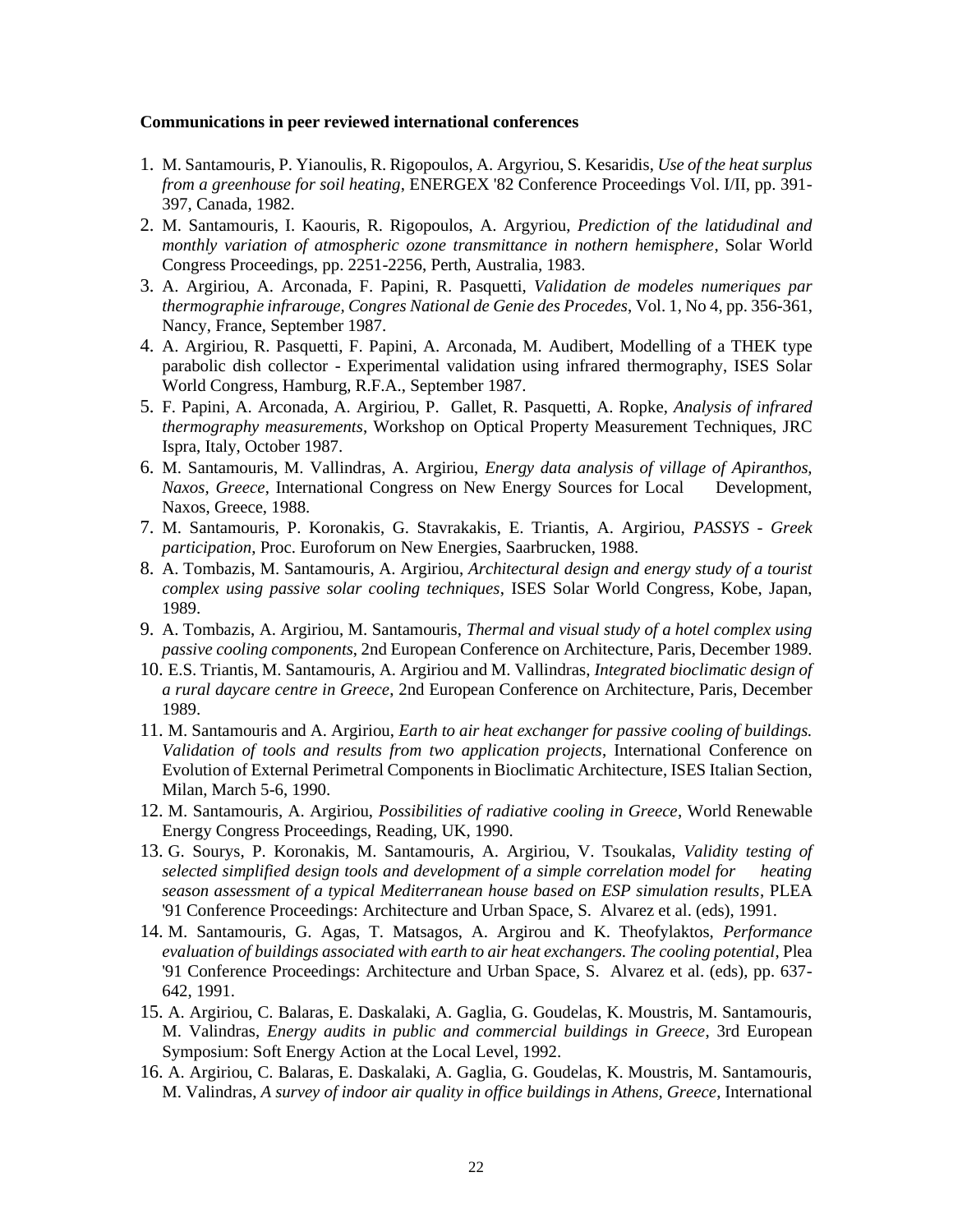Conference Quality of Indoor Environment Proceedings, p.p. 587-595, Athens, 28-30 April 1992.

- 17. A. Argiriou, *The contribution of identification methods to the Model Validation Work of the PASSYS programme,* "Workshop on parameter identification methods and physical reality", JRC ISPRA, October 1992.
- 18. M. Santamouris, E. Triantis and A. Argiriou, *Passive solar demonstration buildings in Greece*, Proc. IEEC Conference Energy and Buildings, Toronto, 1992.
- 19. M. Santamouris, E. Dascalaki, C. Balaras, A. Argiriou and A. Gaglia, *Performance assessment and the potential for energy conservation and the use of alternative energy sources in buildings*, Proceedings 3rd European Conference on Architecture, C.E.C., 17-21 May, Florence, Italy, p.p. 518-521, 1993.
- 20. M. Santamouris and A. Argiriou, *The CEC PASCOOL project*, Proceedings 3rd European Conference on Architecture, C.E.C., 17-21 May, Florence, Italy, p.p. 88-90, 1993.
- 21. E.S. Triantis, M. Santamouris, A. Argiriou, and M. Vallindras, *Thermal performance evaluation of a passive solar atrium in Greece*, Proceedings 3rd European Conference on Architecture, C.E.C., 17-21 May, Florence, Italy, p.p. 618-621, 1993.
- 22. C. Balaras, M. Santamouris, E. Daskalaki, A. Argiriou, D. Asimakopoulos and M. Loizidou, *Indoor air quality and health symptoms in town halls in Athens, Hellas*, Proceedings of the 6th International Conference on Indoor Air Quality and Climate, July 4-8, Helsinki, Finland, p.p. 315-320, 1993.
- 23. A. Argiriou & M. Santamouris, *Passive Cooling in Hotels*, Invited paper, European Seminar on Advanced Systems of Passive and Active Climatisation, CEC DG XVII, June 3-4, Barcelona, 1993.
- 24. C. Balaras, E. Dascalaki, M. Santamouris, A. Argiriou, A. Gaglia, *Energy audits in health care buildings and interventions for energy conservation*, Proc. International Conference on Health Care Buildings, Berlin, 1993.
- 25. M. Santamouris, E. Dascalaki, A. Argiriou, C. Balaras, A. Gaglia, *Energy consumption and the potential for energy concervation and the use of alternative energy sources in office buildings*, Proc. ISES Solar World Congress, Budapest, August 1993.
- 26. A. Argiriou, D.N. Asimakopoulos, E. Daskalaki, C.G. Helmis, K.H. Papadopoulos, M. Santamouris, A. T. Soilemes, *Single-Side Ventilation of Buildings*, CIB-ISIAQ-HAS "Healthy Buildings '94", 22 - 25 August 1994, Budapest.
- 27. A. Argiriou, D. N. Asimakopoulos, E. Dascalaki, C. Helmis, C. Papadopoulos, M. Santamouris and A. Soilemes, *Description and analysis of single side ventilation experiments*, Proc. European Conference on Energy Performance and Indoor Climate in Buildings, 24 - 26 November, Lyon, Vol. 1, p.p. 220 - 225.
- 28. A. Tombazis, N. V. Baker, B. Everett, A. Argiriou and D. Mantas, The bioclimatic design of the general teaching hospital in Thessaloniki, Greece, Proc. European Conference on Energy Performance and Indoor Climate in Buildings, 24 - 26 November, Lyon, Vol. 2, p.p. 560 - 563.
- 29. N. Klitsikas, M. Santamouris, A. Argiriou and D. N. Asimakopoulos, *Thermal analysis of evaporative cooling systems in Greece*, Proc. European Conference on Energy Performance and Indoor Climate in Buildings, 24 - 26 November, Lyon, Vol. 2, p.p. 628 - 633.
- 30. E. Dascalaki, M. Santamouris, A. Argiriou, C. Helmis, D.N. Asimakopoulos, K. Papadopoulos, and A. Soilemes, *Predicting single-side natural ventilation rates in buildings*, 2nd International Conference on Indoor Air Quality, Ventilation and Energy Conservation In Buildings, 10-12 May 1995, Montreal, Canada.
- 31. A. Lagoudi, M. Bruant, A. Argiriou, E. Dascalaki, M. Santamouris, M. Loizidou, D. Asimakopoulos, *Comfort in office buildings in Greece*, Proc. International Symposium Passive Cooling of Buildings, 19-20 June 1995, Athens, Greece.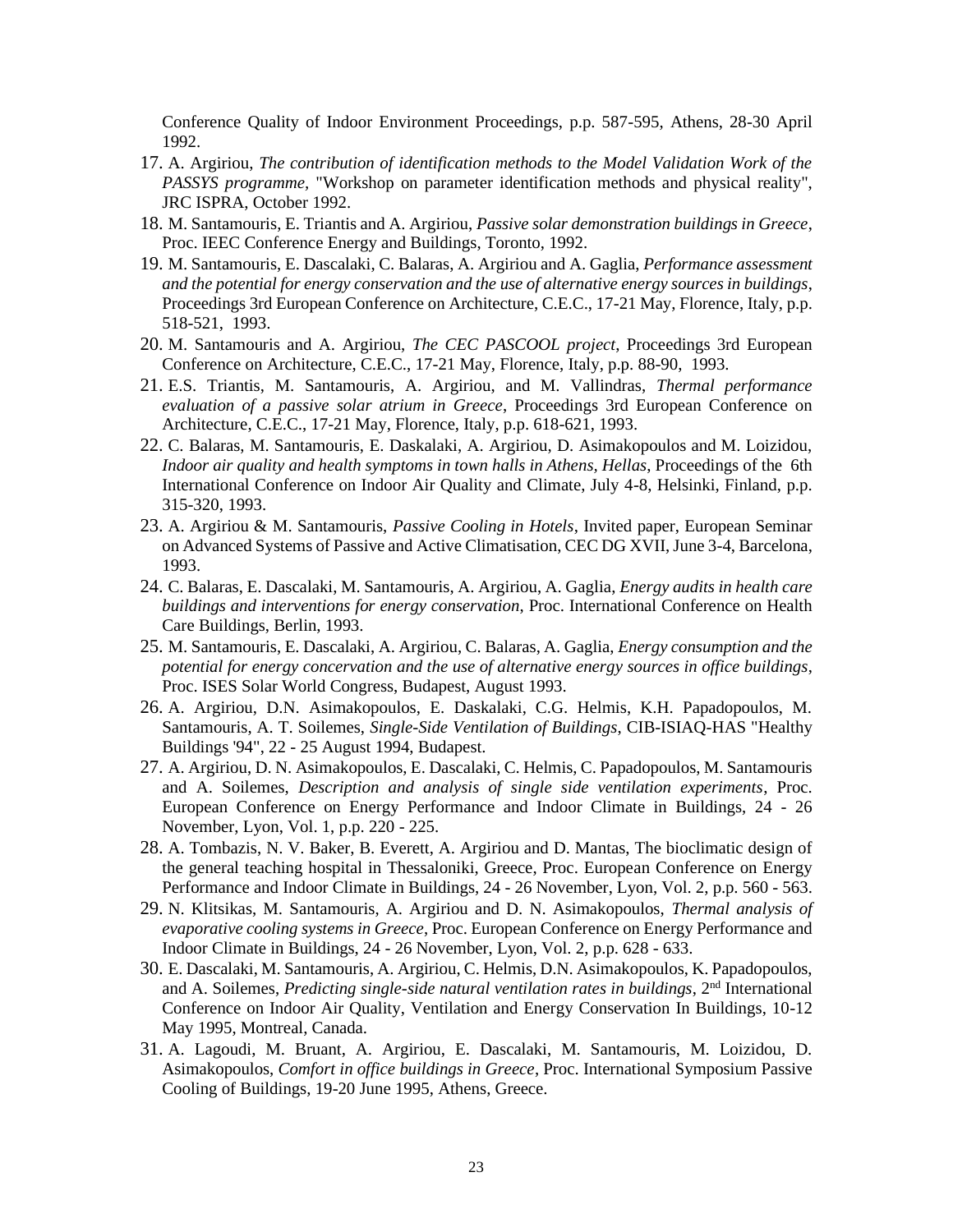- 32. N. Klitsikas, C. Balaras, A. Argiriou, M. Santamouris, *Comfort field studies in the frame of PASCOOL in Athens, Hellas*, Proc. International Symposium Passive Cooling of Buildings, 19- 20 June 1995, Athens, Greece.
- 33. A. Argiriou, S. Alvarez, M. Santamouris, N. Klitsikas, *Linking natural cooling techniques with buildings: The EC Altener project SINK*, Proc. International Symposium Passive Cooling of Buildings, 19-20 June 1995, Athens, Greece.
- 34. M. Santamouris, V. Geros, N. Klitsikas, A. Argiriou, *SUMMER: A computer tool for passive cooling applications*, Proc. International Symposium Passive Cooling of Buildings, 19-20 June 1995, Athens, Greece.
- 35. A. Argiriou, M. Santamouris, *Creation of an educational book on Natural Cooling Techniques*, Proc. International Symposium Passive Cooling of Buildings, 19-20 June 1995, Athens, Greece.
- 36. A. Tombazis, N. Baker, B. Everett, A. Argiriou, D. Mandas, *The bioclimatic design of the General Teaching Hospital in Thessaloniki, Greece*, Proc. International Symposium Passive Cooling of Buildings, 19-20 June 1995, Athens, Greece.
- 37. M. Santamouris, A.A. Argiriou, C.A. Balaras, *Developments on Passive Cooling in Buildings - Results from Recent Recearch*, ASHRAE Transactions, Vol. 103, 1997.
- 38. A.A. Argiriou, C.A. Balaras, D.N. Asimakopoulos, *Perspectives of implementing active solar heating systems in Hellenic residential buildings*, Proc. of The European Congress on Renewable Energy Implementation, Athens, 5-7 May, 1997,pp. 686-694.
- 39. E. Michel, N. Martin, A.A. Argiriou, Y. Siri, A. Mine, *Design, realisation, tests, comparative*  analysis of low electric consumption PV cooling systems, 14<sup>th</sup> European Photovoltaic Solar Energy Conference, Barcelona, 30 June - 4 July 1997.
- 40. C. A. Balaras, D.N. Asimakopoulos, A. Argiriou, K. Droutsa, *Retrofitting of an office building for energy conservation in heating, cooling and lighting, and for improved indoor conditions*, 28 Congress on HVAC Systems, Belgrade, 3-4 December 1997.
- 41. C.A. Balaras, D.N. Asimakopoulos, A.A. Argiriou, A. Tombazis, M. Bruant, *Retrofitting of a Neo-Classic Office Building for Energy Conservation and Improved Indoor Conditions*, REBUILD 2<sup>nd</sup> European Conference, Florence, 1-3 April, 1998.
- 42. I. Bellas-Velidis, A.A. Argiriou, C.A. Balaras, S. Kontoyannidis, *Predicting Energy Demand of Single Solar Houses Using Artificial Neural Networks*, Proc. EUFIT'98, Aachen, 1998.
- 43. G. Tsiropoula & A. Argiriou, *Estimation of a "clear" sky atmosphere using ground and satellite measurements of the solar radiation"*, Proc. Solar Cycle & Terrestrial Climate, 25-30 September 2000, Tenerife.
- 44. Balaras CA, Argiriou AA, Kontoyiannidis S, *Solar assisted absorption heat pump coupled with floor heating and cooling,* World Conf. CLIMA 2000, Napoli, 15-18 September 2001.
- 45. Balaras CA, Dascalaki E, Argiriou AA, Gaglia A, *HVAC systems and indoor conditions in Hellenic hospital operating rooms*, ASHRAE TRANSACTIONS, Vol. 108, Part 2, pp. 23-28, *ASHRAE Summer Meeting*, June 22-26, Honolulu, Hawaii, USA, (2002).
- 46. Argiriou A.A., Kassomenos P., Lykoudis S., *On the methods for the delimitation of seasons*, Proc. Int. Conf. "Protection and Restoration of the Environment VI", Skiathos, July 1-5, 2002, pp. 1149-1156.
- 47. Koussis A.D., Mazi K., Lykoudis S., Argiriou A.A., *Groundwater contamination: Identification of source signal by time-reverse mass tansport computation and filtering*. EGS-AGU-EUG Joint Assembly 2003, Nice, France, April, 2003.
- 48. C.A. Balaras, A.A. Argiriou, E. Michel, H.M. Henning, *Recent Activities on Solar Air-Conditioning*. ASHRAE TRANSACTIONS, Vol. 109, Part 1, pp. 251-260, ASHRAE Annual Winter Meeting, January 26-29, Chicago, USA, (2003).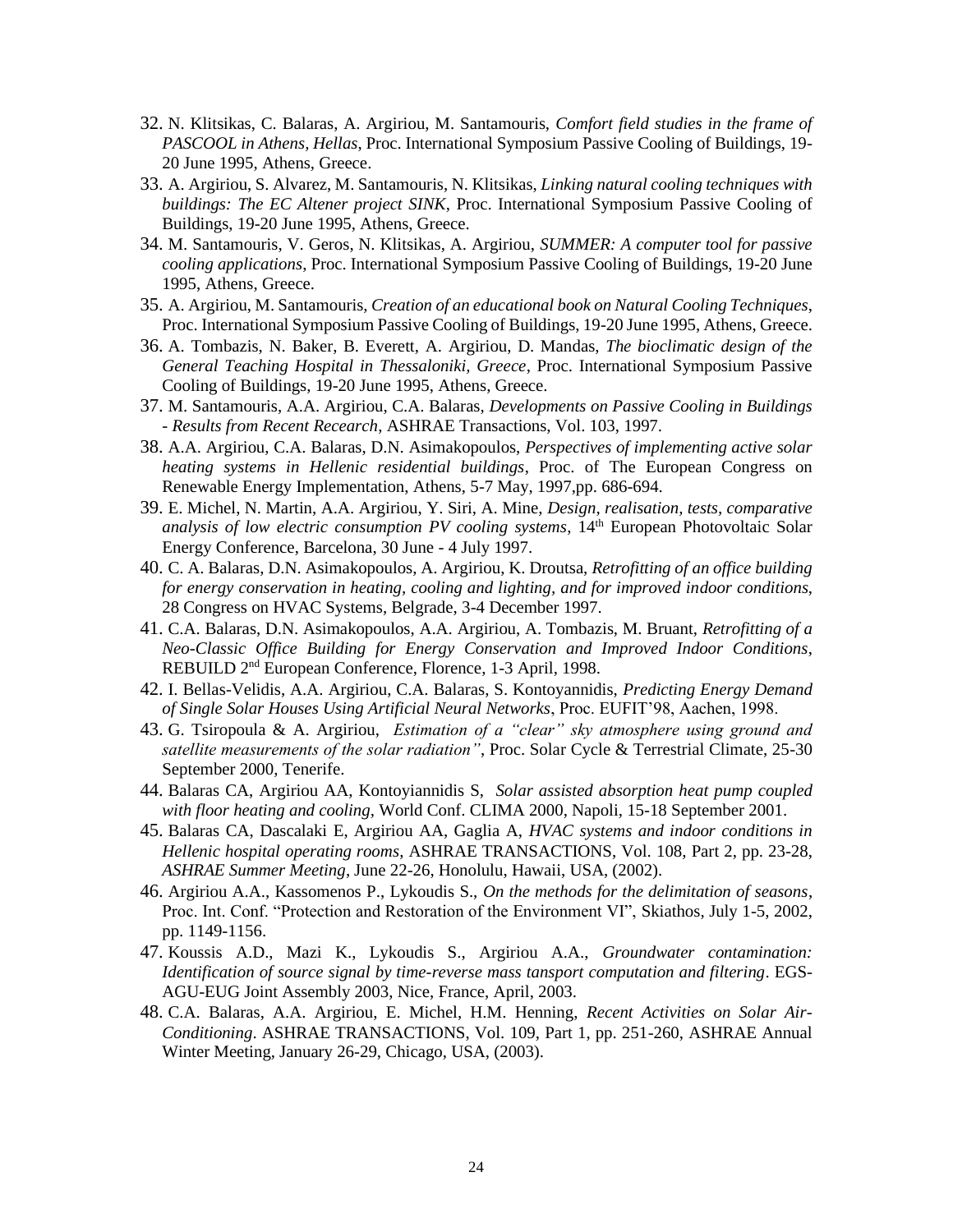- 49. Katsanos D., Lagouvardos K., Defer E., Kotroni V., **Argiriou A.** *Correlation of Lightning Activity with Brightness Temperatures in the Mediterranean Sea*, European Geosciences Union General Assembly 2005, Vienna, Austria, 24 - 29 April 2005.
- 50. Kummert M, Andre P, **Argiriou A**., *Performance comparison of heating control strategies combining simulation and experimental results*, IBPSA Conference, 2005.
- 51. **A.A. Argiriou**, C.A. Balaras, *Integration of small size solar assisted air-conditioning in buildings, Proc. Int. Conf. On the "Integration of the renewable energy systems in the buildings structures",pp.15-21, Patras, Greece, 7-10 July, 2005.*
- 52. **D. Katsanos,** K. Lagouvardos, E. Defer, V. Kotroni and A. Argiriou, "Correlation of lightning activit with brightness temperatures and radar reflectivity profiles in the Mediterranean". *Proc. 7 th Plinius Conference on Mediterranean Storms*, Rethymnon, Greece, 5 – 7 October 2005.
- 53. **A.A. Argiriou,** S. Lykoudis, *Isotopic composition of precipitation in Greece – Past and present data*, Proc. International Workshop on Isotopic Effects in Evaporation – Revisiting the Craig – Gordon Model, four decades after its Formulation, pp. 14-17, Pisa, Italy, 3-5 May 2006.
- 54. Kotsiantis S., Kostoulas A., Lykoudis S., **Argiriou A.**, Menagias K., 2006, *Filling Missing Temperature Values in Weather Data Banks*, 2nd IEE International Conference on Intelligent Environments, 5-6 July, Athens, Greece, Vol 1, 327-334.
- 55. Kotsiantis S., Kostoulas A., Lykoudis S., **Argiriou A.**, Menagias K., A *Hybrid Data Mining Technique for Estimating Mean Daily Temperature Values*, 64th Meeting of the European Working Group on "Multiple Criteria Decision Aiding", 28-30 September 2006, Larissa, Greece, CD Proceedings.
- 56. Lykoudis S., **Argiriou A.**, *Tendencies of stable isotopic content of rainfall in Central and Eastern Mediterranean*, Proc. Climate Change and the Middle East: Past, Present and Future, pp. 46-56, Istanbul, Turkey, November 20-23, 2006.
- 57. Mazarakis N., Kotroni V., Lagouvardos C., **Argiriou A.**, *Investigation of the role of different convective parametrization schemes on the prediction of summer precipitation events over Greece*, *Proc. 9th Plinius Conference on Mediterranean Storms*, Varena, Italy, 10 – 13 September 2007.
- 58. Lykoudis S., **Argiriou A**., *Spatially interpolated isotopes in Easern Mediterranean precipitation*, European Science Foundation MedCLIVAR programme workshop: "Oxygen isotopes as tracers of the Mediterranean climate variability: linking past, present and future". **Invited talk**, Pisa, June 11-13 2008.
- 59. A Saltamavros, A Tsekouras, P Mylonas, E Lampropoulou, NA Georgopoulos, **A Argyriou** and KB Markou, *The influence of Ultraviolet (UV) radiation on seasonal variations of the male reproductive axis*, Proc. The Endocrine Society's 90th Annual Meeting, June 15 - 18 in San Francisco, California, 2008.
- 60. Lykoudis S., Kostopoulou E., **Argiriou A**., *Stable isotopic signature of precipitation under various synoptic classifications*, Advances in weather and circulation type classifications & applications, COST 733 Mid-term Conference, 22-25 October 2008, Krakow, Poland.
- 61. N. Mazarakis, V. Kotroni, K. Lagouvardos, **A. Argiriou,** *The sensitivity of warm season quantitative precipitation forecasts to modifications of the Kain – Fritsch parametrization scheme*, Proc. 11<sup>th</sup> Plinius Conference on Mediterranean Storms, 7-11 September 2009, Barcelona, Spain.
- 62. Mazarakis N., Kotroni V., Lagouvardos K., **Argiriou A.**, *The sensitivity of numerical forecasts to various modifications of the Kain – Fritsch convective parametrisation scheme during the warm period*, Proc. 10<sup>th</sup> International Conference of Meteorology, Climatology and Atmospheric Physics, pp. 87-95, Patras, Greece, 25-28 May 2010.
- 63. Lykoudis S.P., **Argiriou A. A.**, Flocas H.A., **Isotopic detection of below cloud evaporation**  of rainfall,  $10<sup>th</sup>$  International Conference of Meteorology, Climatology and Atmospheric Physics, pp. 458-468, Patras, Greece, 25-28 May 2010.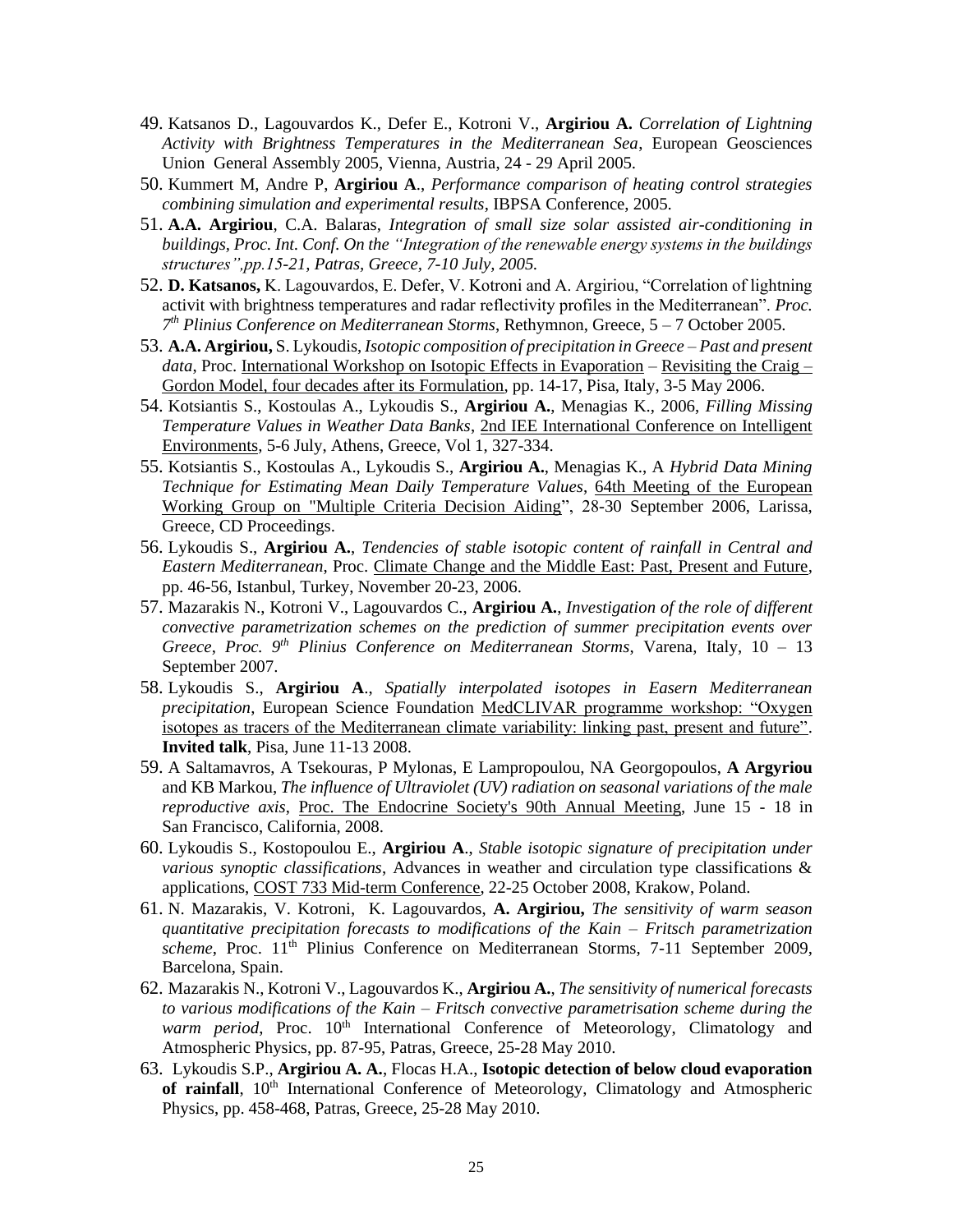- 64. Mamara A., **Argiriou A. A.**, Anadranistakis M., *Homogenization of mean annual temperature*  series of the Eastern Aegean, 10<sup>th</sup> International Conference of Meteorology, Climatology and Atmospheric Physics, pp. 719-728, Patras, Greece, 25-28 May 2010.
- 65. Saltamavros AD., Tsekouras A., Mylonas P., Labropoulou E., Georgopoulos NA., Kazantzidis A., **Argiriou A**., Markou KB, Bais A.F. The seasonal variation of ultraviolet radiation result in changes of human serum bone turnover markers. XIX Congress of the Carpathian Balkan Geological Association, September 23-26, 2010, Thessaloniki, Greece.
- 66. C.V. Chrysikopoulos, I.D. Manariotis, V. Sygouni, A. Vantarakis, **A. Argiriou**, H.K. Karapanagioti, J. Vakros, M. Kornaros, C.A. Paraskeva, and S. Dailianis. Interuniversity network for biocolloid fate and transport in environmental systems "BIOMET'. Protection and Restoration of the environment  $X$ ,  $5 - 9$  July 2010, Corfu, Greece.
- 67. A. D. Koussis, K. Mazi, S. Lykoudis, **A. Argiriou**, Reverse flood routing with the inverted Muskingum storage routing scheme.  $12<sup>th</sup>$  Plinius Conference on Mediterranean Storms.  $1 - 4$ September 2010, Corfu, Greece.
- 68. T. Zagouras, **A. Argiriou**, Application of affinity propagation clustering on meteorological data, COST Action 733 ‐ Harmonisation and application of weather type information classifications in Europe - Final Workshop, Vienna, 22 – 24 November 2010.
- 69. M.C. Kotti, **A. Argiriou**, A. Kazantzidis, Assessment of shadowband correction models under different sky conditions, 11th EMS Annual Meeting & 10th European Conference on Applications of Meteorology, Berlin, Germany, 12-16 September 2011.
- 70. V. Salamalikis, **A. A. Argiriou**, E. Dotsika, *Stable isotopic composition of atmospheric water vapor in Greece*, Advances in Meteorology, Climatology and Atmospheric Physics, Athens, May 2012, Vol. 1, 271-276, Springer, Basel.
- 71. K.V. Kolokythas, **A. A. Argiriou**, *Homogenization of temperature time series of Western Greece, Advances in Meteorology*, Climatology and Atmospheric Physics, Athens, May 2012, Vol. 1, 535-540, Springer, Basel.
- 72. A. Zagouras, V. Salamalikis, **A. A. Argiriou** and S. Lykoudis, *Efficient ANN training for the reconstruction of isotopic time series*, Advances in Meteorology, Climatology and Atmospheric Physics, Athens, May 2012, Vol. 1, 825-831, Springer, Basel.
- 73. M.C. Kotti, **A. A. Argiriou**, *Use of shadowband correction models for predicting beam solar irradiance*, Advances in Meteorology, Climatology and Atmospheric Physics, Athens, May 2012, Vol. 1, 1069-1074, Springer, Basel.
- 74. M.C. Kotti, **A. A. Argiriou**, A. Kazantzidis, Prediction of beam solar irradiance using correction models, International Radiation Symposium 2012 06 – 10 August 2012, Dahlem Cube, Berlin, Germany.
- 75. A. Poupkou, N. Liora, A. Karagiannidis, T. Giannaros, D. Melas, **A. Argiriou**, Maritime sector emissions contribution to the particulate matter pollution in a Mediterranean city-port: A modeling approach, 33rd International Technical Meeting on Air Pollution Modelling and its Application, Miami, Florida, USA, 26-30 August 2013.
- 76. A. Poupkou, N. Liora, A. Karagiannidis, T. Giannaros, D. Melas, **A. Argiriou**, Air quality in a Mediterranean city-port: Particulate matter source apportionment using the WRF-CAMx modeling system, European Aerosol Conference, Prague, 1-6 September 2013.
- 77. Kolokythas K. V., **Argiriou A. A.** Homogenization of mean monthly precipitation time series. Proc. 12 International Conference of Meteorology, Climatology and Physics of the Atmosphere, Heraklion, 28 – 31 May 2014, Vol. 1, pp. 598-603, ISBN-978-960-524-430-9.
- 78. Mamara A., **Argiriou A.A.**, Anadranistakis M. Homogenization of Greek Climate Temperature Series. Proc. 12 International Conference of Meteorology, Climatology and Physics of the Atmosphere, Heraklion, 28 – 31 May 2014, Vol. 2, pp. 173-177, ISBN-978- 960-524-430-9.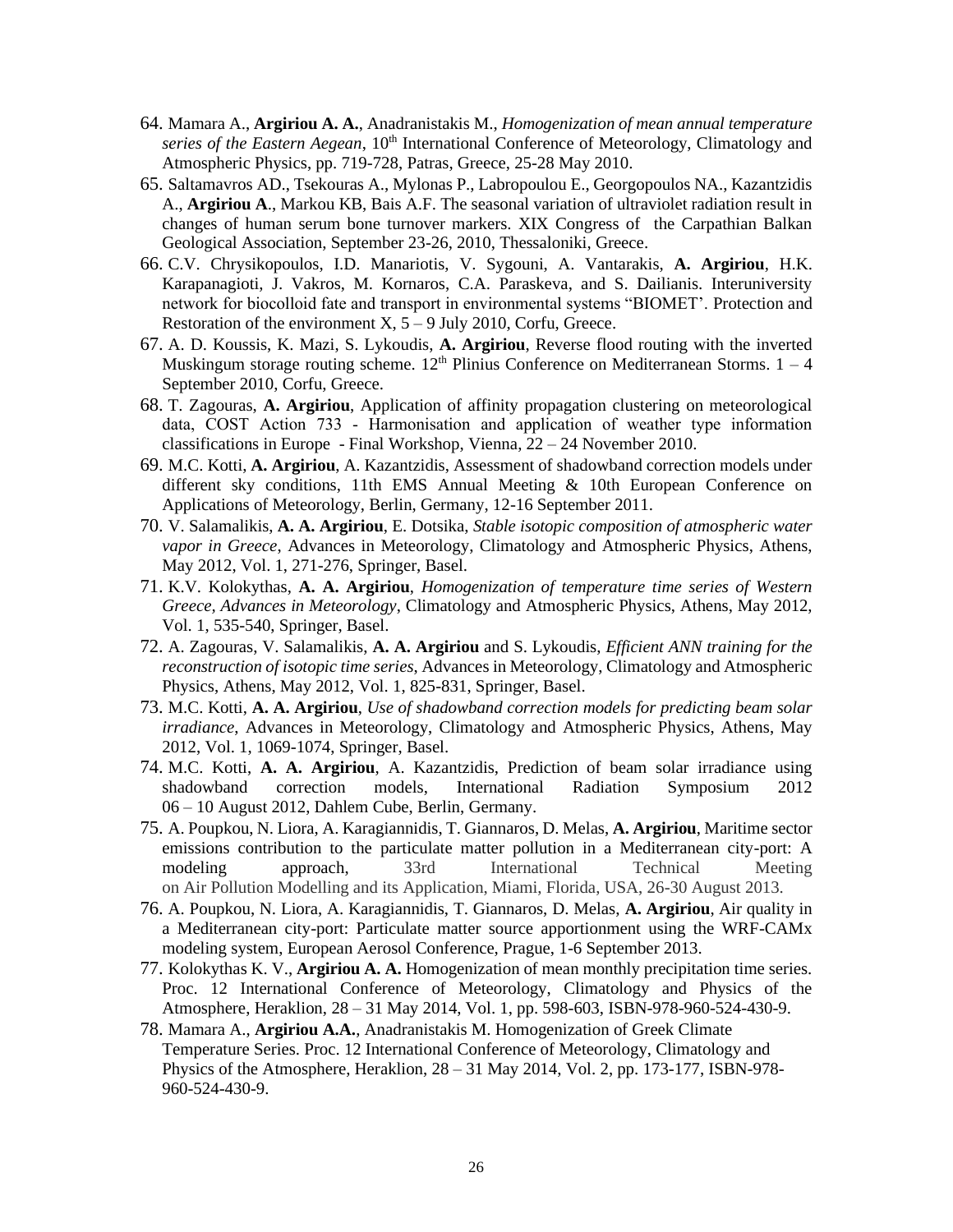- 79. Salamalikis V., **Argiriou A. A.**, Lykoudis S, Dotsika E., An isotope-evaporation model for the investigation of the sub-cloud evaporation effect in precipitation. Proc. 12 International Conference of Meteorology, Climatology and Physics of the Atmosphere, Heraklion, 28 – 31 May 2014, Vol. 3, pp. 133-138, ISBN-978-960-524-430-9.
- 80. **A. A. Argiriou**, A. Kazantzidis, I. Kioutsioukis, Smart cities, transportation and meteorology – a brief overview of potential applications, Conf. Intelligent Transportation Systems and Smart Cities 2014, Patras, Greece, November 19-22, 2014, Patras, Greece.
- 81. D. Contini, A. Donateo, A. Gambaro, **A. Argiriou**, D. Melas, D. Cesari, A. Poupkou, A. Karagiannidis, A. Tsakis, E. Merico, R. Cesari, A. Dinoi, Impact of Ship Traffic to PM2.5 and Particle Number Concentrations in Three Port-Cities of the Adriatic/Ionian Area. Proc. ICAST 2015: 17th International Conference on Aerosol Science and Technology, Lisbon, Portugal, International Journal of Chemical, Nuclear, Materials and Metallurgical Engineering Vol:9, No:4, pp. 454-459, 2015.
- 82. D. Contini, A Gambaro, **A Argiriou**, A Alebic-Juretic, E Barbaro, D Cesari, S Dimopoulos, A Dinoi, A Donateo, E Gregoris, A Karagiannidis, T Ivosevic, N Liora, D Melas, E Merico, B Mifka, I Orlic, A Poupkou, and K Sarovic, Impact of maritime transport on particulate matter concentrations and chemical compositions in four port-cities of the Adriatic/Ionian area: an overview of the results of POSEIDON project. Geophysical Research Abstracts Vol. 17, EGU2015-10519, 2015 EGU General Assembly 2015.
- 83. A Karagiannidis, A Poupkou, N Liora, S Dimopoulos, C Giannaros, D Melas, and **A Argiriou**, Model study of the ship emissions impact on the air quality in the Adriatic/Ionian area. Geophysical Research Abstracts Vol. 17, EGU2015-9307, 2015 EGU General Assembly 2015.
- 84. N. Roukounakis, P. Elias, P. Briole, **A. Argiriou**, I. Kioutsoukis, A. Retalis, D. Katsanos, A. Ganas, D. Dimitrov. Improvement of the vertical component of GPS and INSAR measurements in the western Corinth Gulf (Greece), by the use of high-resolution meteorological modeling of the lower troposphere: The PaTrop Experiment. 12th European Conference on Applications of Meteorology (ECAM) | 07–11 September 2015 | Sofia, Bulgaria.
- 85. Roukounakis N, P Elias , P Briole , **A Argiriou** , I Kioutsioukis , A Retalis , D Katsanos, Improved estimation of the tropospheric delay component in GPS measurements in the western Corinth Gulf (Greece) by the use of a high-resolution meteorological model: The PaTrop Experiment, 9th HYMEX meeting, Mykonos, Greece, 21-25 September 2015.
- 86. **Argiriou A A**, Salamalikis V, E. Dotsika, A total weighted least squares method for the determination of the Meteoric Water Line in precipitation for hydrological purposes.  $13<sup>th</sup>$ International Conference on Meteorology, Climatology and Atmospheric Physics COMECAP 2016, Thessaloniki, Greece, 19 – 21 September, 2016.
- 87. Kolokythas K., **A A Argiriou**, Filling missing data in target-point wind speed time series. 13th International Conference on Meteorology, Climatology and Atmospheric Physics COMECAP 2016, Thessaloniki, Greece, 19 – 21 September, 2016.
- 88. Anadranistakis M, A Mamara, **A A Argiriou**, Spatial analysis of the air temperature in Greece for the Normal Period 1971-2000. 13<sup>th</sup> International Conference on Meteorology, Climatology and Atmospheric Physics COMECAP 2016, Thessaloniki, Greece, 19 – 21 September, 2016.
- 89. Mamara A, **A A Argiriou**, M Anadranistakis, Homogenization of Precipitation Series in Greece. 13<sup>th</sup> International Conference on Meteorology, Climatology and Atmospheric Physics COMECAP 2016, Thessaloniki, Greece, 19 – 21 September, 2016.
- 90. Mamara A, Anadranistakis M, **Argiriou A A**, Homogenization and gridding of the Greek time series. 9th Seminar for Homogenisation and Quality Control in Climatological Databases and 4<sup>rth</sup> Conference on Spatial Interpolation Techniques in Climatology and Meteorology, Budapest, Hungary, April  $3 - 7$ , 2017.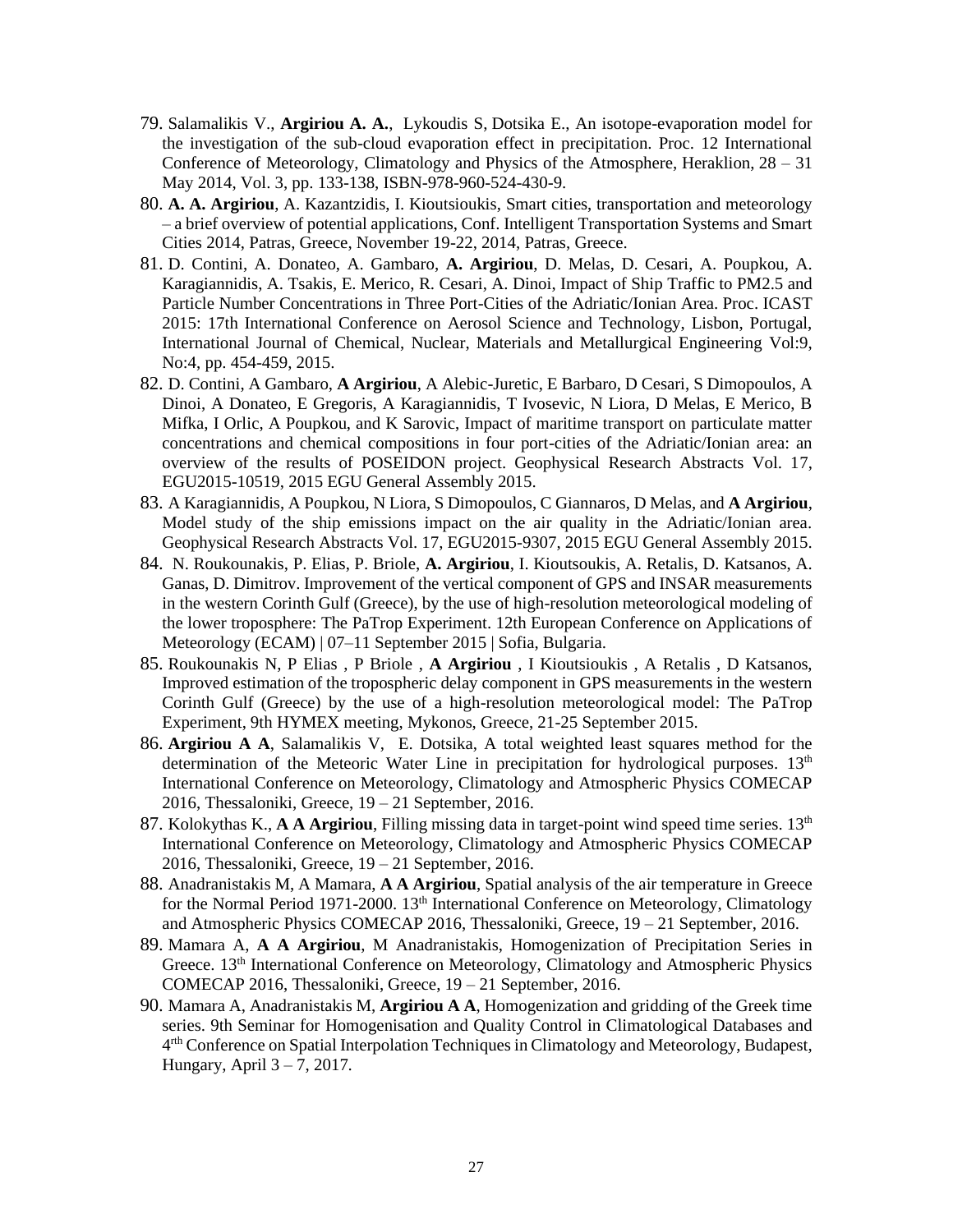- 91. **Argiriou A A**, Mamara A, Dimadis E, Homogenization of the Hellenic cloudiness time series, 11th EUMETNET Data Management Workshop Placing climate data to social service: From observations to archives, Zagreb, Croatia, 10 – 17 October 2017.
- 92. Kolokythas K.**, Argiriou, A A,** Investigating the impact of the length of the input datasets in wind speed time series forecasting. 14<sup>th</sup> International Conference on Meteorology, Climatology and Atmospheric Physics COMECAP 2018, Alexandroupolis, Greece, 15 – 17 October, 2018.
- 93. Salamalikis V, **Argiriou A A**, Dotsika E, From atmosphere to cave: a simplified isotope stalagmite model for climate reconstruction applications. 14<sup>th</sup> International Conference on Meteorology, Climatology and Atmospheric Physics COMECAP 2018, Alexandroupolis, Greece, 15 – 17 October, 2018.
- 94. **Argiriou A A**, Panagopoulos O, Urban heat island effect in Patras, Greece. Preliminary results. 14<sup>th</sup> International Conference on Meteorology, Climatology and Atmospheric Physics COMECAP 2018, Alexandroupolis, Greece, 15 – 17 October, 2018.
- 95. Κ.D. Droutsa, C.A. Balaras, S. Kontogiannidis, E.D. Dascalaki, **A.A. Argiriou** (2019) Energy Benchmarking of Hellenic Non-Residential Buildings. EinB2019 – 8th International Conference "ENERGY in BUILDINGS 2019", Athens, Greece, September 28, 2019.
- 96. Goettsche J, Alexopoulos S, Dümmler A. **Argiriou AA**, Panagopoulos O, Kosmopoulos G, Dokouzis A, Hilger P, Xarchis S (2020). Solar Process Micro mirror concentration system. EUROSUN 2020 – 13<sup>th</sup> International Conference on Solar Energy for Buildings & Industry, Athens, September 1-3, 2020.
- 97. Kazantzidis A, Salamalikis V, Tzoumanikas P, **Argiriou A** (2020). Assessment of the spatiotemporal variability of surface global horizontal irradiance using high-resolution satellite data and ground based measurements. EUROSUN 2020 - 13<sup>th</sup> International Conference on Solar Energy for Buildings & Industry, Athens, September 1-3, 2020.
- 98. **A. Argiriou**, A. Mamara, P. Ioannidis (2020) Analysis of parallel measurements of daily maximum and minimum temperatures in Greece. 10th Seminar for Homogenization and Quality Control and 5th Conference on Spatial Interpolation Techniques in Climatology and Meteorology. 12–14 October, 2020 OMSZ (Hungarian Meteorological Service), Budapest.
- 99. K Zioutas, V Anastassopoulos, **A Argiriou**, G Cantatore, S Cetin, A Gardikiotis, DHH Hoffmann, S Hofmann, M Karuza, A Kryemadhi, M Maroudas, EL Matteson, K Ozbozduman, T Papaevangelou, M Perryman, YK Semertzidis, I Tsagris, M Tsagri, G Tsiledakis, D Utz, E Valachovic (2021) The Dark Universe is not invisible. 43rd COSPAR Scientific Assembly, 28 January – 4 February 2021, Sydney, Australia.
- 100. Kalliopi G. Droutsa, Simon Kontoyiannidis, Constantinos A. Balaras, **Athanassios A. Argiriou**, Elena G. Dascalaki, Konstantinos V. Varotsos, Christos Giannakopoulos, Impact of climate change on energy performance of Hellenic non-residential buildings. 15<sup>th</sup> International Conference on Meteorology, Climatology and Atmospheric Physics COMECAP 2021, Ioannina, Greece, 26 – 29 September, 2021.
- 101. **Argiriou A.**, Ioannidis P., Mamara A., Analysis of parallel measurements of daily maximum and minimum temperatures in Greece. 15<sup>th</sup> International Conference on Meteorology, Climatology and Atmospheric Physics COMECAP 2021, Ioannina, Greece, 26 – 29 September, 2021.
- 102. Kolokythas K.V., Kotroni V., **Argiriou A.A.**, Investigating the Relationship Between Wind Gusts and Lightning Activity at a Wind Energy Power Plant in a Hilly Region of Western Greece. 15<sup>th</sup> International Conference on Meteorology, Climatology and Atmospheric Physics COMECAP 2021, Ioannina, Greece, 26 – 29 September, 2021.
- 103. Zioutas K., Anastassopoulos V., **Argiriou A.**, Cantatore G., Cetin S.,Fischer H., Gardikiotis A., Haralambous H., Hoffmann D.H.H., Hofmann S., Karuza M., Kryemadhi A., Maroudas M., Mastronikolis A., Oikonomou C., Ozbozduman K., Semertzidis Y.K. Atmospheric Temperature anomalies as manifestation of the dark Universe. 15th International Conference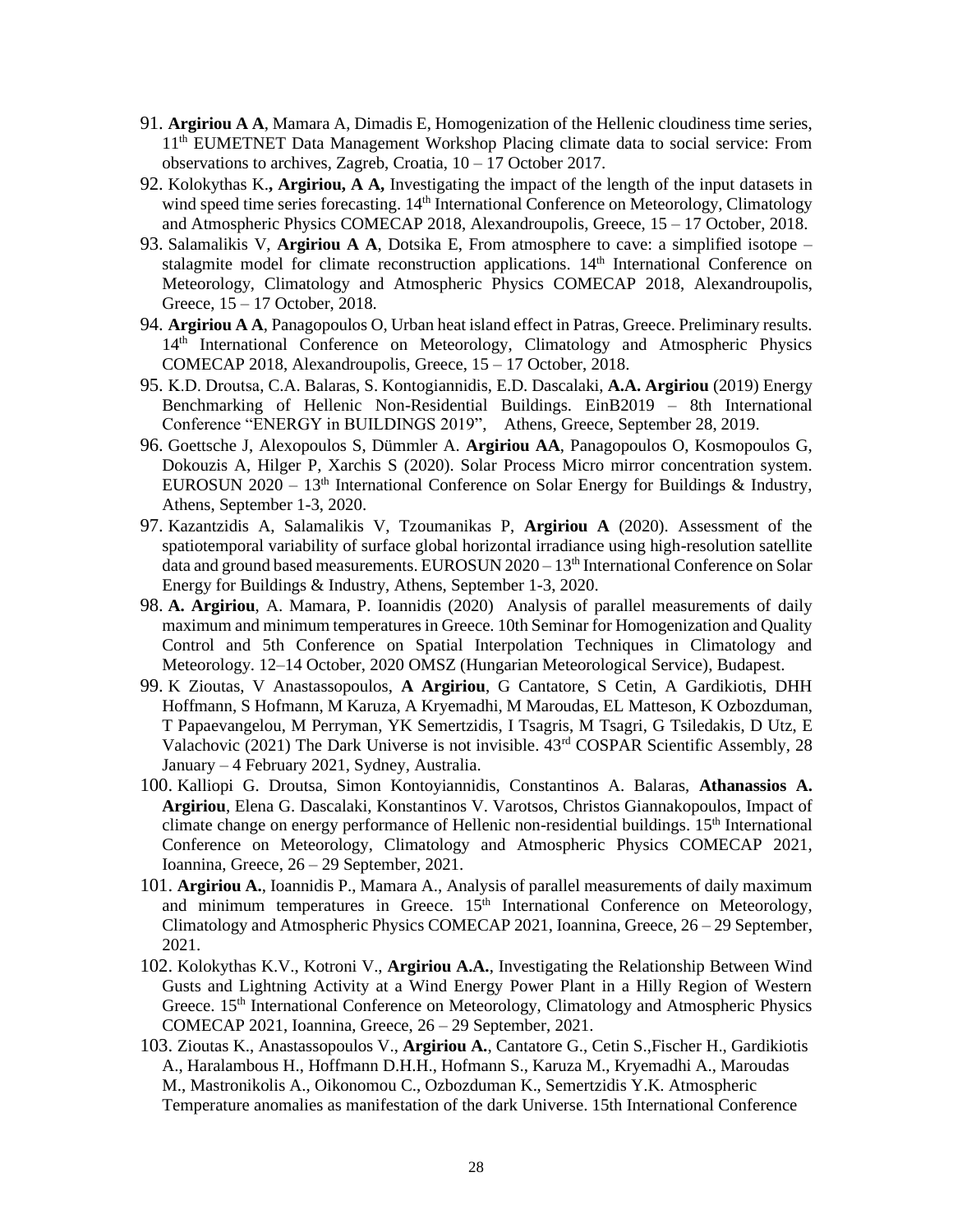on Meteorology, Climatology and Atmospheric Physics COMECAP 2021, Ioannina, Greece, 26 – 29 September, 2021.

104. Konstantin Zioutas, Vassilis Anastassopoulos, Athanasios Argyriou, Giovanni Cantatore, Serkant Cetin, Antonios Gardikiotis, Haris Haralambous, Dieter Hoffmann, Sebastian Hofmann, Marin Karuza, Abaz Kryemadhi, Marios Maroudas, Andreas Mastronikolis, Christina Oikonomou, Kaan Ozbozduman, and Yannis Semertzidis, Fingerprints of the dark universe from Geoscience, Mediterranean Geosciences Union Annual Meeting, Istanbul, Turkey, 25-28 November 2021.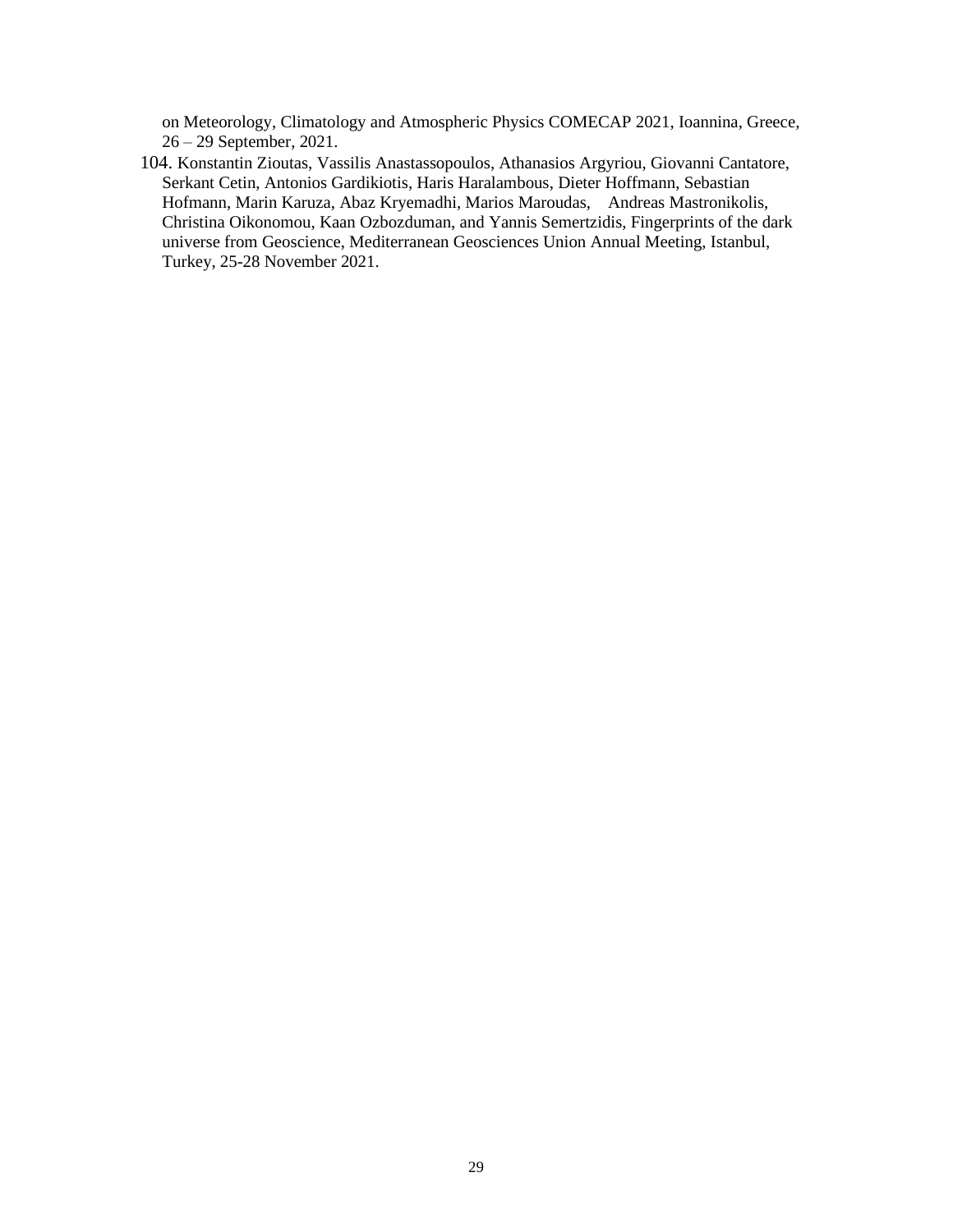#### **Communications in peer reviewed national conferences**

- 1. M. Santamouris, A. Argiriou, R. Rigopoulos, *Study of a horizontal earth-water-air heat*  exchanger, 1<sup>st</sup> National Conference on Renewable Energy Sources, Vol. Α', pp. HEX 99 - HEX 106, Thessaloniki, Greece, 1982.
- 2. J. F. Daian, A. Argiriou, *Etude experimentale du transfert isotherme d'humidite dans un mortier de ciment*, EUROMECH, 194, I.N.P. Lorraine, 1985.
- 3. F. Papini, A. Arconada, A. Argiriou, R. Pasquetti, *Analyse des distributions de flux et temperatures au foyer d'un capteur THEK par thermographie I.R.,* Seminaire Heliothermie de l'AFME, Valbonne, France, septembre 1986.
- 4. R. Pasquetti, J. F. Durastanti, A. Argiriou, M. Audibert, F. Papini, *Modelisation de la boucle thermique des centrales solaires de type THEK*, Seminaire Heliothermie de l'AFME, Valbonne, France, septembre 1986.
- 5. A. Arconada, A. Argiriou, P. Gallet, F. Papini, A. Ropke, *Mesure des emissivites directionnelles de materiaux portes a haute temperature - Utilisation de la thermographie infrarouge, Rencontre S.F.T.: Transferts Thermiques aux Temperatures Elevees*, Paris, France, mai 1987.
- 6. A. Argiriou, *Mesure des flux par thermographie infrarouge: application a la caracterisation des materiaux*, 2eme Colloque CFE Universite - Industrie, Lille, France, juin 1987.
- 7. A. Argiriou, A. Arconada, F. Papini, R. Pasquetti, *Validation de modèles numériques par thermographie infrarouge*, Congrès National des Génies des Procédés, Nancy, septembre 1987.
- 8. P. Guillemant, A. Arconada, A. Argiriou, J. Marchisio, F. Papini, R. Pasquetti, *Une evolution experimentale dans la restitution des champs de temperature*, Troisieme Congres National de Visualisation et de Traitement d'Images, Belfort, France, mai 1988.
- 9. M. Santamouris, C.A. Balaras, E. Dascalaki, A. Argiriou, A. Gaglia, *Energy consumption in Hellenic office buildings,* Seminar on Energy Retrofit of Office Buildins, University of Athens, Athens, Greece, May 1995.
- 10. A. Argiriou, M. Santamouris, *Use of the EUROKOBRA and WIS software tools for the energy retrofit of buildings.* Seminar on Energy Retrofit of Office Buildins, University of Athens, Athens, Greece, May 1995.
- 11. A. Tsangrassoulis, M. Cakouri, M. Santamouris, A. Argiriou, D. Asimakopoulos, *Energy savings in office buildings through natural and artificial lighting,* Seminar on Energy Retrofit of Office Buildins, University of Athens, Athens, Greece, May 1995.
- 12. M. Santamouris, D. Asimakopoulos, C. Helmis, E. Dascalaki, A. Argiriou, C.A. Balaras, M. Petrakis, *Progress in the topic of passive cooling and building physics – Results of recent*  research, 7th Common Conference of the Union of Greek Physicists and the Union of Cypriot Physicists, Heraklion, Grece, 5 - 7 April1996.
- 13. Α.Α. Argiriou, C.Α. Balaras, D.N. Asimakopoulos, *Activities of IMPAE-NOA regarding the*  calibration of meteorological instrumentation, 3<sup>rd</sup> Hellenic Conference of Meteorology -Climatology and Atmospheric Physics, Athens, Greece, 1996.
- 14. M. Santamouris, Α. Argiriou, D. Asimakopoulos, *Passive Cooling of Buildings PASCOOL project – Results and perspectives*, 5th National Conference of Renewable Energy Sources, Athens, Greece, November 1996.
- 15.A. Argiriou, D. Asimakopoulos, V. Geros, E. Dascalaki, N. Klitsikas, C. Balaras, M. Santamouris. *Potential for energy savings of building cooling using earth to air heat*  exchangers, radiative coolers and evaporative coolers. 5<sup>th</sup> National Conference of Renewable Energy Sources, Athens, Greece, November 1996.
- 16.Α. Tsagrassoulis, M. Santamouris, A. Argiriou, D. Asimakopoulos, *Creation of an educational*  package on the use of innovative lighting techniques for buildings, 5<sup>th</sup> National Conference of Renewable Energy Sources, Athens, Greece, November 1996.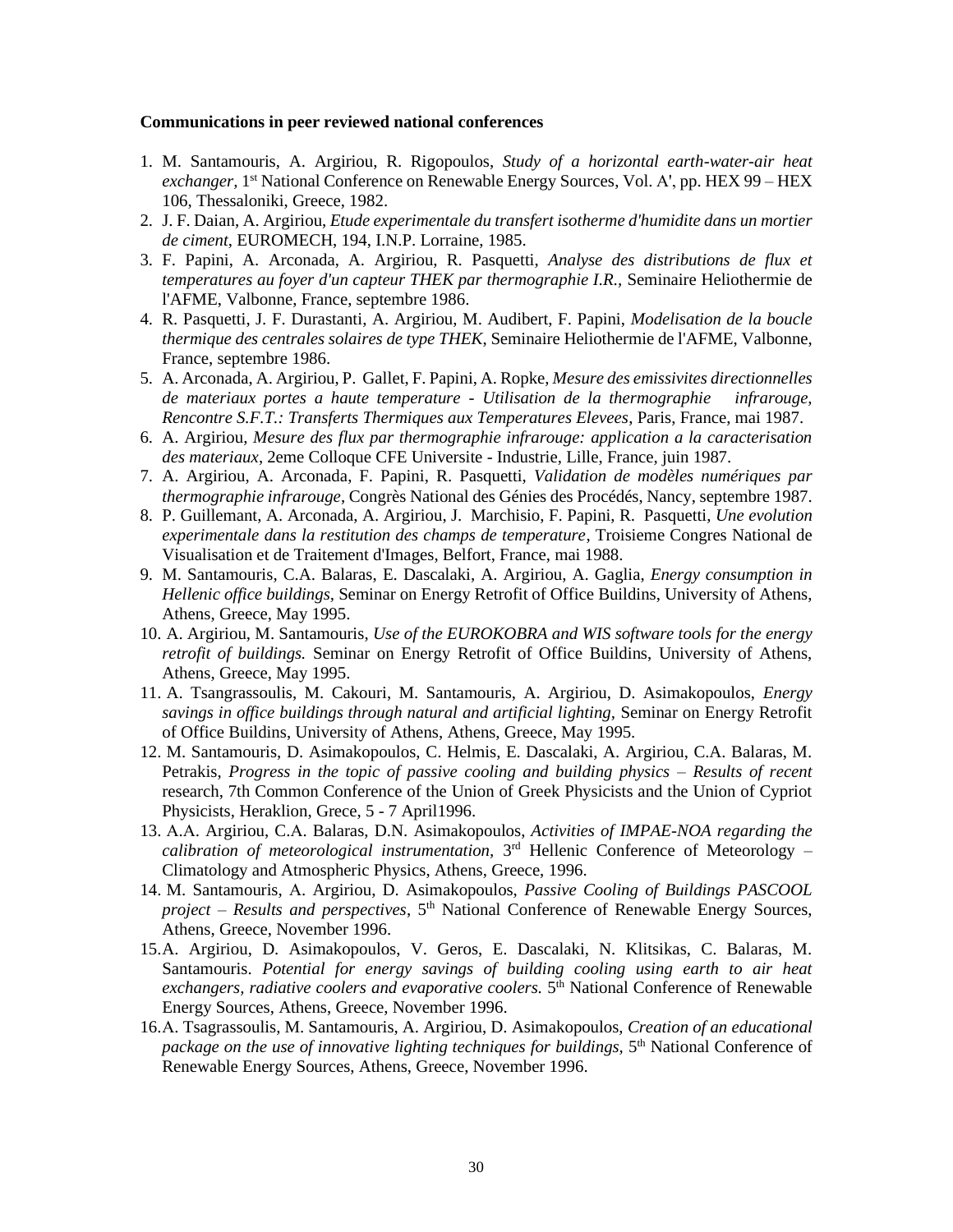- 17. C.A. Balaras, A.A. Argiriou, M. Santamouris, E. Dascalaki, A. Gaglia, *Energy savings potential in Hellenic Hospitals and health care buildings.,* Workshop "Energy Savings in Hospitals", Center for Renewable Energy Sources, Athens, 1997.
- 18.A.A. Argiriou, S. Lykoudis, S. Kontoyiannidis, C.A. Balaras, D. Asimakopoulos, M. Petrakis, P. Kassomenos, *Development of typical meteorological years for Athens – Application in energy*   $simulation$  software. Proc.  $4<sup>th</sup>$  Hellenic Conference of Meteorology – Climatology and Atmospheric Physics, Vol. 2, pp. 225-230, Athens, Greece, September 1996.
- 19. C.A. Balaras, A.A. Argiriou, D.N. Asimakopoulos, *Possibilities of solar protection of buildings*, Proc. 6<sup>th</sup> National Conference of Renewable Energy Sources, Vol. A, pp. 49-56, Volos, Greece, November 1999.
- 20. C.A. Balaras, K. Droutsa, A.A. Argiriou, *Thermal behavior and general evaluation of Hellenic residential multistory buildings.* Proc. 6<sup>th</sup> National Conference of Renewable Energy Sources, Vol. A, pp. 49-56, Volos, Greece, November 1999.
- 21.C.A. Balaras, A.A. Argiriou, S. Kontoyiannidis, *Absorption heat pump coupled with solar collectors and floor heating/cooling system,* Proc. 6th National Conference of Renewable Energy Sources, Vol. B, pp. 363-370, Volos, Greece, November 1999.
- 22.I. Livada, S. Lykoudis, A.A. Argiriou, *Study of relative humidity time series of Athens for the*  period 1901-1997. Proc. 5<sup>th</sup> Hellenic Conference of Meteorology – Climatology and Atmospheric Physics, pp. 59-64, Thessaloniki, Greece, September 2000.
- 23.A. Argiriou, S. Lykoudis, E. Flokas, I. Keramitsoglou, P. Yiannoulis, *Isotpic composition of*  rainfall in Greece, Proc. 6<sup>th</sup> Hellenic Conference of Meteorology – Climatology and Atmospheric Physics, Ioannina, Greece, September 2002.
- 24. A.A. Argiriou and S.P. Lykoudis, Spatial and temporal distribution of stable isotopes in rainfall over Greece,  $7<sup>th</sup>$  Hellenic Conference on Meteorology – Climatology and Atmospheric Physics, Nicosia, Cyprus, September 2004.
- 25.**A.A. Argiriou**, MC Κotti, Assessment of shadowband correction models for Athens, Greece. 8<sup>th</sup> Panhellenic Conference of Meteorology, Climatology and Atmospheric Physics, Athens, Greece, 24-26 May 2006.
- **26.A. A. Argiriou,** N. Ioannou, D. Skourellos, V. Kotroni, K. Lagouvardos, *Correction of temperature and wind velocity BOLAM model forecasts at mean sea level using neural*  networks, 8<sup>th</sup> Panhellenic Conference of Meteorology, Climatology and Atmospheric Physics, Athens, Greece, 24-26 May 2006.
- **27.** D. Katsanos, K. Lagouvardos, V. Kotroni, **A. A. Argiriou**, *Correlation of electrical activity*  with brightness temperature and radar reflectivity profiles in the Mediterranean, 8<sup>th</sup> Panhellenic Conference of Meteorology, Climatology and Atmospheric Physics, Athens, Greece, 24-26 May 2006.
- **28.**Zagouras A.**, Argiriou A.,** Aloizos G., Fotopoulos S., Oikonomou G., Flokas H.A., *Development of a chain code based artificial intelligence system for automatic classification of weather maps*, 9th Panhellenic Conference of Meteorology, Climatology and Atmospheric Physics, Thessaloniki, Greece, 28-30 May 2008.
- **29.**Mazarakis N., Kotroni V., Lagouvardos K., **Argiriou A.**, *Investigation of the forecast ability of convective parametrization schemes during summer storms*, *Διερεύνηση της προγνωστικής ικανότητας σχημάτων παραμετροποίησης των κατακόρυφων ανοδικών κινήσεων μεταφοράς, σε περιπτώσεις θερινών καταιγίδων.* 9 th Panhellenic Conference of Meteorology, Climatology and Atmospheric Physics, Thessaloniki, Greece, 28-30 May 2008.
- 30. **A. Argiriou**, A. Gaglia, E. Dialynas, E. Kostopoulou, *Degree days in Greece – Classification*  as a function of the building use type. Proceedings of the 11<sup>th</sup> National Conference on Renewable Energy Sources, Thessaloniki, Greece, March 14-16, 2018.
- 31. S. Alexopoulos, O. Panagopoulos, **A. Argiriou**, *Simulation of the optical behavior of thermal*  solar collectors with static concentrator. 12<sup>th</sup> National Conference on Renewable Energy Sources, Thessaloniki, Greece, April 9-9, 2021.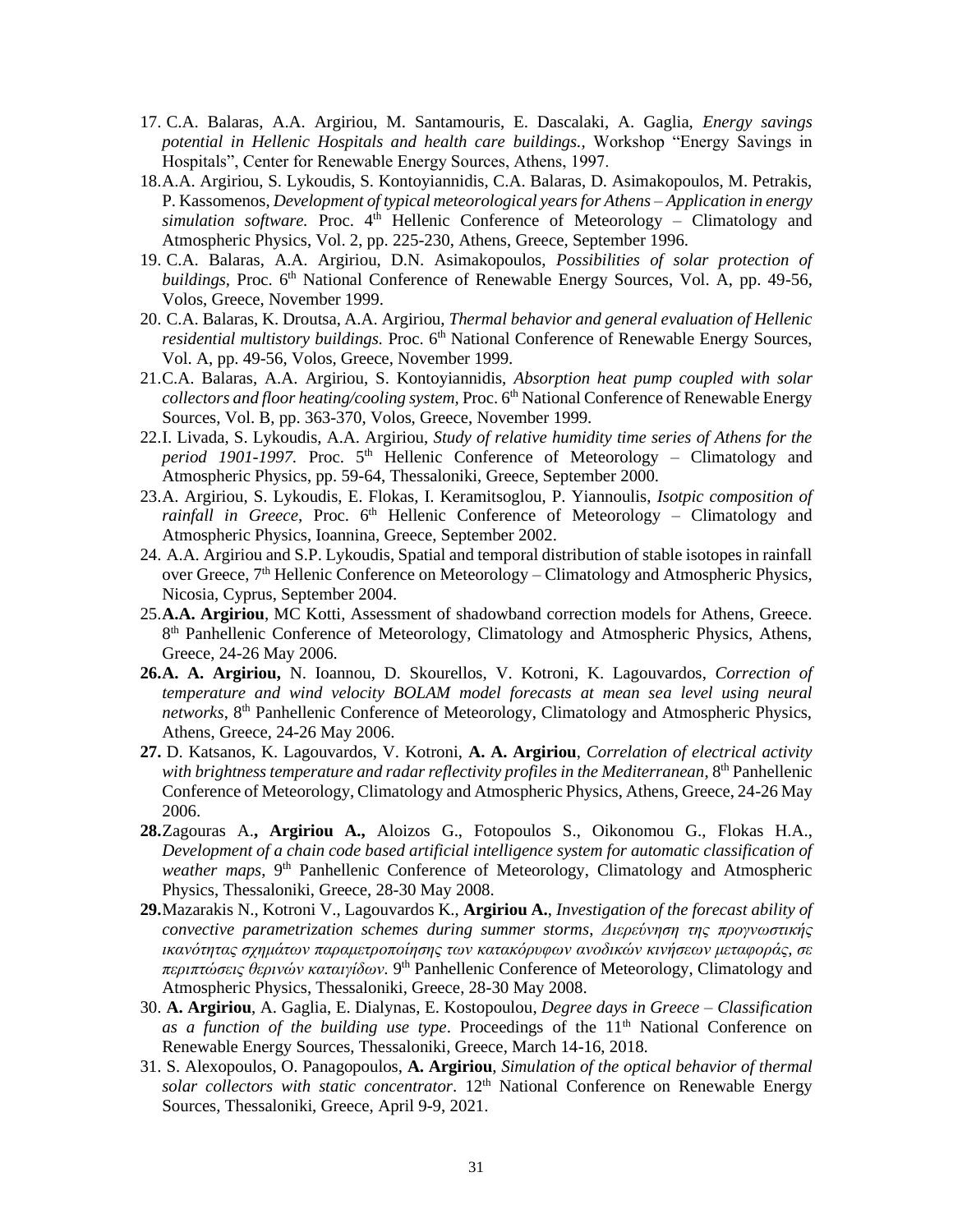- 32. K. Droutsa, C.A. Balaras, S. Kontoyiannidis, S. Lykoudis, E. Dascalaki, **A. Argiriou**, Building performance indexes for buildings of the Hellenic tertiary sector, based on brief and detailed energy certificates and surveys.  $12<sup>th</sup>$  National Conference on Renewable Energy Sources, Thessaloniki, Greece, April 9-9, 2021.
- 33. K. Droutsa, S. Kontoyiannidis, C.A. Balaras, E. Dascalaki, **A. Argiriou**, Representative typologies of for buildings of the Hellenic tertiary sector.  $12<sup>th</sup>$  National Conference on Renewable Energy Sources, Thessaloniki, Greece, April 9-9, 2021.

### **Other publications**

A.A. Argiriou, *Energy-efficient hospital design: Thessaloniki project*, Invited contribution to the European Directory of Energy Efficient Building 1994, James & James Publishers, London, 1994.

Salamalikis V., Argiriou A., Dotsika E., *Spatial distribution of δ <sup>18</sup>Ο due to evapotranspiration over Greece,* Volume in memoriam of Professor Apostolos Flocas, Chelmis K. & Nastos P. (Eds), National and Kapodistrian University of Athens, Athens, Greece, 2014.

### **Invited Talks**

- "Modern weather and climate research trends: information from the atmospheric water", World Meteorology Day 2016 event, organized by the Section of Meteorology – Climatology, Geology Department, Aristotle University of Thessaloniki, March 23, 2016, Thessaloniki, Greece.
- "Exploitation of the EU COPERNICUS programme in preventing and managing extreme weather events". World Meteorology Day 2019 event, organized by the Hellenic National Meteorological Service, March 23, 2019, Athens, Greece.
- "Climate Change and Health",  $19<sup>th</sup>$  Educational Conference "Highlights in Oncology", May 21 – 22 2021, Patras, Greece.